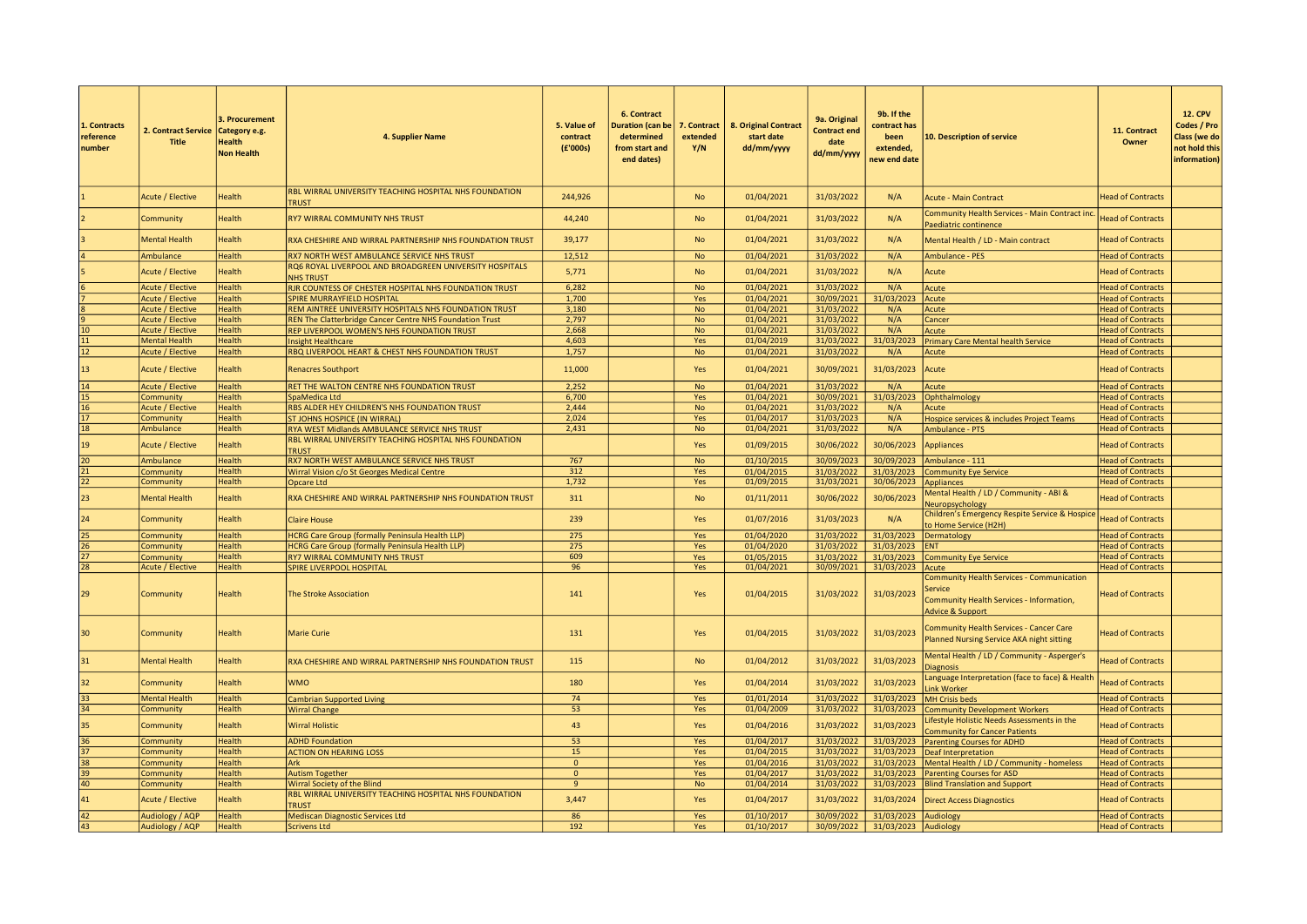| 44       | Audiology / AQP             | Health                         | <b>Specsavers Hearcare Group</b>                                           | 891                     | Yes        | 01/10/2017               | 30/09/2022               | 31/03/2023 Audiology     |                                                            | <b>Head of Contracts</b>                             |
|----------|-----------------------------|--------------------------------|----------------------------------------------------------------------------|-------------------------|------------|--------------------------|--------------------------|--------------------------|------------------------------------------------------------|------------------------------------------------------|
| 45       | <b>Acute / Elective</b>     | Health                         | RBL WIRRAL UNIVERSITY TEACHING HOSPITAL NHS FOUNDATION<br><b>TRUST</b>     | 24,999                  | Yes        | 01/07/2018               | 31/07/2021               | 31/07/2023               | <b>MSK</b>                                                 | <b>Head of Contracts</b>                             |
| 46       | Community                   | Health                         | <b>Ball &amp; Gatehouse Opticians</b>                                      | $\Omega$                | Yes        | 01/04/2018               | 31/03/2022               | 31/03/2023               | <b>Community Ophthalmology</b>                             | <b>Head of Contracts</b>                             |
| 47       | Community                   | <b>Health</b>                  | <b>Boots-Birkenhead</b>                                                    | $\mathbf{0}$            | Yes        | 01/04/2018               | 31/03/2022               | 31/03/2023               | <b>Community Ophthalmology</b>                             | <b>Head of Contracts</b>                             |
| 48       | ommunity                    | <b>Health</b>                  | Eye 2 Eye - Upton                                                          | $\mathbf{0}$            | Yes        | 01/04/2018               | 31/03/2022               | 31/03/2023               | <b>Community Ophthalmology</b>                             | <b>Head of Contracts</b>                             |
| 49       | community                   | Health                         | Eye 2 Eye - Birkenhead                                                     | $\mathbf{0}$            | Yes        | 01/04/2018               | 31/03/2022               | 31/03/2023               | <b>Community Ophthalmology</b>                             | <b>Head of Contracts</b>                             |
| 50       | community                   | Health                         | Eye 2 Eye - heswall                                                        | $\mathbf{0}$            | Yes        | 01/04/2018               | 31/03/2022               | 31/03/2023               | <b>Community Ophthalmology</b>                             | <b>Head of Contracts</b>                             |
| 51       | community.                  | Health                         | Frederick Howard Opticians - Pensby                                        | $\mathbf{0}$            | Yes        | 01/04/2018               | 31/03/2022               | 31/03/2023               | <b>Community Ophthalmology</b>                             | <b>Head of Contracts</b>                             |
| 52       | Community                   | Health                         | Frederick Howard Opticians - Liscard                                       | $\mathbf{0}$            | Yes        | 01/04/2018               | 31/03/2022               | 31/03/2023               | <b>Community Ophthalmology</b>                             | <b>Head of Contracts</b>                             |
| 53       | <b>Community</b>            | <b>Health</b>                  | Frederick Howard Opticians - Bebington                                     | $\mathbf{0}$            | Yes        | 01/04/2018               | 31/03/2022               | 31/03/2023               | <b>Community Ophthalmology</b>                             | <b>Head of Contracts</b>                             |
| 54       | community                   | <b>Health</b>                  | <b>Greasby Opticians</b>                                                   | $\mathbf{0}$            | Yes        | 01/04/2018               | 31/03/2022               | 31/03/2023               | <b>Community Ophthalmology</b>                             | <b>Head of Contracts</b>                             |
| 55       | community.                  | <b>Health</b>                  | Harris Opticians - West kirby                                              | $\mathbf{0}$            | Yes        | 01/04/2018               | 31/03/2022               | 31/03/2023               | <b>Community Ophthalmology</b>                             | <b>Head of Contracts</b>                             |
| 56       | Community                   | <b>Health</b>                  | <b>Harris Opticians - Heswall</b>                                          | $\overline{0}$          | Yes        | 01/04/2018               | 31/03/2022               | 31/03/2023               | <b>Community Ophthalmology</b>                             | <b>Head of Contracts</b>                             |
| 57       | Community                   | Health                         | <b>Houghtons Opticians</b>                                                 | $\mathbf{0}$            | Yes        | 01/04/2018               | 31/03/2022               | 31/03/2023               | <b>Community Ophthalmology</b>                             | <b>Head of Contracts</b>                             |
| 58       | community                   | Health                         | R McGarvey Opticians                                                       | $\mathbf{0}$            | Yes        | 01/04/2018               | 31/03/2022               | 31/03/2023               | <b>Community Ophthalmology</b>                             | <b>Head of Contracts</b>                             |
| 59       | community                   | Health                         | P K McMullen                                                               | $\mathbf{0}$            | Yes        | 01/04/2018               | 31/03/2022               | 31/03/2023               | <b>Community Ophthalmology</b>                             | <b>Head of Contracts</b>                             |
| 60       | Community                   | Health                         | <b>Paul Moore Opticians</b>                                                | $\mathbf{0}$            | Yes        | 01/04/2018               | 31/03/2022               | 31/03/2023               | <b>Community Ophthalmology</b>                             | <b>Head of Contracts</b>                             |
| 61       | Community                   | Health                         | <b>Price Opticians</b>                                                     | $\mathbf{0}$            | Yes        | 01/04/2018               | 31/03/2022               | 31/03/2023               | <b>Community Ophthalmology</b>                             | <b>Head of Contracts</b>                             |
| 62       | Community                   | <b>Health</b>                  | <b>Price Wynne Opticians</b>                                               | $\mathbf{0}$            | Yes        | 01/04/2018               | 31/03/2022               | 31/03/2023               | <b>Community Ophthalmology</b>                             | <b>Head of Contracts</b>                             |
| 63       | Community                   | <b>Health</b>                  | <b>Scrivens Opticians &amp; Hearing Care</b>                               | $\mathbf{0}$            | Yes        | 01/04/2018               | 31/03/2022               | 31/03/2023               | <b>Community Ophthalmology</b>                             | <b>Head of Contracts</b>                             |
| 64       | Community                   | Health                         | <b>R Millican Opticians</b>                                                | $\mathbf{0}$            | Yes        | 01/04/2018               | 31/03/2022               | 31/03/2023               | <b>Community Ophthalmology</b>                             | <b>Head of Contracts</b>                             |
| 65       | Community                   | <b>Health</b>                  | R T Booth & Co Ltd                                                         | $\mathbf{0}$            | Yes        | 01/04/2018               | 31/03/2022               | 31/03/2023               | <b>Community Ophthalmology</b>                             | <b>Head of Contracts</b>                             |
| 66       | <b>Community</b>            | Health                         | <b>Scrivens Opticians &amp; Hearing Care</b>                               | $\overline{0}$          | Yes        | 01/04/2018               | 31/03/2022               | 31/03/2023               | <b>Community Ophthalmology</b>                             | <b>Head of Contracts</b>                             |
| 67       | ommunity                    | <b>Health</b>                  | Specsavers Opticians - Birkenhead                                          | $\Omega$                | Yes        | 01/04/2018               | 31/03/2022               | 31/03/2023               | <b>Community Ophthalmology</b>                             | <b>Head of Contracts</b>                             |
| 68       | ommunity                    | Health                         | Specsavers Wallasey                                                        | $\mathbf{0}$            | Yes        | 01/04/2018               | 31/03/2022               | 31/03/2023               | Community Ophthalmology                                    | <b>Head of Contracts</b>                             |
| 69       | community                   | Health                         | The Eyeworks - Upton                                                       | $\Omega$                | Yes        | 01/04/2018               | 31/03/2022               | 31/03/2023               | <b>Community Ophthalmology</b>                             | <b>Head of Contracts</b>                             |
| 70       | community.                  | Health                         | The Eyeworks - Bromborough                                                 | $\mathbf{0}$            | Yes        | 01/04/2018               | 31/03/2022               | 31/03/2023               | <b>Community Ophthalmology</b>                             | <b>Head of Contracts</b>                             |
| 71       | community                   | <b>Health</b>                  | The Rock Ferry Optical Centre                                              | $\mathbf{0}$            | Yes        | 01/04/2018               | 31/03/2022               | 31/03/2023               | <b>Community Ophthalmology</b>                             | <b>Head of Contracts</b>                             |
| 72<br>73 | ommunity                    | <b>Health</b><br><b>Health</b> | Merseycare                                                                 | 113<br>332              | Yes        | 01/08/2019               | 31/03/2022<br>31/03/2022 | 31/03/2023<br>31/03/2023 | <b>IPS Individual Placement Support</b>                    | <b>Head of Contracts</b><br><b>Head of Contracts</b> |
|          | Community                   |                                | Primary Eyecare (Wirral) Ltd                                               |                         | Yes        | 01/04/2020               |                          |                          | <b>Community Eye Service</b>                               |                                                      |
| 74       | <b>Acute / Elective</b>     | Health                         | RW3 CENTRAL MANCHESTER UNIVERSITY HOSPITALS NHS<br><b>FOUNDATION TRUST</b> | $\mathbf{0}$            | <b>No</b>  | 01/04/2020               | 31/03/2021               | N/A                      | Acute                                                      | <b>Head of Contracts</b>                             |
| 75       | <b>Acute / Elective</b>     | Health                         | RM2 UNIVERSITY HOSPITAL OF SOUTH MANCHESTER NHS<br><b>FOUNDATION TRUST</b> | $\mathbf{0}$            | <b>No</b>  | 01/04/2020               | 31/03/2021               | N/A                      | Acute                                                      | <b>Head of Contracts</b>                             |
| 76       | Acute / Elective            | <b>Health</b>                  | RBN ST HELENS AND KNOWSLEY HOSPITALS NHS TRUST                             | 1,000                   | No         | 01/04/2020               | 31/03/2021               | N/A                      | Acute                                                      | <b>Head of Contracts</b>                             |
| 77       | <b>Acute / Elective</b>     | Health                         | RWW WARRINGTON AND HALTON HOSPITALS NHS FOUNDATION<br><b>TRUST</b>         | $\mathbf{0}$            | <b>No</b>  | 01/04/2020               | 31/03/2021               | N/A                      | Acute                                                      | <b>Head of Contracts</b>                             |
| 78       | <b>Acute / Elective</b>     | Health                         | RRF WRIGHTINGTON, WIGAN AND LEIGH NHS FOUNDATION TRUST                     | $\mathbf{0}$            | <b>No</b>  | 01/04/2020               | 31/03/2021               | N/A                      | Acute                                                      | <b>Head of Contracts</b>                             |
| 79       | Community                   | <b>Health</b>                  | <b>BRIDGEWATER FAMILY PLANNING SERVICES</b>                                | 138                     | No         |                          |                          | N/A                      | <b>Community Health Services - Vasectomies</b>             | <b>Head of Contracts</b>                             |
| 80       | Community                   | <b>Health</b>                  | RBL WIRRAL UNIVERSITY TEACHING HOSPITAL NHS FOUNDATION                     | $\mathbf{0}$            | Yes        | 01/04/2017               | 31/03/2023               | N/A                      | Diagnostics for St Johns Hospice                           | <b>Head of Contracts</b>                             |
|          |                             |                                | <b>TRUST</b>                                                               |                         |            |                          |                          |                          |                                                            |                                                      |
| 81       | community                   | <b>Health</b>                  | Spider                                                                     | 373                     | <b>No</b>  | 01/02/2020               | 30/09/2021               | N/A                      | Crisis Café                                                | <b>Head of Contracts</b>                             |
| 82       | community                   | Health                         | My Happy Mind                                                              | 16                      | No         | 01/10/2021               | 30/09/2022               | N/A                      | myHappymind Programme                                      | <b>Head of Contracts</b>                             |
| 83       | rimary Care Service Health  |                                | <b>Estuary Medical Practice</b>                                            | $\mathbf{0}$            | <b>No</b>  | 01/04/2019               | 31/03/2029               | N/A                      | <b>Core Primary Services</b>                               | <b>Head of Contracts</b>                             |
| 84       | <b>Trimary Care Service</b> | <b>Health</b>                  | <b>Leasowe Medical Practice</b>                                            | $\mathbf{0}$            | No         | 01/07/2020               | 30/06/2025               | N/A                      | <b>Core Primary Services</b>                               | <b>Head of Contracts</b>                             |
| 85       | rimary Care Service Health  |                                | <b>Townfield Health Centre</b>                                             | $\mathbf{0}$            | <b>No</b>  | 01/10/2016               | 30/09/2022               | N/A                      | <b>Core Primary Services</b>                               | <b>Head of Contracts</b>                             |
| 86       | <b>Community</b>            | Health                         | <b>Allport Surgery</b>                                                     | 10                      | Yes        | 01/07/2018               | 30/06/2021               | 30/06/2023               | <b>Community Phlebotomy</b>                                | <b>Head of Contracts</b>                             |
| 87       | community.                  | <b>Health</b>                  | <b>Blackheath Medical Centre</b>                                           | 8                       | Yes        | 01/07/2018               | 30/06/2021               | 30/06/2023               | <b>Community Phlebotomy</b>                                | <b>Head of Contracts</b>                             |
| 88       | community                   | Health                         | <b>Cavendish Medical Centre</b>                                            | $13$<br>$\overline{24}$ | Yes        | 01/07/2018               | 30/06/2021<br>30/06/2021 | 30/06/2023               | <b>Community Phlebotomy</b>                                | <b>Head of Contracts</b>                             |
| 89<br>90 | ommunity                    | <b>Health</b><br>Health        | <b>Central Park Medical Centre</b>                                         | 8                       | Yes        | 01/07/2018<br>01/07/2018 | 30/06/2021               | 30/06/2023<br>30/06/2023 | <b>Community Phlebotomy</b>                                | <b>Head of Contracts</b><br><b>Head of Contracts</b> |
| 91       | ommunity                    | Health                         | <b>Church Road Medical Centre</b><br><b>Civic Medical Centre</b>           | $\overline{22}$         | Yes        | 01/07/2018               | 30/06/2021               | 30/06/2023               | <b>Community Phlebotomy</b>                                | <b>Head of Contracts</b>                             |
| 92       | community.                  | Health                         |                                                                            | 12                      | Yes<br>Yes | 01/07/2018               | 30/06/2021               | 30/06/2023               | <b>Community Phlebotomy</b>                                | <b>Head of Contracts</b>                             |
| 93       | Community<br>Community      | <b>Health</b>                  | <b>Commonfield Road Surgery</b><br><b>Devaney Medical Centre</b>           | 19                      | Yes        | 01/07/2018               | 30/06/2021               | 30/06/2023               | <b>Community Phlebotomy</b><br><b>Community Phlebotomy</b> | <b>Head of Contracts</b>                             |
| 94       | community                   | <b>Health</b>                  | <b>Eastham Group Practice</b>                                              | 26                      | Yes        | 01/07/2018               | 30/06/2021               | 30/06/2023               | Community Phlebotomy                                       | <b>Head of Contracts</b>                             |
| 95       | Community                   | <b>Health</b>                  | <b>Egremont Medical Centre</b>                                             | 10                      | Yes        | 01/07/2018               | 30/06/2021               | 30/06/2023               | <b>Community Phlebotomy</b>                                | <b>Head of Contracts</b>                             |
| 96       | Community                   | Health                         | <b>Gladstone Medical Centre</b>                                            | 10                      | Yes        | 01/07/2018               | 30/06/2021               | 30/06/2023               | Community Phlebotomy                                       | <b>Head of Contracts</b>                             |
| 97       | Community                   | <b>Health</b>                  | <b>Greasby Group Practice</b>                                              | 17                      | Yes        | 01/07/2018               | 30/06/2021               | 30/06/2023               | <b>Community Phlebotomy</b>                                | <b>Head of Contracts</b>                             |
| 98       | community                   | <b>Health</b>                  | <b>Grove Road Surgery</b>                                                  | $\overline{8}$          | Yes        | 01/07/2018               | 30/06/2021               | 30/06/2023               | <b>Community Phlebotomy</b>                                | <b>Head of Contracts</b>                             |
| 99       | community                   | <b>Health</b>                  | <b>Hamilton Medical Centre</b>                                             | $\overline{7}$          | Yes        | 01/07/2018               | 30/06/2021               | 30/06/2023               | <b>Community Phlebotomy</b>                                | <b>Head of Contracts</b>                             |
| 100      | community                   | Health                         | <b>Heatherlands Medical Centre</b>                                         | 10                      | Yes        | 01/07/2018               | 30/06/2021               | 30/06/2023               | <b>Community Phlebotomy</b>                                | <b>Head of Contracts</b>                             |
| 101      | community.                  | Health                         | <b>Heswall and Pensby Group Practice</b>                                   | 39                      | Yes        | 01/07/2018               | 30/06/2021               | 30/06/2023               | Community Phlebotomy                                       | <b>Head of Contracts</b>                             |
| 102      | community.                  | Health                         | <b>Holmlands Medical Centre</b>                                            | $\overline{7}$          | Yes        | 01/07/2018               | 30/06/2021               | 30/06/2023               | Community Phlebotomy                                       | <b>Head of Contracts</b>                             |
| 103      | community                   | <b>Health</b>                  | <b>Hoylake and Meols Medical Centre</b>                                    | 16                      | Yes        | 01/07/2018               | 30/06/2021               | 30/06/2023               | <b>Community Phlebotomy</b>                                | <b>Head of Contracts</b>                             |
| 104      | community                   | <b>Health</b>                  | <b>Hoylake Road Medical Centre</b>                                         | 10                      | Yes        | 01/07/2018               | 30/06/2021               | 30/06/2023               | <b>Community Phlebotomy</b>                                | <b>Head of Contracts</b>                             |
| 105      | community                   | <b>Health</b>                  | <b>Kings Lane Medical Centre</b>                                           | 11                      | Yes        | 01/07/2018               | 30/06/2021               | 30/06/2023               | <b>Community Phlebotomy</b>                                | <b>Head of Contracts</b>                             |
| 106      | ommunity                    | <b>Health</b>                  | <b>Leasowe Primary Care Centre</b>                                         | 6                       | Yes        | 01/07/2018               | 30/06/2021               | 30/06/2023               | <b>Community Phlebotomy</b>                                | <b>Head of Contracts</b>                             |
| 107      | Community                   | Health                         | <b>Liscard Group Practice</b>                                              | 10                      | Yes        | 01/07/2018               | 30/06/2021               |                          | 30/06/2023 Community Phlebotomy                            | <b>Head of Contracts</b>                             |
| 108      | Community                   | Health                         | <b>Manor Health Centre</b>                                                 | 14                      | Yes        | 01/07/2018               | 30/06/2021               |                          | 30/06/2023 Community Phlebotomy                            | <b>Head of Contracts</b>                             |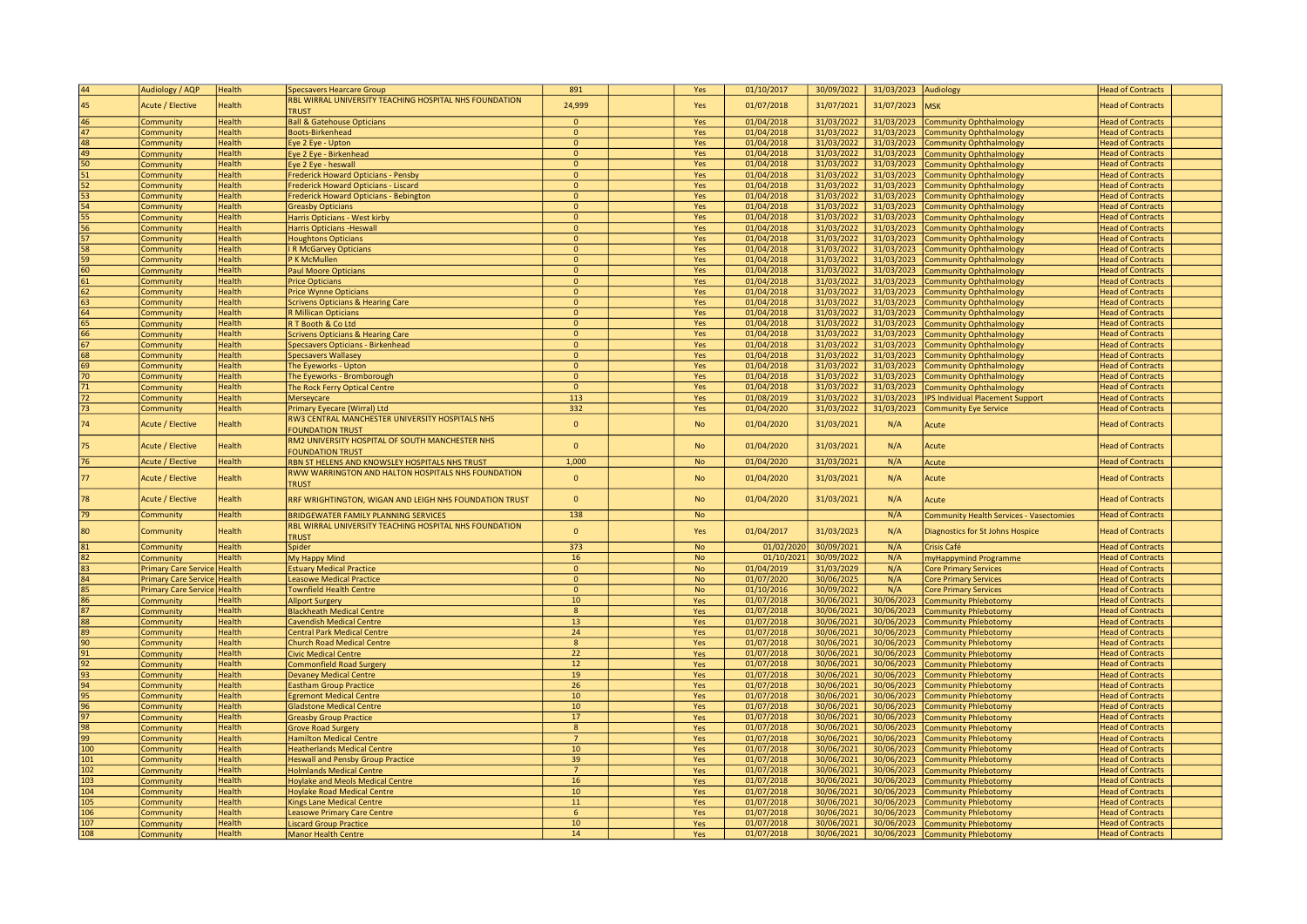| 109              | Community                   | <b>Health</b> | <b>Marine Lake Medical Practice</b>      | 46              | Yes | 01/07/2018 | 30/06/2021 | 30/06/2023 | Community Phlebotomy         | <b>Head of Contracts</b> |  |
|------------------|-----------------------------|---------------|------------------------------------------|-----------------|-----|------------|------------|------------|------------------------------|--------------------------|--|
| 110              | Community                   | <b>Health</b> | <b>Miriam Medical Centre</b>             | 36              | Yes | 01/07/2018 | 30/06/2021 | 30/06/2023 | <b>Community Phlebotomy</b>  | <b>Head of Contracts</b> |  |
| 111              | <b>Community</b>            | <b>Health</b> | <b>Moreton Cross Group Practice</b>      | 17              | Yes | 01/07/2018 | 30/06/2021 | 30/06/2023 | <b>Community Phlebotomy</b>  | <b>Head of Contracts</b> |  |
| 112              | Community                   | Health        | <b>Moreton Health Clinic</b>             | 15              | Yes | 01/07/2018 | 30/06/2021 | 30/06/2023 | <b>Community Phlebotomy</b>  | <b>Head of Contracts</b> |  |
| 113              | Community                   | Health        | <b>Moreton Medical Centre</b>            | 13              | Yes | 01/07/2018 | 30/06/2021 | 30/06/2023 | <b>Community Phlebotomy</b>  | <b>Head of Contracts</b> |  |
| 114              | Community                   | <b>Health</b> | <b>Paxton Medical Group</b>              | 39              | Yes | 01/07/2018 | 30/06/2021 | 30/06/2023 | <b>Community Phlebotomy</b>  | <b>Head of Contracts</b> |  |
| 115              | Community                   | <b>Health</b> | <b>Prenton Medical Centre</b>            | $\mathbf{q}$    | Yes | 01/07/2018 | 30/06/2021 | 30/06/2023 | <b>Community Phlebotomy</b>  | <b>Head of Contracts</b> |  |
| 116              | Community                   | <b>Health</b> | <b>Riverside Surgery</b>                 | $20\,$          | Yes | 01/07/2018 | 30/06/2021 | 30/06/2023 | <b>Community Phlebotomy</b>  | <b>Head of Contracts</b> |  |
| 117              |                             | <b>Health</b> |                                          | 21              |     | 01/07/2018 | 30/06/2021 | 30/06/2023 |                              | <b>Head of Contracts</b> |  |
|                  | Community                   |               | <b>Somerville Medical Centre</b>         |                 | Yes |            |            |            | <b>Community Phlebotomy</b>  |                          |  |
| 118              | Community                   | <b>Health</b> | <b>Spital Surgery</b>                    | 11              | Yes | 01/07/2018 | 30/06/2021 | 30/06/2023 | <b>Community Phlebotomy</b>  | <b>Head of Contracts</b> |  |
| 119              | Community                   | <b>Health</b> | <b>St. Catherine's Surgery</b>           | 38              | Yes | 01/07/2018 | 30/06/2021 | 30/06/2023 | Community Phlebotomy         | <b>Head of Contracts</b> |  |
| 120              | Community                   | <b>Health</b> | <b>St. Georges Medical Centre</b>        | $\overline{22}$ | Yes | 01/07/2018 | 30/06/2021 | 30/06/2023 | <b>Community Phlebotomy</b>  | <b>Head of Contracts</b> |  |
| 121              | Community                   | Health        | St. Hilary Brow Group Practice           | 13              | Yes | 01/07/2018 | 30/06/2021 | 30/06/2023 | <b>Community Phlebotomy</b>  | <b>Head of Contracts</b> |  |
| 122              | Community                   | <b>Health</b> | <b>Sunlight Group Practice</b>           | 31              | Yes | 01/07/2018 | 30/06/2021 | 30/06/2023 | <b>Community Phlebotomy</b>  | <b>Head of Contracts</b> |  |
| $\overline{123}$ | Community                   | <b>Health</b> | <b>Teehey Lane Medical Centre</b>        | 5               | Yes | 01/07/2018 | 30/06/2021 | 30/06/2023 | <b>Community Phlebotomy</b>  | <b>Head of Contracts</b> |  |
| 124              | Community                   | Health        | The Orchard Surgery                      | 14              | Yes | 01/07/2018 | 30/06/2021 | 30/06/2023 | <b>Community Phlebotomy</b>  | <b>Head of Contracts</b> |  |
| 125              | Community                   | Health        | The Villa Medical Centre                 | 15              | Yes | 01/07/2018 | 30/06/2021 | 30/06/2023 | <b>Community Phlebotomy</b>  | <b>Head of Contracts</b> |  |
|                  |                             |               |                                          |                 |     |            |            |            |                              |                          |  |
| 126              | <b>Community</b>            | <b>Health</b> | <b>The Village Medical Centre</b>        | 13              | Yes | 01/07/2018 | 30/06/2021 | 30/06/2023 | Community Phlebotomy         | <b>Head of Contracts</b> |  |
| 127              | Community                   | <b>Health</b> | <b>Townfield Health Centre</b>           | 20              | Yes | 01/07/2018 | 30/06/2021 | 30/06/2023 | <b>Community Phlebotomy</b>  | <b>Head of Contracts</b> |  |
| 128              | Community                   | <b>Health</b> | <b>Upton Group Practice</b>              | 15              | Yes | 01/07/2018 | 30/06/2021 | 30/06/2023 | <b>Community Phlebotomy</b>  | <b>Head of Contracts</b> |  |
| 129              | Community                   | Health        | Vittoria Medical Centre (G)              | $13$            | Yes | 01/07/2018 | 30/06/2021 | 30/06/2023 | <b>Community Phlebotomy</b>  | <b>Head of Contracts</b> |  |
| 130              | Community                   | <b>Health</b> | /ittoria Medical Centre (K)              | $\overline{4}$  | Yes | 01/07/2018 | 30/06/2021 | 30/06/2023 | <b>Community Phlebotomy</b>  | <b>Head of Contracts</b> |  |
| 131              | Community                   | Health        | <b>West Wirral Group Practice</b>        | 33              | Yes | 01/07/2018 | 30/06/2021 | 30/06/2023 | <b>Community Phlebotomy</b>  | <b>Head of Contracts</b> |  |
| 132              |                             | <b>Health</b> |                                          | 21              |     | 01/07/2018 | 30/06/2021 |            |                              | <b>Head of Contracts</b> |  |
|                  | <b>Community</b>            |               | <b>Whetstone Medical Centre</b>          |                 | Yes |            |            | 30/06/2023 | <b>Community Phlebotomy</b>  |                          |  |
| 133              | <b>Primary Care Service</b> | <b>Health</b> | <b>Allport Surgery</b>                   |                 | N/A | 01/04/2004 | N/A        |            | <b>Core Primary Services</b> | <b>Head of Contracts</b> |  |
| 134              | Primary Care Service Health |               | <b>Blackheath Medical Centre</b>         |                 | N/A | 01/04/2016 | N/A        |            | <b>Core Primary Services</b> | <b>Head of Contracts</b> |  |
| 135              | Primary Care Service Health |               | <b>Church Road Medical Centre</b>        |                 | N/A | 01/04/2004 | N/A        |            | <b>Core Primary Services</b> | <b>Head of Contracts</b> |  |
| 136              | <b>Primary Care Service</b> | <b>Health</b> | <b>Commonfield Road Surgery</b>          |                 | N/A | 01/04/2004 | N/A        |            | <b>Core Primary Services</b> | <b>Head of Contracts</b> |  |
| 137              | Primary Care Service Health |               | <b>Devaney Medical Centre</b>            |                 | N/A | 01/04/2004 | N/A        |            | <b>Core Primary Services</b> | <b>Head of Contracts</b> |  |
| 138              | Primary Care Service Health |               | <b>Gladstone Medical Centre</b>          |                 | N/A | 01/04/2004 | N/A        |            | <b>Core Primary Services</b> | <b>Head of Contracts</b> |  |
| 139              | Primary Care Service Health |               | <b>Greasby Group Practice</b>            |                 | N/A | 01/04/2004 | N/A        |            | <b>Core Primary Services</b> | <b>Head of Contracts</b> |  |
| 140              | Primary Care Service Health |               | <b>Hamilton Medical Centre</b>           |                 | N/A | 01/04/2004 | N/A        |            | <b>Core Primary Services</b> | <b>Head of Contracts</b> |  |
| 141              | Primary Care Service Health |               | <b>Heatherlands Medical Centre</b>       |                 | N/A | 01/02/2008 | N/A        |            | <b>Core Primary Services</b> | <b>Head of Contracts</b> |  |
| 142              | Primary Care Service Health |               | <b>Heswall and Pensby Group Practice</b> |                 | N/A | 01/04/2004 | N/A        |            | <b>Core Primary Services</b> | <b>Head of Contracts</b> |  |
| 143              | <b>Primary Care Service</b> | <b>Health</b> | <b>Hoylake and Meols Medical Centre</b>  |                 | N/A | 01/04/2004 | N/A        |            | <b>Core Primary Services</b> | <b>Head of Contracts</b> |  |
| 144              | Primary Care Service Health |               | <b>Kings Lane Medical Centre</b>         |                 | N/A | 01/04/2004 | N/A        |            | <b>Core Primary Services</b> | <b>Head of Contracts</b> |  |
| 145              | Primary Care Service Health |               | <b>Marine Lake Medical Practice</b>      |                 | N/A | 01/04/2004 | N/A        |            | <b>Core Primary Services</b> | <b>Head of Contracts</b> |  |
| 146              | Primary Care Service Health |               | <b>Moreton Health Clinic</b>             |                 | N/A | 01/04/2004 | N/A        |            | <b>Core Primary Services</b> | <b>Head of Contracts</b> |  |
| 147              | Primary Care Service Health |               | <b>Moreton Medical Centre</b>            |                 | N/A | 01/04/2004 | N/A        |            | <b>Core Primary Services</b> | <b>Head of Contracts</b> |  |
| 148              | Primary Care Service Health |               | <b>Paxton Medical Group</b>              |                 | N/A | 01/04/2004 | N/A        |            | <b>Core Primary Services</b> | <b>Head of Contracts</b> |  |
| 149              | Primary Care Service Health |               | <b>Prenton Medical Centre</b>            |                 | N/A | 01/04/2004 | N/A        |            | <b>Core Primary Services</b> | <b>Head of Contracts</b> |  |
| 150              | <b>Primary Care Service</b> | <b>Health</b> | <b>Riverside Surgery</b>                 |                 | N/A | 01/04/2004 | N/A        |            | <b>Core Primary Services</b> | <b>Head of Contracts</b> |  |
| 151              | <b>Primary Care Service</b> | Health        | <b>Spital Surgery</b>                    |                 | N/A | 01/04/2004 | N/A        |            | <b>Core Primary Services</b> | <b>Head of Contracts</b> |  |
| 152              | Primary Care Service Health |               | St. Catherine's Surgery                  |                 | N/A | 01/04/2016 | N/A        |            | <b>Core Primary Services</b> | <b>Head of Contracts</b> |  |
| 153              | Primary Care Service Health |               | <b>Sunlight Group Practice</b>           |                 | N/A | 01/04/2004 | N/A        |            | <b>Core Primary Services</b> | <b>Head of Contracts</b> |  |
| 154              | Primary Care Service Health |               | <b>Teehey Lane Medical Centre</b>        |                 | N/A | 01/04/2004 | N/A        |            | <b>Core Primary Services</b> | <b>Head of Contracts</b> |  |
| 155              | Primary Care Service Health |               | The Orchard Surgery                      |                 | N/A | 01/04/2004 | N/A        |            | <b>Core Primary Services</b> | <b>Head of Contracts</b> |  |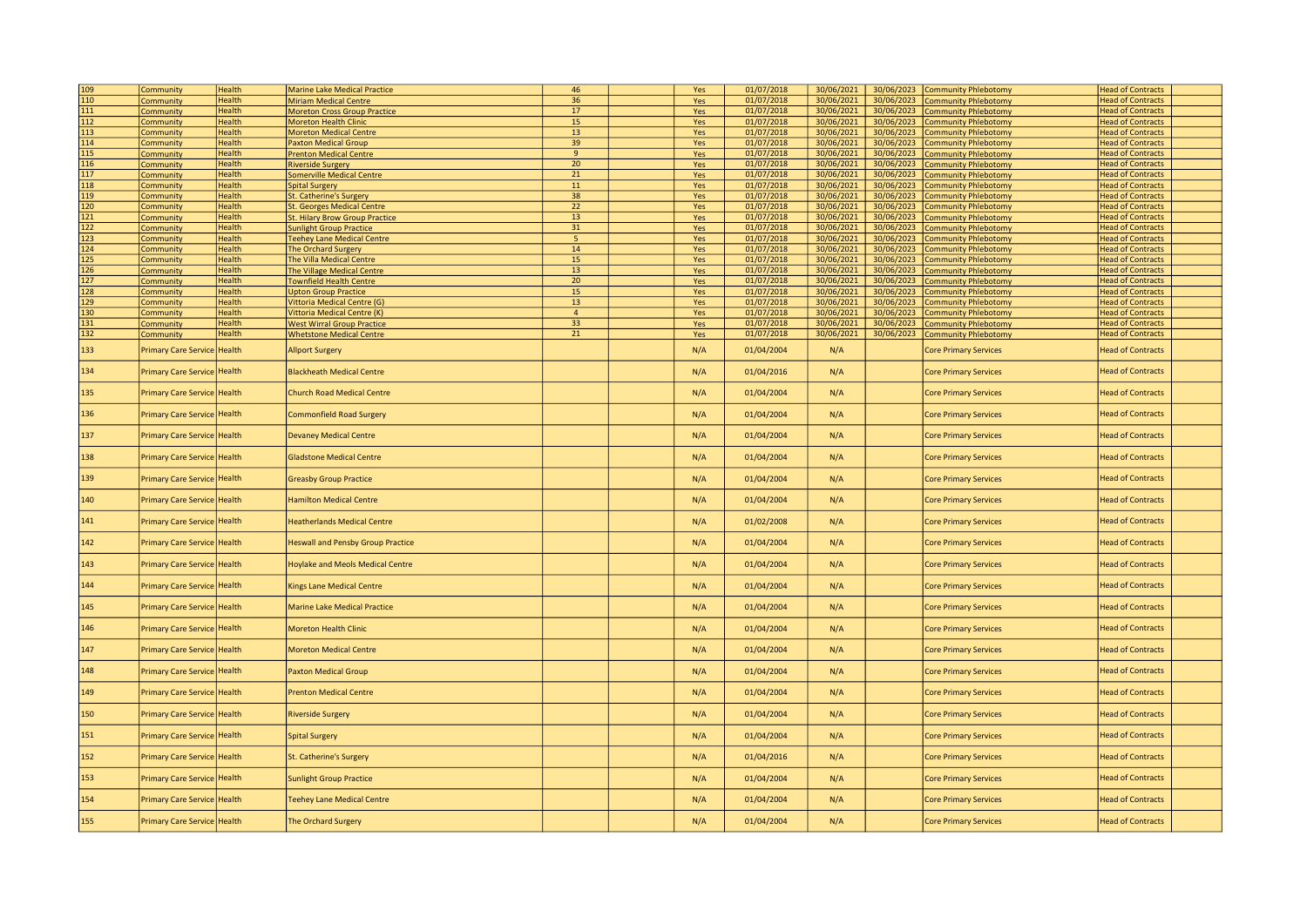| 156 | Primary Care Service Health       | The Villa Medical Centre                                                      |                  | N/A       | 01/04/2004 | N/A        |            | <b>Core Primary Services</b>                                               | <b>Head of Contracts</b> |  |
|-----|-----------------------------------|-------------------------------------------------------------------------------|------------------|-----------|------------|------------|------------|----------------------------------------------------------------------------|--------------------------|--|
| 157 | Primary Care Service Health       | <b>Upton Group Practice</b>                                                   |                  | N/A       | 01/04/2004 | N/A        |            | <b>Core Primary Services</b>                                               | <b>Head of Contracts</b> |  |
| 158 | Primary Care Service Health       | Vittoria Medical Centre (G)                                                   |                  | N/A       | 01/04/2004 | N/A        |            | <b>Core Primary Services</b>                                               | <b>Head of Contracts</b> |  |
| 159 | Primary Care Service Health       | Vittoria Medical Centre (K)                                                   |                  | N/A       | 01/04/2004 | N/A        |            | <b>Core Primary Services</b>                                               | <b>Head of Contracts</b> |  |
| 160 | Primary Care Service Health       | <b>West Wirral Group Practice</b>                                             |                  | N/A       | 01/04/2004 | N/A        |            | <b>Core Primary Services</b>                                               | <b>Head of Contracts</b> |  |
| 161 | Primary Care Service Health       | <b>Whetstone Medical Centre</b>                                               |                  | N/A       | 01/04/2004 | N/A        |            | <b>Core Primary Services</b>                                               | <b>Head of Contracts</b> |  |
| 162 | Primary Care Service Health       | Kings Lane Medical Practice (On behalf of Arno Primary Care Alliance          |                  | Yes       | 01/10/2021 | 31/03/2022 | 31/03/2023 | <b>GP - Extended Hours</b>                                                 | <b>Head of Contracts</b> |  |
| 163 | Primary Care Service Health       | St Catherine's Surgery (On behalf of Brighter Birkenhead Delivery Unit        |                  | Yes       | 01/10/2021 | 31/03/2022 | 31/03/2023 | <b>GP - Extended Hours</b>                                                 | <b>Head of Contracts</b> |  |
| 164 | Primary Care Service Health       | Somerville Medical Centre (On behalf of Central Wallasey Delivery             |                  | Yes       | 01/10/2021 | 31/03/2022 | 31/03/2023 | <b>GP - Extended Hours</b>                                                 | <b>Head of Contracts</b> |  |
| 165 | Primary Care Service Health       | The Orchard Surgery (On behalf of Healthier South Wirral PCN)                 |                  | Yes       | 01/10/2021 | 31/03/2022 | 31/03/2023 | <b>GP - Extended Hours</b>                                                 | <b>Head of Contracts</b> |  |
| 166 | Primary Care Service Health       | Moreton Health Clinic (On behalf of Moreton & Meols PCN)                      |                  | Yes       | 01/10/2021 | 31/03/2022 | 31/03/2023 | <b>GP - Extended Hours</b>                                                 | <b>Head of Contracts</b> |  |
| 167 | Primary Care Service Health       | Heswall & Pensby Group Practice (On behalf of Healthier West<br>WirralPCN)    |                  | Yes       | 01/10/2021 | 31/03/2022 | 31/03/2023 | <b>GP - Extended Hours</b>                                                 | <b>Head of Contracts</b> |  |
| 168 | Primary Care Service Health       | St Hilary Group Practice (On behalf of North Coast Alliance Delivery<br>Jnit) |                  | Yes       | 01/10/2021 | 31/03/2022 | 31/03/2023 | <b>GP - Extended Hours</b>                                                 | <b>Head of Contracts</b> |  |
| 169 | Primary Care Service Health       | <b>Civic Medical Centre</b>                                                   |                  | Yes       | 01/10/2021 | 30/09/2022 | 30/09/2023 | <b>GP Cover for CICC</b>                                                   | <b>Head of Contracts</b> |  |
| 170 | Primary Care Service Health       | Civic Medical Centre                                                          |                  | Yes       | 01/11/2021 | 31/03/2022 | 30/06/2022 | <b>GP Support for D2A</b>                                                  | <b>Head of Contracts</b> |  |
| 171 | Primary Care Service Health       | <b>Liscard Group Practice</b>                                                 |                  | Yes       | 01/11/2021 | 31/03/2022 | 30/06/2022 | <b>GP Support for D2A</b>                                                  | <b>Head of Contracts</b> |  |
| 172 | Acute / Elective<br><b>Health</b> | <b>Primary Care Wirral</b>                                                    | 573              | Yes       | 01/04/2021 | 31/03/2022 | 31/03/2023 | Integrated Urgent Care Clinical Assessment and<br><b>Treatment Service</b> | <b>Head of Contracts</b> |  |
| 173 | Primary Care Service Health       | <b>Greasby Group Practice</b>                                                 |                  | No        | 01/04/2020 | 31/03/2023 |            | Joint Injections                                                           | <b>Head of Contracts</b> |  |
| 174 | Primary Care Service Health       | <b>Eastham Group Practice</b>                                                 |                  | <b>No</b> | 01/04/2020 | 31/03/2023 |            | Joint Injections                                                           | <b>Head of Contracts</b> |  |
| 175 | Primary Care Service Health       | <b>Allport Surgery</b>                                                        | $7^{\circ}$      | No        | 01/04/2019 | 31/03/2023 |            | <b>Local Incentive Schemes</b>                                             | <b>Head of Contracts</b> |  |
| 176 | Primary Care Service Health       | <b>Blackheath Medical Centre</b>                                              | $7\overline{ }$  | <b>No</b> | 01/04/2019 | 31/03/2023 |            | <b>Local Incentive Schemes</b>                                             | <b>Head of Contracts</b> |  |
| 177 | Primary Care Service Health       | <b>Cavendish Medical Centre</b>                                               | 10               | No        | 01/04/2019 | 31/03/2023 |            | <b>Local Incentive Schemes</b>                                             | <b>Head of Contracts</b> |  |
| 178 | Primary Care Service Health       | <b>Central Park Medical Centre</b>                                            | 21               | <b>No</b> | 01/04/2019 | 31/03/2023 |            | <b>Local Incentive Schemes</b>                                             | <b>Head of Contracts</b> |  |
| 179 | Primary Care Service Health       | <b>Church Road Medical Centre</b>                                             | 8                | No        | 01/04/2019 | 31/03/2023 |            | <b>Local Incentive Schemes</b>                                             | <b>Head of Contracts</b> |  |
| 180 | Primary Care Service Health       | <b>Civic Medical Centre</b>                                                   | 30               | <b>No</b> | 01/04/2019 | 31/03/2023 |            | <b>Local Incentive Schemes</b>                                             | <b>Head of Contracts</b> |  |
| 181 | Primary Care Service Health       | Commonfield Road Surgery                                                      | $\boldsymbol{8}$ | No        | 01/04/2019 | 31/03/2023 |            | <b>Local Incentive Schemes</b>                                             | <b>Head of Contracts</b> |  |
| 182 | Primary Care Service Health       | <b>Devaney Medical Centre</b>                                                 | 15               | <b>No</b> | 01/04/2019 | 31/03/2023 |            | <b>Local Incentive Schemes</b>                                             | <b>Head of Contracts</b> |  |
| 183 | Primary Care Service Health       | <b>Eastham Group Practice</b>                                                 | 27               | No        | 01/04/2019 | 31/03/2023 |            | <b>Local Incentive Schemes</b>                                             | <b>Head of Contracts</b> |  |
| 184 | Primary Care Service Health       | <b>Egremont Medical Centre</b>                                                | 8                | <b>No</b> | 01/04/2019 | 31/03/2023 |            | <b>Local Incentive Schemes</b>                                             | <b>Head of Contracts</b> |  |
| 185 | Primary Care Service Health       | <b>Gladstone Medical Centre</b>                                               | $9\,$            | No        | 01/04/2019 | 31/03/2023 |            | <b>Local Incentive Schemes</b>                                             | <b>Head of Contracts</b> |  |
| 186 | Primary Care Service Health       | <b>Greasby Group Practice</b>                                                 | 24               | <b>No</b> | 01/04/2019 | 31/03/2023 |            | <b>Local Incentive Schemes</b>                                             | <b>Head of Contracts</b> |  |
| 187 | Primary Care Service Health       | <b>Grove Road Surgery</b>                                                     | 10               | No        | 01/04/2019 | 31/03/2023 |            | <b>Local Incentive Schemes</b>                                             | <b>Head of Contracts</b> |  |
| 188 | Primary Care Service Health       | <b>Hamilton Medical Centre</b>                                                | 5                | <b>No</b> | 01/04/2019 | 31/03/2023 |            | <b>Local Incentive Schemes</b>                                             | <b>Head of Contracts</b> |  |
| 189 | Primary Care Service Health       | <b>Heatherlands Medical Centre</b>                                            | 10               | No        | 01/04/2019 | 31/03/2023 |            | <b>Local Incentive Schemes</b>                                             | <b>Head of Contracts</b> |  |
| 190 | Primary Care Service Health       | <b>Heswall and Pensby Group Practice</b>                                      | 51               | <b>No</b> | 01/04/2019 | 31/03/2023 |            | <b>Local Incentive Schemes</b>                                             | <b>Head of Contracts</b> |  |
|     |                                   |                                                                               |                  |           |            |            |            |                                                                            |                          |  |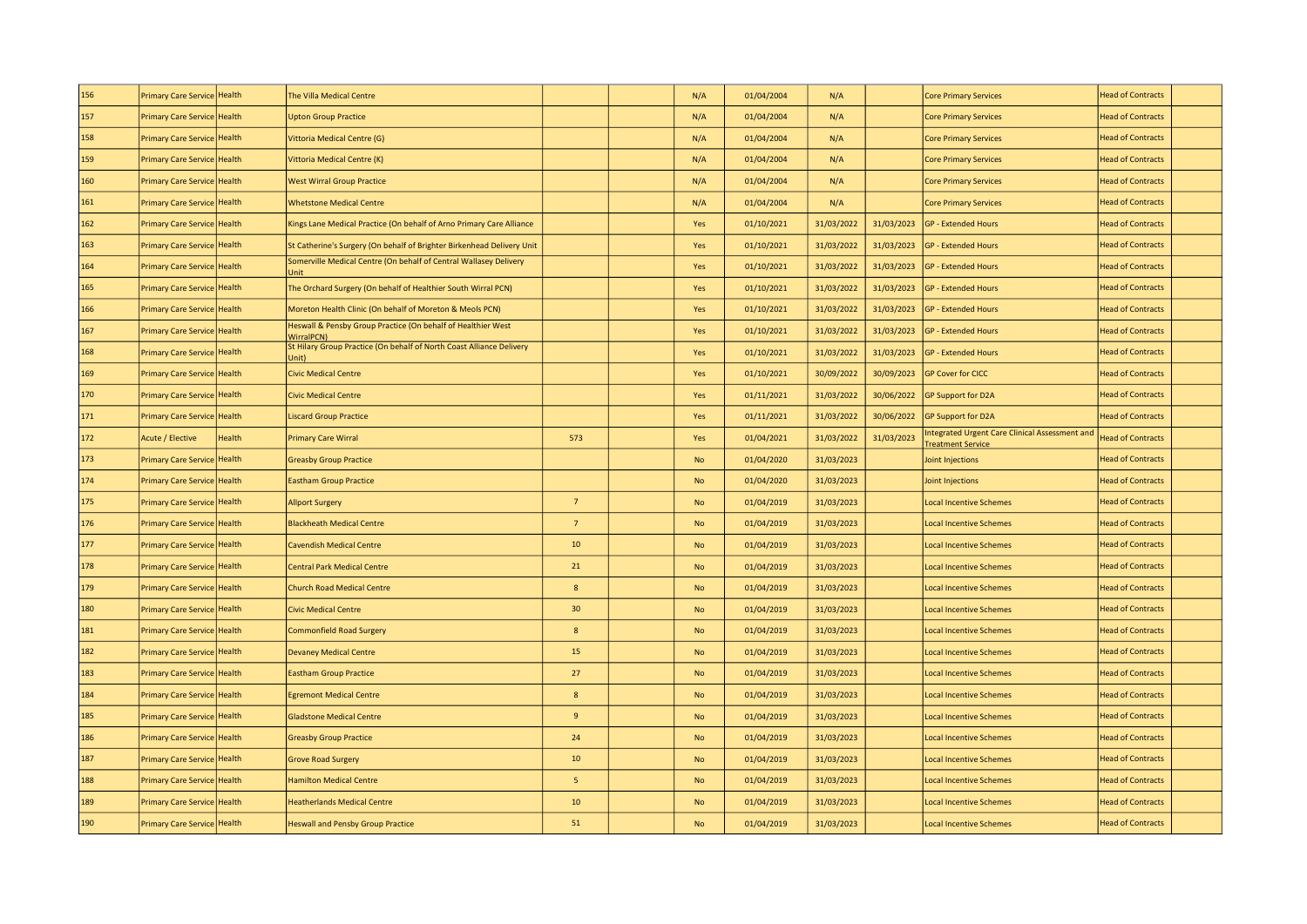| 191 | Primary Care Service Health | <b>Holmlands Medical Centre</b>         | $9\,$          | No        | 01/04/2019 | 31/03/2023 | <b>Local Incentive Schemes</b> | <b>Head of Contracts</b> |  |
|-----|-----------------------------|-----------------------------------------|----------------|-----------|------------|------------|--------------------------------|--------------------------|--|
| 192 | Primary Care Service Health | <b>Hoylake and Meols Medical Centre</b> | 18             | No        | 01/04/2019 | 31/03/2023 | <b>Local Incentive Schemes</b> | <b>Head of Contracts</b> |  |
| 193 | Primary Care Service Health | Hoylake Road Medical Centre             | 11             | <b>No</b> | 01/04/2019 | 31/03/2023 | <b>Local Incentive Schemes</b> | <b>Head of Contracts</b> |  |
| 194 | Primary Care Service Health | Kings Lane Medical Centre               | 11             | <b>No</b> | 01/04/2019 | 31/03/2023 | <b>Local Incentive Schemes</b> | <b>Head of Contracts</b> |  |
| 195 | Primary Care Service Health | <b>Leasowe Primary Care Centre</b>      | $\overline{4}$ | No        | 01/04/2019 | 31/03/2023 | <b>Local Incentive Schemes</b> | <b>Head of Contracts</b> |  |
| 196 | Primary Care Service Health | <b>Liscard Group Practice</b>           | 9              | No        | 01/04/2019 | 31/03/2023 | <b>Local Incentive Schemes</b> | <b>Head of Contracts</b> |  |
| 197 | Primary Care Service Health | <b>Manor Health Centre</b>              | 16             | <b>No</b> | 01/04/2019 | 31/03/2023 | <b>Local Incentive Schemes</b> | <b>Head of Contracts</b> |  |
| 198 | Primary Care Service Health | Marine Lake Medical Practice            | 39             | No        | 01/04/2019 | 31/03/2023 | <b>Local Incentive Schemes</b> | <b>Head of Contracts</b> |  |
| 199 | Primary Care Service Health | Miriam Medical Centre                   | 28             | No        | 01/04/2019 | 31/03/2023 | <b>Local Incentive Schemes</b> | <b>Head of Contracts</b> |  |
| 200 | Primary Care Service Health | <b>Moreton Cross Group Practice</b>     | 13             | No        | 01/04/2019 | 31/03/2023 | <b>Local Incentive Schemes</b> | <b>Head of Contracts</b> |  |
| 201 | Primary Care Service Health | Moreton Health Clinic                   | 20             | <b>No</b> | 01/04/2019 | 31/03/2023 | <b>Local Incentive Schemes</b> | <b>Head of Contracts</b> |  |
| 202 | Primary Care Service Health | <b>Moreton Medical Centre</b>           | 12             | No        | 01/04/2019 | 31/03/2023 | <b>Local Incentive Schemes</b> | <b>Head of Contracts</b> |  |
| 203 | Primary Care Service Health | <b>Paxton Medical Group</b>             | 17             | No        | 01/04/2019 | 31/03/2023 | <b>Local Incentive Schemes</b> | <b>Head of Contracts</b> |  |
| 204 | Primary Care Service Health | <b>Prenton Medical Centre</b>           | 27             | No        | 01/04/2019 | 31/03/2023 | <b>Local Incentive Schemes</b> | <b>Head of Contracts</b> |  |
| 205 | Primary Care Service Health | <b>Riverside Surgery</b>                | 9              | <b>No</b> | 01/04/2019 | 31/03/2023 | <b>Local Incentive Schemes</b> | <b>Head of Contracts</b> |  |
| 206 | Primary Care Service Health | <b>Somerville Medical Centre</b>        | 13             | No        | 01/04/2019 | 31/03/2023 | <b>Local Incentive Schemes</b> | <b>Head of Contracts</b> |  |
| 207 | Primary Care Service Health | <b>Spital Surgery</b>                   | 13             | No        | 01/04/2019 | 31/03/2023 | <b>Local Incentive Schemes</b> | <b>Head of Contracts</b> |  |
| 208 | Primary Care Service Health | St. Catherine's Surgery                 | 13             | No        | 01/04/2019 | 31/03/2023 | <b>Local Incentive Schemes</b> | <b>Head of Contracts</b> |  |
| 209 | Primary Care Service Health | <b>St. Georges Medical Centre</b>       | 38             | <b>No</b> | 01/04/2019 | 31/03/2023 | <b>Local Incentive Schemes</b> | <b>Head of Contracts</b> |  |
| 210 | Primary Care Service Health | St. Hilary Brow Group Practice          | 26             | No        | 01/04/2019 | 31/03/2023 | <b>Local Incentive Schemes</b> | <b>Head of Contracts</b> |  |
| 211 | Primary Care Service Health | <b>Sunlight Group Practice</b>          | 13             | <b>No</b> | 01/04/2019 | 31/03/2023 | <b>Local Incentive Schemes</b> | <b>Head of Contracts</b> |  |
| 212 | Primary Care Service Health | <b>Teehey Lane Medical Centre</b>       | 27             | No        | 01/04/2019 | 31/03/2023 | <b>Local Incentive Schemes</b> | <b>Head of Contracts</b> |  |
| 213 | Primary Care Service Health | The Orchard Surgery                     | 6              | <b>No</b> | 01/04/2019 | 31/03/2023 | <b>Local Incentive Schemes</b> | <b>Head of Contracts</b> |  |
| 214 | Primary Care Service Health | The Villa Medical Centre                | 21             | No        | 01/04/2019 | 31/03/2023 | <b>Local Incentive Schemes</b> | <b>Head of Contracts</b> |  |
| 215 | Primary Care Service Health | The Village Medical Centre              | 13             | <b>No</b> | 01/04/2019 | 31/03/2023 | <b>Local Incentive Schemes</b> | <b>Head of Contracts</b> |  |
| 216 | Primary Care Service Health | <b>Townfield Health Centre</b>          | 28             | No        | 01/04/2019 | 31/03/2023 | <b>Local Incentive Schemes</b> | <b>Head of Contracts</b> |  |
| 217 | Primary Care Service Health | <b>Upton Group Practice</b>             | 22             | <b>No</b> | 01/04/2019 | 31/03/2023 | <b>Local Incentive Schemes</b> | <b>Head of Contracts</b> |  |
| 218 | Primary Care Service Health | Vittoria Medical Centre (G)             | 11             | No        | 01/04/2019 | 31/03/2023 | <b>Local Incentive Schemes</b> | <b>Head of Contracts</b> |  |
| 219 | Primary Care Service Health | Vittoria Medical Centre (K)             | $\overline{4}$ | <b>No</b> | 01/04/2019 | 31/03/2023 | <b>Local Incentive Schemes</b> | <b>Head of Contracts</b> |  |
| 220 | Primary Care Service Health | <b>West Wirral Group Practice</b>       | 32             | No        | 01/04/2019 | 31/03/2023 | <b>Local Incentive Schemes</b> | <b>Head of Contracts</b> |  |
| 221 | Primary Care Service Health | <b>Whetstone Medical Centre</b>         | 14             | <b>No</b> | 01/04/2019 | 31/03/2023 | <b>Local Incentive Schemes</b> | <b>Head of Contracts</b> |  |
| 222 | Primary Care Service Health | <b>Cavendish Medical Centre</b>         |                | No        | 01/04/2014 | N/A        | <b>Core Primary Services</b>   | <b>Head of Contracts</b> |  |
| 223 | Primary Care Service Health | <b>Central Park Medical Centre</b>      |                | N/A       | 01/04/2013 | N/A        | <b>Core Primary Services</b>   | <b>Head of Contracts</b> |  |
| 224 | Primary Care Service Health | <b>Civic Medical Centre</b>             |                | N/A       | 01/04/2004 | N/A        | <b>Core Primary Services</b>   | <b>Head of Contracts</b> |  |
| 225 | Primary Care Service Health | <b>Eastham Group Practice</b>           |                | N/A       | 01/04/2004 | N/A        | <b>Core Primary Services</b>   | <b>Head of Contracts</b> |  |
|     |                             |                                         |                |           |            |            |                                |                          |  |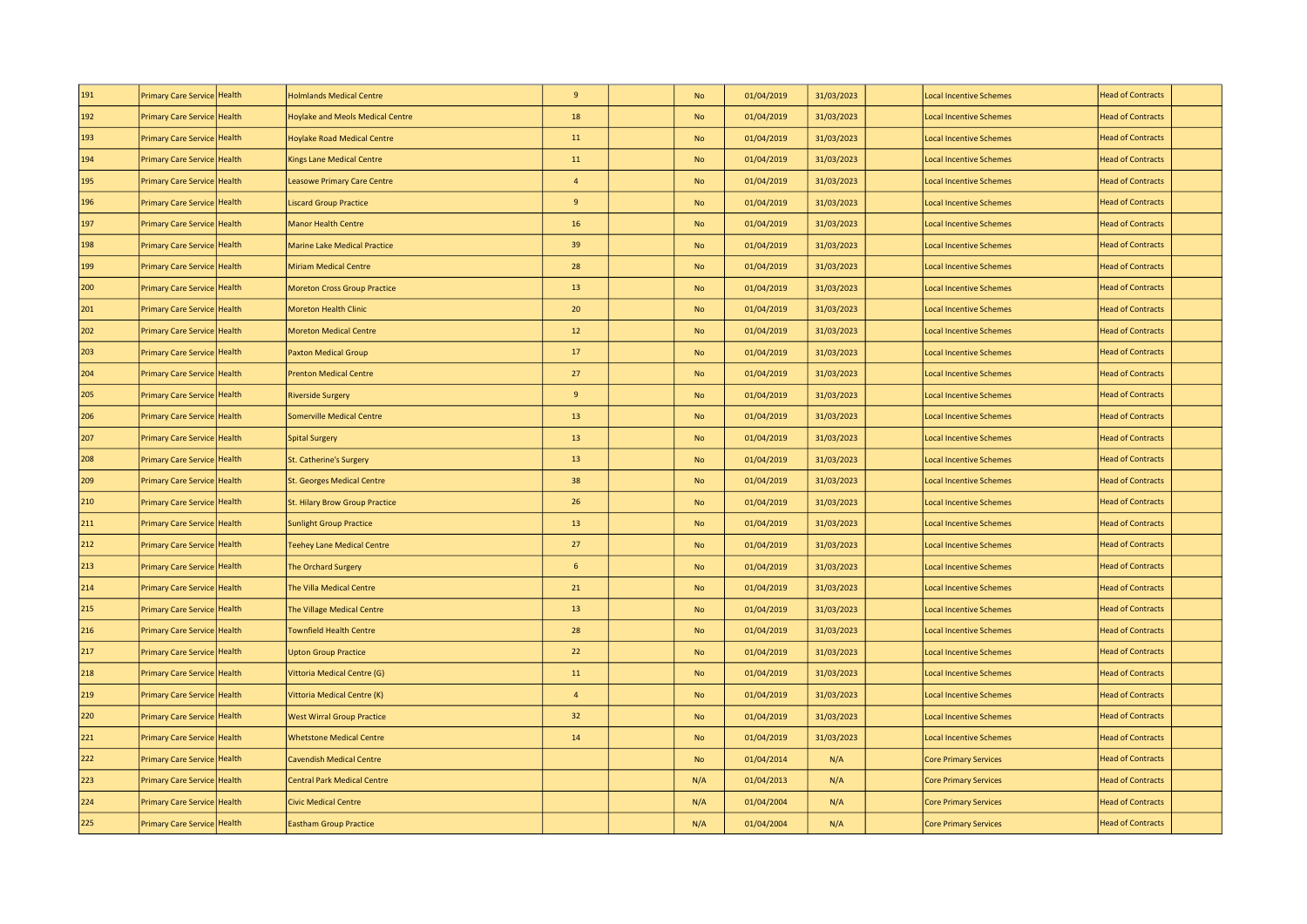| 226                     | Primary Care Service Health         |                  | <b>Egremont Medical Centre</b>                                |                | N/A            | 01/04/2004               | N/A                      | <b>Core Primary Services</b>                                                | <b>Head of Contracts</b>                             |
|-------------------------|-------------------------------------|------------------|---------------------------------------------------------------|----------------|----------------|--------------------------|--------------------------|-----------------------------------------------------------------------------|------------------------------------------------------|
| 227                     | Primary Care Service Health         |                  | <b>Grove Road Surgery</b>                                     |                | N/A            | 01/04/2004               | N/A                      | <b>Core Primary Services</b>                                                | <b>Head of Contracts</b>                             |
|                         |                                     |                  |                                                               |                |                |                          |                          |                                                                             |                                                      |
| 228                     | Primary Care Service                | Health           | <b>Holmlands Medical Centre</b>                               |                | N/A            | 01/04/2013               | N/A                      | <b>Core Primary Services</b>                                                | <b>Head of Contracts</b>                             |
| 229                     | Primary Care Service                | <b>Health</b>    | <b>Hoylake Road Medical Centre</b>                            |                | N/A            | 01/04/2004               | N/A                      | <b>Core Primary Services</b>                                                | <b>Head of Contracts</b>                             |
| 230                     | Primary Care Service                | Health           | iscard Group Practice                                         |                | N/A            | 01/04/2004               | N/A                      | <b>Core Primary Services</b>                                                | <b>Head of Contracts</b>                             |
| 231                     | Primary Care Service                | <b>Health</b>    | <b>Manor Health Centre</b>                                    |                | N/A            | 12/12/2012               | N/A                      | <b>Core Primary Services</b>                                                | <b>Head of Contracts</b>                             |
| 232                     | Primary Care Service                | Health           | <b>Miriam Medical Centre</b>                                  |                | N/A            | 01/04/2016               | N/A                      | <b>Core Primary Services</b>                                                | <b>Head of Contracts</b>                             |
| 233                     | <b>Primary Care Service</b>         | Health           | <b>Moreton Cross Group Practice</b>                           |                | N/A            | 01/04/2013               | N/A                      | <b>Core Primary Services</b>                                                | <b>Head of Contracts</b>                             |
| 234                     | Primary Care Service                | Health           | Somerville Medical Centre                                     |                | N/A            | 01/04/2004               | N/A                      | <b>Core Primary Services</b>                                                | <b>Head of Contracts</b>                             |
| 235                     | <b>Primary Care Service Health</b>  |                  | <b>St. Georges Medical Centre</b>                             |                | N/A            | 01/04/2013               | N/A                      | <b>Core Primary Services</b>                                                | <b>Head of Contracts</b>                             |
| 236                     | <b>Primary Care Service</b>         | Health           | St. Hilary Brow Group Practice                                |                | N/A            | 01/04/2013               | N/A                      | <b>Core Primary Services</b>                                                | <b>Head of Contracts</b>                             |
| 237                     | Primary Care Service                | <b>Health</b>    | The Village Medical Centre                                    |                | N/A            | 01/04/2004               | N/A                      | <b>Core Primary Services</b>                                                | <b>Head of Contracts</b>                             |
| 238                     | Pharmacy                            | Health           | <b>ASDA Pharmacies</b>                                        |                | <b>No</b>      | 01/04/2020               | 31/03/2023               | <b>Think Pharmacy</b>                                                       | <b>Head of Contracts</b>                             |
| 239                     | harmacy                             | Health           | St Catherine's - Hub Pharmacy                                 |                | No             | 01/04/2020               | 31/03/2023               | <b>Think Pharmacy</b>                                                       | <b>Head of Contracts</b>                             |
| 240                     | <b>Pharmacy</b>                     | Health           | <b>Boots Pharmacy</b>                                         |                | <b>No</b>      | 01/04/2020               | 31/03/2023               | <b>Think Pharmacy</b>                                                       | <b>Head of Contracts</b>                             |
| 241                     | Pharmacy                            | Health           | Carrington's Pharmacy                                         |                | No             | 01/04/2020               | 31/03/2023               | <b>Think Pharmacy</b>                                                       | <b>Head of Contracts</b>                             |
| $\overline{242}$        | <b>Pharmacy</b>                     | <b>Health</b>    | <b>Claughton Pharmacy</b>                                     |                | No             | 01/04/2020               | 31/03/2023               | <b>Think Pharmacy</b>                                                       | <b>Head of Contracts</b>                             |
| 243                     | Pharmacy                            | Health           | Dale Pharmacy                                                 |                | <b>No</b>      | 01/04/2020               |                          | <b>Think Pharmacy</b>                                                       | <b>Head of Contracts</b>                             |
| 244                     |                                     | <b>Health</b>    |                                                               |                | <b>No</b>      |                          | 31/03/2023               | <b>Think Pharmacy</b>                                                       | <b>Head of Contracts</b>                             |
|                         | <b>Pharmacy</b>                     |                  | Day Lewis Pharmacy                                            |                |                | 01/04/2020               | 31/03/2023               |                                                                             |                                                      |
| 245                     | <b>Pharmacy</b>                     | Health           | <b>Dudley's Chemist</b>                                       |                | <b>No</b>      | 01/04/2020               | 31/03/2023               | <b>Think Pharmacy</b>                                                       | <b>Head of Contracts</b>                             |
| 246<br>$\overline{247}$ | <b>Pharmacy</b>                     | <b>Health</b>    | <b>Egremont Pharmacy</b>                                      |                | <b>No</b>      | 01/04/2020               | 31/03/2023               | <b>Think Pharmacy</b>                                                       | <b>Head of Contracts</b>                             |
|                         | harmacy                             | <b>Health</b>    | Cohen's Pharmacy                                              |                | <b>No</b>      | 01/04/2020               | 31/03/2023               | <b>Think Pharmacy</b>                                                       | <b>Head of Contracts</b>                             |
| 248                     | harmacy                             | <b>Health</b>    | <b>Greasby Pharmacy</b>                                       |                | <b>No</b>      | 01/04/2020               | 31/03/2023               | <b>Think Pharmacy</b>                                                       | <b>Head of Contracts</b>                             |
| 249                     | harmacy                             | Health           | <b>Heswall Hills Pharmacy</b>                                 |                | No             | 01/04/2020               | 31/03/2023               | <b>Think Pharmacy</b>                                                       | <b>Head of Contracts</b>                             |
| 250                     | Pharmacy                            | Health           | <b>Higher Bebington Pharmacy</b>                              |                | No             | 01/04/2020               | 31/03/2023               | <b>Think Pharmacy</b>                                                       | <b>Head of Contracts</b>                             |
| 251                     | Pharmacy                            | Health           | <b>Irby Pharmacy</b>                                          |                | <b>No</b>      | 01/04/2020               | 31/03/2023               | <b>Think Pharmacy</b>                                                       | <b>Head of Contracts</b>                             |
| 252                     | harmacy                             | Health           | <b>Jacksons Pharmacy</b>                                      |                | <b>No</b>      | 01/04/2020               | 31/03/2023               | <b>Think Pharmacy</b>                                                       | <b>Head of Contracts</b>                             |
| 253                     | Pharmacy                            | Health           | <b>Leasowe Pharmacy</b>                                       |                | <b>No</b>      | 01/04/2020               | 31/03/2023               | <b>Think Pharmacy</b>                                                       | <b>Head of Contracts</b>                             |
| 254                     | <b>Pharmacy</b>                     | <b>Health</b>    | <b>Lloyds Pharmacy</b>                                        |                | N <sub>o</sub> | 01/04/2020               | 31/03/2023               | <b>Think Pharmacy</b>                                                       | <b>Head of Contracts</b>                             |
| 255                     | Pharmacy                            | <b>Health</b>    | <b>Manor Pharmacy</b>                                         |                | <b>No</b>      | 01/04/2020               | 31/03/2023               | <b>Think Pharmacy</b>                                                       | <b>Head of Contracts</b>                             |
| 256                     | harmacy                             | Health           | <b>Moreton Pharmacy</b>                                       |                | No             | 01/04/2020               | 31/03/2023               | <b>Think Pharmacy</b>                                                       | <b>Head of Contracts</b>                             |
| 257                     | harmacy                             | <b>Health</b>    | <b>Morrisons Supermarket</b>                                  |                | <b>No</b>      | 01/04/2020               | 31/03/2023               | <b>Think Pharmacy</b>                                                       | <b>Head of Contracts</b>                             |
| 258                     | Pharmacy                            | Health           | Old Chester Pharmacy                                          |                | No             | 01/04/2020               | 31/03/2023               | <b>Think Pharmacy</b>                                                       | <b>Head of Contracts</b>                             |
| $\overline{259}$        | <b>Pharmacy</b>                     | Health           | <b>Rowlands Pharmacy</b>                                      |                | No             | 01/04/2020               | 31/03/2023               | <b>Think Pharmacy</b>                                                       | <b>Head of Contracts</b>                             |
| 260                     | Pharmacy                            | <b>Health</b>    | <b>Superdrug Pharmacy</b>                                     |                | <b>No</b>      | 01/04/2020               | 31/03/2023               | <b>Think Pharmacy</b>                                                       | <b>Head of Contracts</b>                             |
| 261                     | Pharmacy                            | <b>Health</b>    | <b>Swettenham Chemist</b>                                     |                | <b>No</b>      | 01/04/2020               | 31/03/2023               | <b>Think Pharmacy</b>                                                       | <b>Head of Contracts</b>                             |
| 262                     | <b>Pharmacy</b>                     | <b>Health</b>    | <b>Temples Chemist</b>                                        |                | <b>No</b>      | 01/04/2020               | 31/03/2023               | <b>Think Pharmacy</b>                                                       | <b>Head of Contracts</b>                             |
| 263                     | Pharmacy                            | <b>Health</b>    | <b>Tesco Pharmacy</b>                                         |                |                |                          |                          |                                                                             |                                                      |
| 264                     |                                     |                  |                                                               |                | No             | 01/04/2020               | 31/03/2023               | <b>Think Pharmacy</b>                                                       | <b>Head of Contracts</b>                             |
|                         | Pharmacy                            | <b>Health</b>    | The Pharmacy Bebington                                        |                | <b>No</b>      | 01/04/2020               | 31/03/2023               | <b>Think Pharmacy</b>                                                       | <b>Head of Contracts</b>                             |
| 265                     | harmacy                             | Health           | <b>Townfield Pharmacy</b>                                     |                | <b>No</b>      | 01/04/2020               | 31/03/2023               | <b>Think Pharmacy</b>                                                       | <b>Head of Contracts</b>                             |
| 266                     | Pharmacy                            | Health           | <b>Tree Tops Pharmacy</b>                                     |                | <b>No</b>      | 01/04/2020               | 31/03/2023               | <b>Think Pharmacy</b>                                                       | <b>Head of Contracts</b>                             |
| $\overline{267}$        | <b>Pharmacy</b>                     | Health           | <b>Upton Road Pharmacy</b>                                    |                | No             | 01/04/2020               | 31/03/2023               | <b>Think Pharmacy</b>                                                       | <b>Head of Contracts</b>                             |
| 268                     | Pharmacy                            | <b>Health</b>    | <b>Victoria Pharmacy</b>                                      |                | No             | 01/04/2020               | 31/03/2023               | <b>Think Pharmacy</b>                                                       | <b>Head of Contracts</b>                             |
| 269                     | harmacy                             | <b>Health</b>    | <b>Weinronks Chemist</b>                                      |                | <b>No</b>      | 01/04/2020               | 31/03/2023               | <b>Think Pharmacy</b>                                                       | <b>Head of Contracts</b>                             |
| 270                     | harmacy                             | Health           | <b>Welsh's Pharmacy</b>                                       |                | No             | 01/04/2020               | 31/03/2023               | <b>Think Pharmacy</b>                                                       | <b>Head of Contracts</b>                             |
| 271                     | Pharmacy                            | <b>Health</b>    | Well                                                          |                | <b>No</b>      | 01/04/2020               | 31/03/2023               | <b>Think Pharmacy</b>                                                       | <b>Head of Contracts</b>                             |
| 272                     | Pharmacy                            | <b>Health</b>    | <b>Wilson's Chemist</b>                                       |                | No             | 01/04/2020               | 31/03/2023               | <b>Think Pharmacy</b>                                                       | <b>Head of Contracts</b>                             |
| 273                     | harmacy                             | Health           | Wyn Ellis & Son Chemist                                       |                | No             | 01/04/2020               | 31/03/2023               | <b>Think Pharmacy</b>                                                       | <b>Head of Contracts</b>                             |
| $\overline{274}$        | harmacy                             | Health           | <b>Woodchurch Pharmacy</b>                                    |                | <b>No</b>      | 01/04/2020               | 31/03/2023               | <b>Think Pharmacy</b>                                                       | <b>Head of Contracts</b>                             |
| 275                     | Community                           | <b>Health</b>    | <b>GPW Fed</b>                                                | 13             | No             | 01/10/2021               | 31/03/2022               | <b>Wirral Care Home Antiviral Service</b>                                   | <b>Head of Contracts</b>                             |
|                         | 276 Domcare / Homecar               | Health           | <b>1st Class Care Agency Limited</b>                          |                | Yes            | 01/12/2016               | 31/03/2021               | 31/03/2022 Continuing Healthcare                                            | <b>Head of Contracts</b>                             |
| 277                     | Domcare / Homecar                   | Health           | 1ST ENABLE LTD - ELLESMERE PO-1                               | 203            | Yes            | 01/12/2016               | 31/03/2021               | 31/03/2022 Continuing Healthcare                                            | <b>Head of Contracts</b>                             |
| 278                     | Domcare / Homecar                   | Health           | 365 SUPPORT LTD - SOUTHPORT-1                                 | 76             | Yes            | 01/12/2016               | 31/03/2021               | 31/03/2022 Continuing Healthcare                                            | <b>Head of Contracts</b>                             |
|                         |                                     |                  |                                                               | $\overline{2}$ |                |                          |                          |                                                                             |                                                      |
| 279                     | Care Home / Nursing                 | Health           | <b>3L CARE - WINSFORD</b>                                     |                | Yes            | 01/12/2016               | 31/03/2021               | 31/03/2022 Continuing Healthcare                                            | <b>Head of Contracts</b>                             |
| 280                     | Domcare / Homecar                   | Health           | <b>ABBEYFIELD SOCIETY (THE) - LIVERPOOL</b>                   | 47             | Yes            | 01/12/2016               | 31/03/2021               | 31/03/2022 Continuing Healthcare                                            | <b>Head of Contracts</b>                             |
| 281                     | <b>CHC</b><br>282 Domcare / Homecar | Health<br>Health | <b>ABL HEALTH LTD - BOLTON</b><br>Ace Care Professionals Ltd. | 29             | Yes<br>Yes     | 01/12/2016<br>01/12/2016 | 31/03/2021<br>31/03/2021 | 31/03/2022 Community Wellbeing Services<br>31/03/2022 Continuing Healthcare | <b>Head of Contracts</b><br><b>Head of Contracts</b> |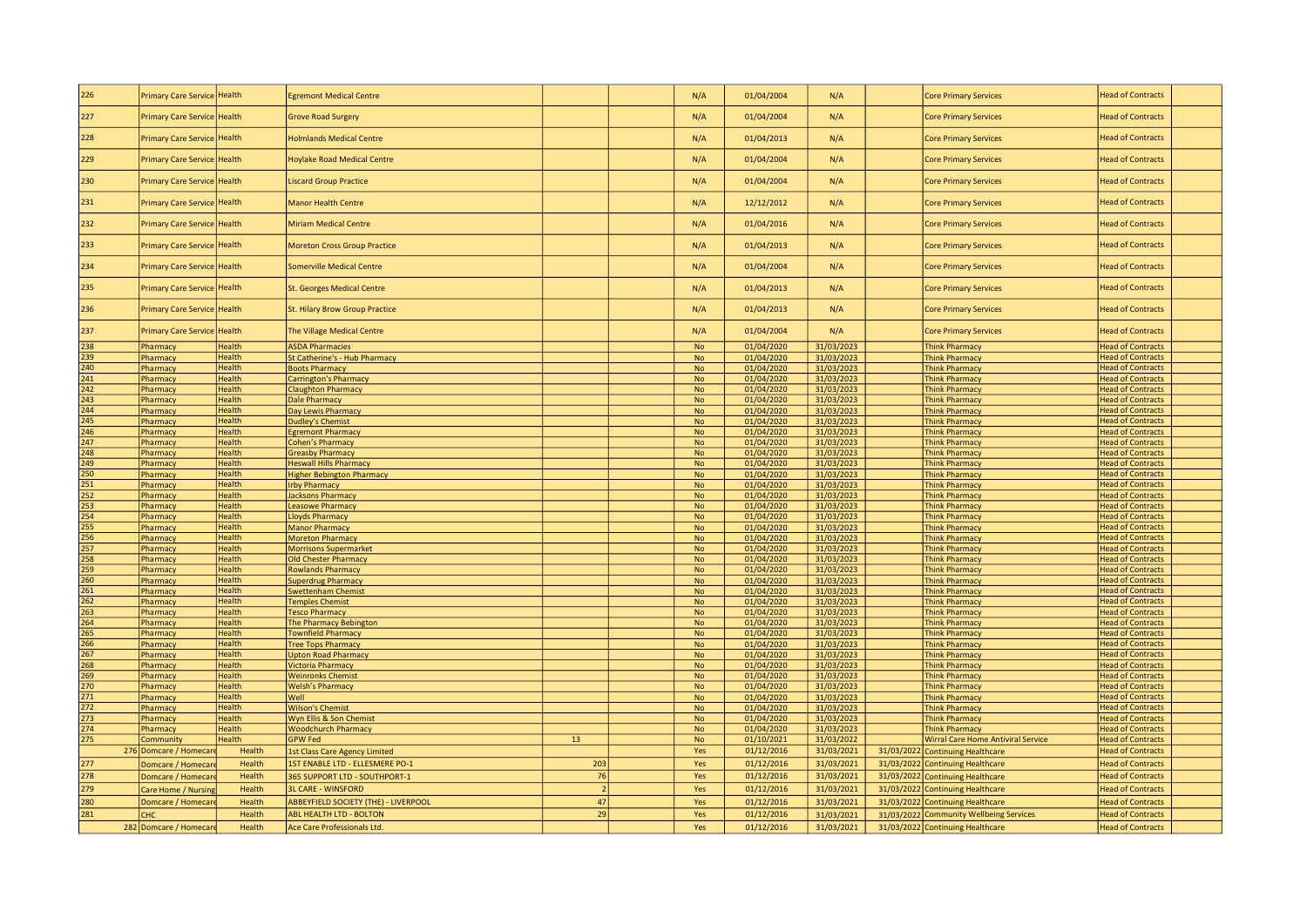| 284<br>01/12/2016<br>Domcare / Homecar<br>Health<br><b>Active Care Group</b><br>Yes<br>31/03/2021<br>31/03/2022 Continuing Healthcare<br><b>Head of Contracts</b><br>285<br>Health<br><b>ADADA CARE SERVICES - BRISTOL</b><br>37<br>01/12/2016<br><b>Head of Contracts</b><br>Yes<br>31/03/2021<br>31/03/2022 Continuing Healthcare<br>Domcare / Homecar<br>286<br>01/12/2016<br>31/03/2021<br>Health<br>Alcedo Orange Limited T/A Alcedo Care Chester<br>Yes<br>31/03/2022 Continuing Healthcare<br><b>Head of Contracts</b><br>Domcare / Homecar<br>287<br>Non Health<br>Yes<br>01/12/2016<br><b>Head of Contracts</b><br><b>ALINE MOBILITY - WIDNES</b><br>$\Omega$<br>31/03/2021<br>31/03/2022 Mobility and Disability Products for CHC<br>Product / Service<br>ALLIED HEALTHCARE GROUP LTD - STAFFORD<br>288<br>22<br>Yes<br>01/12/2016<br>31/03/2021<br>31/03/2022<br><b>Head of Contracts</b><br>Domcare / Homecar<br>Health<br><b>Continuing Healthcare</b><br><b>On Council Framework</b><br>01/12/2016<br>31/03/2021<br>289<br>Health<br><b>ALTERNATIVE FUTURES GROUP - PRESCOT</b><br>1,036<br>Yes<br>31/03/2022<br>Continuing Healthcare<br><b>Head of Contracts</b><br>Domcare / Homecar<br>290<br>AMORE SOCIAL CARE LTD TA AMORE CARE - CHESTER<br>174<br>Yes<br>01/12/2016<br>31/03/2021<br>31/03/2022<br>Domcare / Homecar<br>Health<br>Continuing Healthcare<br><b>Head of Contracts</b><br>291<br>Health<br>$\mathbf{q}$<br>Yes<br>01/12/2016<br>31/03/2021<br>31/03/2022 Continuing Healthcare<br><b>Head of Contracts</b><br>Care Home / Nursing<br><b>ANCHOR TRUST - BIRKENHEAD</b><br>292<br>01/12/2016<br>31/03/2021<br>Health<br>42<br>Yes<br><b>Head of Contracts</b><br><b>ANCHOR TRUST - WALLASEY</b><br>31/03/2022 Continuing Healthcare<br>Care Home / Nursing<br>APOLLO CARE (WEST WIRRAL) - BIRKENHEAD-1<br>293<br>01/12/2016<br>31/03/2021<br>Health<br>Yes<br>31/03/2022<br>Head of Contracts<br>Domcare / Homecar<br><b>Continuing Healthcare</b><br><b>On Council Framework</b><br>294<br>01/12/2016<br>31/03/2021<br>Health<br>ASH CROFT CARE LTD - LIVERPOOL<br>Yes<br>31/03/2022 Continuing Healthcare<br><b>Head of Contracts</b><br>Care Home / Nursing<br>295<br>01/12/2016<br>31/03/2021<br>Health<br>ASSISTWIDE LTD TA ST MARTINS RESIDENTIAL HOME - WIRRAL<br>Yes<br>31/03/2022 Continuing Healthcare<br>Care Home / Nursing<br><b>Head of Contracts</b><br>296<br>Domcare / Homecar<br>Health<br>Yes<br><b>Head of Contracts</b><br><b>ASSURED CARE (SOUTHPORT) LTD - SOUTHPORT</b><br>01/12/201<br>31/03/2021<br>31/03/2022 Continuing Healthcare<br>297<br>33<br>Health<br>ASSURED HEALTHCARE SOLUTIONS LTD - ELLESMERE PO<br>Yes<br>31/03/2021<br><b>Head of Contracts</b><br>Care Home / Nursin<br>01/12/201<br>31/03/2022<br><b>Continuing Healthcare</b><br>298<br>23<br>ASSURED HEALTHCARE SOLUTIONS LTD - TAMWORTH<br>Care Home / Nursing<br>Health<br>Yes<br>01/12/2016<br>31/03/2021<br>31/03/2022 Continuing Healthcare<br><b>Head of Contracts</b><br>ATHENA HEALTHCARE GROUP - LIGHTHOUSE LODGE - ISLE OF MAN<br>97<br>299<br>Care Home / Nursin<br>Health<br>Yes<br><b>Head of Contracts</b><br>Continuing Healthcare<br><b>Ouplicate with below?</b><br>01/12/2016<br>31/03/2021<br>31/03/2022<br>300<br>361<br>Health<br>Yes<br>01/12/2016<br>31/03/2022 Continuing Healthcare<br><b>Head of Contracts</b><br>ATHENA HEALTHCARE GROUP - LIGHTHOUSE LODGE - WALLASEY<br>31/03/2021<br>Care Home / Nursing<br>301<br>74<br>Health<br><b>AVALON RESIDENTIAL HOMES LTD - SOUTHPORT</b><br>01/12/2016<br>31/03/2021<br>31/03/2022 Continuing Healthcare<br>Care Home / Nursing<br>Yes<br><b>Head of Contracts</b><br>Health<br><b>Head of Contracts</b><br>302 Care Home / Nursing<br><b>Avandale Lodge</b><br>Yes<br>01/12/2016<br>31/03/2021<br>31/03/2022 Continuing Healthcare<br>303<br>AWS BATHROOM SUPPLIES LTD - HIGH PEAK<br>roduct / Service<br>Non Health<br>Yes<br>01/12/2016<br>31/03/2021<br>31/03/2022 Bathroom products - CHC<br><b>Head of Contracts</b><br>304<br>167<br>01/12/2016<br>31/03/2021<br>Care Home / Nursing<br>Health<br>AYNSLEY NURSING HOME - WALLASEY<br>Yes<br>31/03/2022 Continuing Healthcare<br><b>Head of Contracts</b><br>305<br>Product / Service<br>Non Health<br><b>B &amp; M SUPPLIES - SOUTHPORT</b><br>10<br>Yes<br>01/12/2016<br>31/03/2021<br>31/03/2022 Mobility and Care Supplies - CHC<br><b>Head of Contracts</b><br>BARCHESTER HEALTHCARE BOD HYFRYD CARE HOME - CHESTER /<br>306<br>Care Home / Nursing<br>Health<br>Yes<br><b>Head of Contracts</b><br><b>Continuing Healthcare</b><br>01/12/201<br>31/03/2022<br>FLINT<br>31/03/2021<br>307<br>264<br><b>BARNSTON COURT NURSING HOME - WIRRAL</b><br>Care Home / Nursing<br>Health<br>Yes<br>01/12/2016<br>31/03/2021<br>31/03/2022 Continuing Healthcare<br><b>Head of Contracts</b><br>Care Home / Nursing<br>Health<br>01/12/2016<br>31/03/2021<br>31/03/2022 Continuing Healthcare<br><b>Head of Contracts</b><br>308<br><b>Bebington Care Home</b><br>Yes<br>309<br>79<br>Yes<br>Care Home / Nursing<br>Health<br>BEECHWOOD (LIVERPOOL) LTD - CHEADLE<br>01/12/2016<br>31/03/2021<br>31/03/2022 Continuing Healthcare<br><b>Head of Contracts</b><br>310<br>334<br>Care Home / Nursing<br>Health<br>BELVIDERE NURSING HOME LTD - WALLASEY<br>Yes<br>01/12/2016<br>31/03/2021<br>31/03/2022 Continuing Healthcare<br><b>Head of Contracts</b><br><b>Head of Contracts</b><br>311 Care Home / Nursing<br>Health<br><b>Bentley Manor</b><br>Yes<br>01/12/2016<br>31/03/2021<br>31/03/2022 Continuing Healthcare<br>49<br>01/12/2016<br>312<br>Domcare / Homecar<br>Health<br><b>BEYOND SUPPORT LTD - SOLIHULL</b><br>Yes<br>31/03/2021<br>31/03/2022 Continuing Healthcare<br><b>Head of Contracts</b><br>313<br>568<br>Yes<br>Care Home / Nursing<br>Health<br><b>BIRCH TREE MANOR - BIRKENHEAD</b><br>01/12/2016<br>31/03/2021<br>31/03/2022 Continuing Healthcare<br><b>Head of Contracts</b><br>31/03/2021<br>314 Care Home / Nursing<br>Health<br><b>Birkdale Park Nursing Home</b><br>Yes<br>01/12/2016<br>31/03/2022 Continuing Healthcare<br><b>Head of Contracts</b><br>315<br>Health<br><b>BNR AGENCY LTD - MANCHESTER</b><br>236<br>01/12/2016<br><b>Head of Contracts</b><br>Yes<br>31/03/2021<br>31/03/2022 Continuing Healthcare<br>Domcare / Homecar<br>Health<br>Yes<br>01/12/2016<br>31/03/2021<br>31/03/2022 Continuing Healthcare<br><b>Head of Contracts</b><br>316 Care Home / Nursing<br><b>Bod Hyfred Care Home</b><br>317<br>Health<br>448<br>01/12/2016<br>31/03/2021<br><b>Head of Contracts</b><br>Care Home / Nursing<br><b>BRIGHTERKIND - BEBINGTON</b><br>Yes<br>31/03/2022 Continuing Healthcare<br>01/12/2016<br>31/03/2021<br>318 Care Home / Nursing<br>Health<br>Yes<br>31/03/2022 Continuing Healthcare<br><b>Head of Contracts</b><br><b>Brimstage Manor Nursing Home</b><br>319<br>106<br>01/12/2016<br>31/03/2021<br>31/03/2022 Continuing Healthcare<br>Care Home / Nursing<br>Health<br><b>BROOK VIEW HEALTH CARE LTD - LIVERPOOL-1</b><br><b>Head of Contracts</b><br>Yes<br>320<br>128<br>31/03/202<br><b>BROTHERS OF CHARITY SERVICES - LIVERPOOI</b><br>01/12/201<br>31/03/2022<br>Domcare / Homecar<br>Health<br>Yes<br><b>Continuing Healthcare</b><br><b>Head of Contracts</b><br>321<br>01/12/2016<br>31/03/2021<br><b>Head of Contracts</b><br>Care Home / Nursing<br>Health<br><b>BRUNELCARE - BRISTOL</b><br>Yes<br>31/03/2022 Continuing Healthcare<br>-7<br>322<br>43<br>Care Home / Nursing<br>Health<br><b>BUPA CARE HOMES - WATFORD</b><br>Yes<br>01/12/2016<br>31/03/2021<br>31/03/2022 Continuing Healthcare<br><b>Head of Contracts</b><br>323<br>339<br>Health<br><b>BUPA CARE HOMES - WIRRAL</b><br>Yes<br>01/12/2016<br>31/03/2021<br>31/03/2022 Continuing Healthcare<br><b>Head of Contracts</b><br>Care Home / Nursing<br>324 Care Home / Nursing<br>Health<br>Yes<br>01/12/2016<br>31/03/2021<br>31/03/2022 Continuing Healthcare<br><b>Head of Contracts</b><br><b>Canterbury Care Homes</b><br>325 Domcare / Homecar<br>01/12/2016<br>31/03/2021<br>Health<br>Care at Home Group<br>Yes<br>31/03/2022 Continuing Healthcare<br><b>Head of Contracts</b><br>326<br>Health<br>244<br>Yes<br>01/12/2016<br><b>Head of Contracts</b><br>Care Home / Nursing<br>CARE IN MIND LTD - STOCKPORT1<br>31/03/2021<br>31/03/2022 Continuing Healthcare<br>327<br>Health<br>Cavalry Healthcare Ltd<br>Yes<br>01/12/2016<br>31/03/2021<br>31/03/2022 Continuing Healthcare<br><b>Head of Contracts</b><br>Domcare / Homecar<br>328<br>Care Home / Nursing<br>Health<br>CEDAR CARE HOMES LTD - BRISTOL-6<br>22<br>Yes<br>01/12/2016<br>31/03/2021<br>31/03/2022 Continuing Healthcare<br><b>Head of Contracts</b><br>329<br>380<br>Health<br>CENTURY HEALTHCARE LTD - LYTHAM ST ANNE1<br>Yes<br>01/12/2016<br>31/03/2021<br>31/03/2022 Continuing Healthcare<br>Care Home / Nursing<br><b>Head of Contracts</b><br>330<br>Health<br><b>CHAPEL HOUSE CARE CENTRE - NESTON</b><br>14<br>Yes<br>01/12/2016<br>31/03/2021<br><b>Head of Contracts</b><br>Care Home / Nursing<br>31/03/2022 Continuing Healthcare<br>33<br>331<br>Health<br>CHAPEL HOUSE NURSING HOME - PUDDINGTON<br>01/12/2016<br>31/03/2021<br>31/03/2022 Continuing Healthcare<br>Care Home / Nursing<br>Yes<br><b>Head of Contracts</b><br>332<br>65<br>Health<br>CHARLOTTE HOUSE CARE LTD - STOKE ON TRE<br><b>Head of Contracts</b><br>Yes<br>01/12/2016<br>31/03/2021<br>31/03/2022 Continuing Healthcare<br>Care Home / Nursing<br>CHESHIRE AND WIRRAL PARTNERSHIP NHS FOUNDATION TRUST -<br>333<br>Health<br>228<br>01/12/2016<br>31/03/2021<br>Yes<br>31/03/2022 Continuing Healthcare<br><b>Head of Contracts</b><br>Community<br><b>CHESTER</b><br>CHESHIRE CENTRE FOR INDEPENDENT LIVING - NORTHWICH-1<br>801<br>334<br>Health<br>01/12/201<br>31/03/2021<br>31/03/2022 Continuing Healthcare<br><b>Head of Contracts</b><br>Yes<br><b>ommunity</b><br>Duplicate? Has this been renamed disability positive?<br>Domcare /<br>273<br>335<br>Health<br>Novated to to Staff Management Ltd. T/A Active Care Group<br>01/12/2016<br>31/03/2021<br><b>Head of Contracts</b><br>Yes<br>31/03/2022 Continuing Healthcare<br><b>Homecare</b><br>01/12/2016<br>31/03/2021<br>336<br>Care Home / Nursing<br>Health<br><b>Chester Lodge</b><br>Yes<br>31/03/2022 Continuing Healthcare<br><b>Head of Contracts</b> | 283 | Care Home / Nursing | Health | <b>ACTIVECARE LTD - WIRRAL</b> | 405 | Yes | 01/12/2016 | 31/03/2021 | 31/03/2022 Continuing Healthcare | <b>Head of Contracts</b> |
|----------------------------------------------------------------------------------------------------------------------------------------------------------------------------------------------------------------------------------------------------------------------------------------------------------------------------------------------------------------------------------------------------------------------------------------------------------------------------------------------------------------------------------------------------------------------------------------------------------------------------------------------------------------------------------------------------------------------------------------------------------------------------------------------------------------------------------------------------------------------------------------------------------------------------------------------------------------------------------------------------------------------------------------------------------------------------------------------------------------------------------------------------------------------------------------------------------------------------------------------------------------------------------------------------------------------------------------------------------------------------------------------------------------------------------------------------------------------------------------------------------------------------------------------------------------------------------------------------------------------------------------------------------------------------------------------------------------------------------------------------------------------------------------------------------------------------------------------------------------------------------------------------------------------------------------------------------------------------------------------------------------------------------------------------------------------------------------------------------------------------------------------------------------------------------------------------------------------------------------------------------------------------------------------------------------------------------------------------------------------------------------------------------------------------------------------------------------------------------------------------------------------------------------------------------------------------------------------------------------------------------------------------------------------------------------------------------------------------------------------------------------------------------------------------------------------------------------------------------------------------------------------------------------------------------------------------------------------------------------------------------------------------------------------------------------------------------------------------------------------------------------------------------------------------------------------------------------------------------------------------------------------------------------------------------------------------------------------------------------------------------------------------------------------------------------------------------------------------------------------------------------------------------------------------------------------------------------------------------------------------------------------------------------------------------------------------------------------------------------------------------------------------------------------------------------------------------------------------------------------------------------------------------------------------------------------------------------------------------------------------------------------------------------------------------------------------------------------------------------------------------------------------------------------------------------------------------------------------------------------------------------------------------------------------------------------------------------------------------------------------------------------------------------------------------------------------------------------------------------------------------------------------------------------------------------------------------------------------------------------------------------------------------------------------------------------------------------------------------------------------------------------------------------------------------------------------------------------------------------------------------------------------------------------------------------------------------------------------------------------------------------------------------------------------------------------------------------------------------------------------------------------------------------------------------------------------------------------------------------------------------------------------------------------------------------------------------------------------------------------------------------------------------------------------------------------------------------------------------------------------------------------------------------------------------------------------------------------------------------------------------------------------------------------------------------------------------------------------------------------------------------------------------------------------------------------------------------------------------------------------------------------------------------------------------------------------------------------------------------------------------------------------------------------------------------------------------------------------------------------------------------------------------------------------------------------------------------------------------------------------------------------------------------------------------------------------------------------------------------------------------------------------------------------------------------------------------------------------------------------------------------------------------------------------------------------------------------------------------------------------------------------------------------------------------------------------------------------------------------------------------------------------------------------------------------------------------------------------------------------------------------------------------------------------------------------------------------------------------------------------------------------------------------------------------------------------------------------------------------------------------------------------------------------------------------------------------------------------------------------------------------------------------------------------------------------------------------------------------------------------------------------------------------------------------------------------------------------------------------------------------------------------------------------------------------------------------------------------------------------------------------------------------------------------------------------------------------------------------------------------------------------------------------------------------------------------------------------------------------------------------------------------------------------------------------------------------------------------------------------------------------------------------------------------------------------------------------------------------------------------------------------------------------------------------------------------------------------------------------------------------------------------------------------------------------------------------------------------------------------------------------------------------------------------------------------------------------------------------------------------------------------------------------------------------------------------------------------------------------------------------------------------------------------------------------------------------------------------------------------------------------------------------------------------------------------------------------------------------------------------------------------------------------------------------------------------------------------------------------------------------------------------------------------------------------------------------------------------------------------------------------------------------------------------------------------------------------------------------------------------------------------------------------------------------------------------------------------------------------------------------------------------------------------------------------------------------------------------------------------------------------------------------------------------------------------------------------------------------------------------------------------------------------------------------------------------------------------------------------------------------------------------------------------------------------------------------------------------------------------------------------------------------------------------------------------------------------------------------------------------------------------------------------------------------------------------------------------------------------------------------------------------------------------------------------------------------------------------------------------------------------------------------------------------------------------------------------------------------------------------------------------------------|-----|---------------------|--------|--------------------------------|-----|-----|------------|------------|----------------------------------|--------------------------|
|                                                                                                                                                                                                                                                                                                                                                                                                                                                                                                                                                                                                                                                                                                                                                                                                                                                                                                                                                                                                                                                                                                                                                                                                                                                                                                                                                                                                                                                                                                                                                                                                                                                                                                                                                                                                                                                                                                                                                                                                                                                                                                                                                                                                                                                                                                                                                                                                                                                                                                                                                                                                                                                                                                                                                                                                                                                                                                                                                                                                                                                                                                                                                                                                                                                                                                                                                                                                                                                                                                                                                                                                                                                                                                                                                                                                                                                                                                                                                                                                                                                                                                                                                                                                                                                                                                                                                                                                                                                                                                                                                                                                                                                                                                                                                                                                                                                                                                                                                                                                                                                                                                                                                                                                                                                                                                                                                                                                                                                                                                                                                                                                                                                                                                                                                                                                                                                                                                                                                                                                                                                                                                                                                                                                                                                                                                                                                                                                                                                                                                                                                                                                                                                                                                                                                                                                                                                                                                                                                                                                                                                                                                                                                                                                                                                                                                                                                                                                                                                                                                                                                                                                                                                                                                                                                                                                                                                                                                                                                                                                                                                                                                                                                                                                                                                                                                                                                                                                                                                                                                                                                                                                                                                                                                                                                                                                                                                                                                                                                                                                                                                                                                                                                                                                                                                                                                                                                                                                                                                                                                                                                                                                                                                                                                                                                                                                                                                                                                                                                                                                                                                                                                                                                                                                                                                                                                                                                                                                          |     |                     |        |                                |     |     |            |            |                                  |                          |
|                                                                                                                                                                                                                                                                                                                                                                                                                                                                                                                                                                                                                                                                                                                                                                                                                                                                                                                                                                                                                                                                                                                                                                                                                                                                                                                                                                                                                                                                                                                                                                                                                                                                                                                                                                                                                                                                                                                                                                                                                                                                                                                                                                                                                                                                                                                                                                                                                                                                                                                                                                                                                                                                                                                                                                                                                                                                                                                                                                                                                                                                                                                                                                                                                                                                                                                                                                                                                                                                                                                                                                                                                                                                                                                                                                                                                                                                                                                                                                                                                                                                                                                                                                                                                                                                                                                                                                                                                                                                                                                                                                                                                                                                                                                                                                                                                                                                                                                                                                                                                                                                                                                                                                                                                                                                                                                                                                                                                                                                                                                                                                                                                                                                                                                                                                                                                                                                                                                                                                                                                                                                                                                                                                                                                                                                                                                                                                                                                                                                                                                                                                                                                                                                                                                                                                                                                                                                                                                                                                                                                                                                                                                                                                                                                                                                                                                                                                                                                                                                                                                                                                                                                                                                                                                                                                                                                                                                                                                                                                                                                                                                                                                                                                                                                                                                                                                                                                                                                                                                                                                                                                                                                                                                                                                                                                                                                                                                                                                                                                                                                                                                                                                                                                                                                                                                                                                                                                                                                                                                                                                                                                                                                                                                                                                                                                                                                                                                                                                                                                                                                                                                                                                                                                                                                                                                                                                                                                                                          |     |                     |        |                                |     |     |            |            |                                  |                          |
|                                                                                                                                                                                                                                                                                                                                                                                                                                                                                                                                                                                                                                                                                                                                                                                                                                                                                                                                                                                                                                                                                                                                                                                                                                                                                                                                                                                                                                                                                                                                                                                                                                                                                                                                                                                                                                                                                                                                                                                                                                                                                                                                                                                                                                                                                                                                                                                                                                                                                                                                                                                                                                                                                                                                                                                                                                                                                                                                                                                                                                                                                                                                                                                                                                                                                                                                                                                                                                                                                                                                                                                                                                                                                                                                                                                                                                                                                                                                                                                                                                                                                                                                                                                                                                                                                                                                                                                                                                                                                                                                                                                                                                                                                                                                                                                                                                                                                                                                                                                                                                                                                                                                                                                                                                                                                                                                                                                                                                                                                                                                                                                                                                                                                                                                                                                                                                                                                                                                                                                                                                                                                                                                                                                                                                                                                                                                                                                                                                                                                                                                                                                                                                                                                                                                                                                                                                                                                                                                                                                                                                                                                                                                                                                                                                                                                                                                                                                                                                                                                                                                                                                                                                                                                                                                                                                                                                                                                                                                                                                                                                                                                                                                                                                                                                                                                                                                                                                                                                                                                                                                                                                                                                                                                                                                                                                                                                                                                                                                                                                                                                                                                                                                                                                                                                                                                                                                                                                                                                                                                                                                                                                                                                                                                                                                                                                                                                                                                                                                                                                                                                                                                                                                                                                                                                                                                                                                                                                                          |     |                     |        |                                |     |     |            |            |                                  |                          |
|                                                                                                                                                                                                                                                                                                                                                                                                                                                                                                                                                                                                                                                                                                                                                                                                                                                                                                                                                                                                                                                                                                                                                                                                                                                                                                                                                                                                                                                                                                                                                                                                                                                                                                                                                                                                                                                                                                                                                                                                                                                                                                                                                                                                                                                                                                                                                                                                                                                                                                                                                                                                                                                                                                                                                                                                                                                                                                                                                                                                                                                                                                                                                                                                                                                                                                                                                                                                                                                                                                                                                                                                                                                                                                                                                                                                                                                                                                                                                                                                                                                                                                                                                                                                                                                                                                                                                                                                                                                                                                                                                                                                                                                                                                                                                                                                                                                                                                                                                                                                                                                                                                                                                                                                                                                                                                                                                                                                                                                                                                                                                                                                                                                                                                                                                                                                                                                                                                                                                                                                                                                                                                                                                                                                                                                                                                                                                                                                                                                                                                                                                                                                                                                                                                                                                                                                                                                                                                                                                                                                                                                                                                                                                                                                                                                                                                                                                                                                                                                                                                                                                                                                                                                                                                                                                                                                                                                                                                                                                                                                                                                                                                                                                                                                                                                                                                                                                                                                                                                                                                                                                                                                                                                                                                                                                                                                                                                                                                                                                                                                                                                                                                                                                                                                                                                                                                                                                                                                                                                                                                                                                                                                                                                                                                                                                                                                                                                                                                                                                                                                                                                                                                                                                                                                                                                                                                                                                                                                          |     |                     |        |                                |     |     |            |            |                                  |                          |
|                                                                                                                                                                                                                                                                                                                                                                                                                                                                                                                                                                                                                                                                                                                                                                                                                                                                                                                                                                                                                                                                                                                                                                                                                                                                                                                                                                                                                                                                                                                                                                                                                                                                                                                                                                                                                                                                                                                                                                                                                                                                                                                                                                                                                                                                                                                                                                                                                                                                                                                                                                                                                                                                                                                                                                                                                                                                                                                                                                                                                                                                                                                                                                                                                                                                                                                                                                                                                                                                                                                                                                                                                                                                                                                                                                                                                                                                                                                                                                                                                                                                                                                                                                                                                                                                                                                                                                                                                                                                                                                                                                                                                                                                                                                                                                                                                                                                                                                                                                                                                                                                                                                                                                                                                                                                                                                                                                                                                                                                                                                                                                                                                                                                                                                                                                                                                                                                                                                                                                                                                                                                                                                                                                                                                                                                                                                                                                                                                                                                                                                                                                                                                                                                                                                                                                                                                                                                                                                                                                                                                                                                                                                                                                                                                                                                                                                                                                                                                                                                                                                                                                                                                                                                                                                                                                                                                                                                                                                                                                                                                                                                                                                                                                                                                                                                                                                                                                                                                                                                                                                                                                                                                                                                                                                                                                                                                                                                                                                                                                                                                                                                                                                                                                                                                                                                                                                                                                                                                                                                                                                                                                                                                                                                                                                                                                                                                                                                                                                                                                                                                                                                                                                                                                                                                                                                                                                                                                                                          |     |                     |        |                                |     |     |            |            |                                  |                          |
|                                                                                                                                                                                                                                                                                                                                                                                                                                                                                                                                                                                                                                                                                                                                                                                                                                                                                                                                                                                                                                                                                                                                                                                                                                                                                                                                                                                                                                                                                                                                                                                                                                                                                                                                                                                                                                                                                                                                                                                                                                                                                                                                                                                                                                                                                                                                                                                                                                                                                                                                                                                                                                                                                                                                                                                                                                                                                                                                                                                                                                                                                                                                                                                                                                                                                                                                                                                                                                                                                                                                                                                                                                                                                                                                                                                                                                                                                                                                                                                                                                                                                                                                                                                                                                                                                                                                                                                                                                                                                                                                                                                                                                                                                                                                                                                                                                                                                                                                                                                                                                                                                                                                                                                                                                                                                                                                                                                                                                                                                                                                                                                                                                                                                                                                                                                                                                                                                                                                                                                                                                                                                                                                                                                                                                                                                                                                                                                                                                                                                                                                                                                                                                                                                                                                                                                                                                                                                                                                                                                                                                                                                                                                                                                                                                                                                                                                                                                                                                                                                                                                                                                                                                                                                                                                                                                                                                                                                                                                                                                                                                                                                                                                                                                                                                                                                                                                                                                                                                                                                                                                                                                                                                                                                                                                                                                                                                                                                                                                                                                                                                                                                                                                                                                                                                                                                                                                                                                                                                                                                                                                                                                                                                                                                                                                                                                                                                                                                                                                                                                                                                                                                                                                                                                                                                                                                                                                                                                                          |     |                     |        |                                |     |     |            |            |                                  |                          |
|                                                                                                                                                                                                                                                                                                                                                                                                                                                                                                                                                                                                                                                                                                                                                                                                                                                                                                                                                                                                                                                                                                                                                                                                                                                                                                                                                                                                                                                                                                                                                                                                                                                                                                                                                                                                                                                                                                                                                                                                                                                                                                                                                                                                                                                                                                                                                                                                                                                                                                                                                                                                                                                                                                                                                                                                                                                                                                                                                                                                                                                                                                                                                                                                                                                                                                                                                                                                                                                                                                                                                                                                                                                                                                                                                                                                                                                                                                                                                                                                                                                                                                                                                                                                                                                                                                                                                                                                                                                                                                                                                                                                                                                                                                                                                                                                                                                                                                                                                                                                                                                                                                                                                                                                                                                                                                                                                                                                                                                                                                                                                                                                                                                                                                                                                                                                                                                                                                                                                                                                                                                                                                                                                                                                                                                                                                                                                                                                                                                                                                                                                                                                                                                                                                                                                                                                                                                                                                                                                                                                                                                                                                                                                                                                                                                                                                                                                                                                                                                                                                                                                                                                                                                                                                                                                                                                                                                                                                                                                                                                                                                                                                                                                                                                                                                                                                                                                                                                                                                                                                                                                                                                                                                                                                                                                                                                                                                                                                                                                                                                                                                                                                                                                                                                                                                                                                                                                                                                                                                                                                                                                                                                                                                                                                                                                                                                                                                                                                                                                                                                                                                                                                                                                                                                                                                                                                                                                                                                          |     |                     |        |                                |     |     |            |            |                                  |                          |
|                                                                                                                                                                                                                                                                                                                                                                                                                                                                                                                                                                                                                                                                                                                                                                                                                                                                                                                                                                                                                                                                                                                                                                                                                                                                                                                                                                                                                                                                                                                                                                                                                                                                                                                                                                                                                                                                                                                                                                                                                                                                                                                                                                                                                                                                                                                                                                                                                                                                                                                                                                                                                                                                                                                                                                                                                                                                                                                                                                                                                                                                                                                                                                                                                                                                                                                                                                                                                                                                                                                                                                                                                                                                                                                                                                                                                                                                                                                                                                                                                                                                                                                                                                                                                                                                                                                                                                                                                                                                                                                                                                                                                                                                                                                                                                                                                                                                                                                                                                                                                                                                                                                                                                                                                                                                                                                                                                                                                                                                                                                                                                                                                                                                                                                                                                                                                                                                                                                                                                                                                                                                                                                                                                                                                                                                                                                                                                                                                                                                                                                                                                                                                                                                                                                                                                                                                                                                                                                                                                                                                                                                                                                                                                                                                                                                                                                                                                                                                                                                                                                                                                                                                                                                                                                                                                                                                                                                                                                                                                                                                                                                                                                                                                                                                                                                                                                                                                                                                                                                                                                                                                                                                                                                                                                                                                                                                                                                                                                                                                                                                                                                                                                                                                                                                                                                                                                                                                                                                                                                                                                                                                                                                                                                                                                                                                                                                                                                                                                                                                                                                                                                                                                                                                                                                                                                                                                                                                                                          |     |                     |        |                                |     |     |            |            |                                  |                          |
|                                                                                                                                                                                                                                                                                                                                                                                                                                                                                                                                                                                                                                                                                                                                                                                                                                                                                                                                                                                                                                                                                                                                                                                                                                                                                                                                                                                                                                                                                                                                                                                                                                                                                                                                                                                                                                                                                                                                                                                                                                                                                                                                                                                                                                                                                                                                                                                                                                                                                                                                                                                                                                                                                                                                                                                                                                                                                                                                                                                                                                                                                                                                                                                                                                                                                                                                                                                                                                                                                                                                                                                                                                                                                                                                                                                                                                                                                                                                                                                                                                                                                                                                                                                                                                                                                                                                                                                                                                                                                                                                                                                                                                                                                                                                                                                                                                                                                                                                                                                                                                                                                                                                                                                                                                                                                                                                                                                                                                                                                                                                                                                                                                                                                                                                                                                                                                                                                                                                                                                                                                                                                                                                                                                                                                                                                                                                                                                                                                                                                                                                                                                                                                                                                                                                                                                                                                                                                                                                                                                                                                                                                                                                                                                                                                                                                                                                                                                                                                                                                                                                                                                                                                                                                                                                                                                                                                                                                                                                                                                                                                                                                                                                                                                                                                                                                                                                                                                                                                                                                                                                                                                                                                                                                                                                                                                                                                                                                                                                                                                                                                                                                                                                                                                                                                                                                                                                                                                                                                                                                                                                                                                                                                                                                                                                                                                                                                                                                                                                                                                                                                                                                                                                                                                                                                                                                                                                                                                                          |     |                     |        |                                |     |     |            |            |                                  |                          |
|                                                                                                                                                                                                                                                                                                                                                                                                                                                                                                                                                                                                                                                                                                                                                                                                                                                                                                                                                                                                                                                                                                                                                                                                                                                                                                                                                                                                                                                                                                                                                                                                                                                                                                                                                                                                                                                                                                                                                                                                                                                                                                                                                                                                                                                                                                                                                                                                                                                                                                                                                                                                                                                                                                                                                                                                                                                                                                                                                                                                                                                                                                                                                                                                                                                                                                                                                                                                                                                                                                                                                                                                                                                                                                                                                                                                                                                                                                                                                                                                                                                                                                                                                                                                                                                                                                                                                                                                                                                                                                                                                                                                                                                                                                                                                                                                                                                                                                                                                                                                                                                                                                                                                                                                                                                                                                                                                                                                                                                                                                                                                                                                                                                                                                                                                                                                                                                                                                                                                                                                                                                                                                                                                                                                                                                                                                                                                                                                                                                                                                                                                                                                                                                                                                                                                                                                                                                                                                                                                                                                                                                                                                                                                                                                                                                                                                                                                                                                                                                                                                                                                                                                                                                                                                                                                                                                                                                                                                                                                                                                                                                                                                                                                                                                                                                                                                                                                                                                                                                                                                                                                                                                                                                                                                                                                                                                                                                                                                                                                                                                                                                                                                                                                                                                                                                                                                                                                                                                                                                                                                                                                                                                                                                                                                                                                                                                                                                                                                                                                                                                                                                                                                                                                                                                                                                                                                                                                                                                          |     |                     |        |                                |     |     |            |            |                                  |                          |
|                                                                                                                                                                                                                                                                                                                                                                                                                                                                                                                                                                                                                                                                                                                                                                                                                                                                                                                                                                                                                                                                                                                                                                                                                                                                                                                                                                                                                                                                                                                                                                                                                                                                                                                                                                                                                                                                                                                                                                                                                                                                                                                                                                                                                                                                                                                                                                                                                                                                                                                                                                                                                                                                                                                                                                                                                                                                                                                                                                                                                                                                                                                                                                                                                                                                                                                                                                                                                                                                                                                                                                                                                                                                                                                                                                                                                                                                                                                                                                                                                                                                                                                                                                                                                                                                                                                                                                                                                                                                                                                                                                                                                                                                                                                                                                                                                                                                                                                                                                                                                                                                                                                                                                                                                                                                                                                                                                                                                                                                                                                                                                                                                                                                                                                                                                                                                                                                                                                                                                                                                                                                                                                                                                                                                                                                                                                                                                                                                                                                                                                                                                                                                                                                                                                                                                                                                                                                                                                                                                                                                                                                                                                                                                                                                                                                                                                                                                                                                                                                                                                                                                                                                                                                                                                                                                                                                                                                                                                                                                                                                                                                                                                                                                                                                                                                                                                                                                                                                                                                                                                                                                                                                                                                                                                                                                                                                                                                                                                                                                                                                                                                                                                                                                                                                                                                                                                                                                                                                                                                                                                                                                                                                                                                                                                                                                                                                                                                                                                                                                                                                                                                                                                                                                                                                                                                                                                                                                                                          |     |                     |        |                                |     |     |            |            |                                  |                          |
|                                                                                                                                                                                                                                                                                                                                                                                                                                                                                                                                                                                                                                                                                                                                                                                                                                                                                                                                                                                                                                                                                                                                                                                                                                                                                                                                                                                                                                                                                                                                                                                                                                                                                                                                                                                                                                                                                                                                                                                                                                                                                                                                                                                                                                                                                                                                                                                                                                                                                                                                                                                                                                                                                                                                                                                                                                                                                                                                                                                                                                                                                                                                                                                                                                                                                                                                                                                                                                                                                                                                                                                                                                                                                                                                                                                                                                                                                                                                                                                                                                                                                                                                                                                                                                                                                                                                                                                                                                                                                                                                                                                                                                                                                                                                                                                                                                                                                                                                                                                                                                                                                                                                                                                                                                                                                                                                                                                                                                                                                                                                                                                                                                                                                                                                                                                                                                                                                                                                                                                                                                                                                                                                                                                                                                                                                                                                                                                                                                                                                                                                                                                                                                                                                                                                                                                                                                                                                                                                                                                                                                                                                                                                                                                                                                                                                                                                                                                                                                                                                                                                                                                                                                                                                                                                                                                                                                                                                                                                                                                                                                                                                                                                                                                                                                                                                                                                                                                                                                                                                                                                                                                                                                                                                                                                                                                                                                                                                                                                                                                                                                                                                                                                                                                                                                                                                                                                                                                                                                                                                                                                                                                                                                                                                                                                                                                                                                                                                                                                                                                                                                                                                                                                                                                                                                                                                                                                                                                                          |     |                     |        |                                |     |     |            |            |                                  |                          |
|                                                                                                                                                                                                                                                                                                                                                                                                                                                                                                                                                                                                                                                                                                                                                                                                                                                                                                                                                                                                                                                                                                                                                                                                                                                                                                                                                                                                                                                                                                                                                                                                                                                                                                                                                                                                                                                                                                                                                                                                                                                                                                                                                                                                                                                                                                                                                                                                                                                                                                                                                                                                                                                                                                                                                                                                                                                                                                                                                                                                                                                                                                                                                                                                                                                                                                                                                                                                                                                                                                                                                                                                                                                                                                                                                                                                                                                                                                                                                                                                                                                                                                                                                                                                                                                                                                                                                                                                                                                                                                                                                                                                                                                                                                                                                                                                                                                                                                                                                                                                                                                                                                                                                                                                                                                                                                                                                                                                                                                                                                                                                                                                                                                                                                                                                                                                                                                                                                                                                                                                                                                                                                                                                                                                                                                                                                                                                                                                                                                                                                                                                                                                                                                                                                                                                                                                                                                                                                                                                                                                                                                                                                                                                                                                                                                                                                                                                                                                                                                                                                                                                                                                                                                                                                                                                                                                                                                                                                                                                                                                                                                                                                                                                                                                                                                                                                                                                                                                                                                                                                                                                                                                                                                                                                                                                                                                                                                                                                                                                                                                                                                                                                                                                                                                                                                                                                                                                                                                                                                                                                                                                                                                                                                                                                                                                                                                                                                                                                                                                                                                                                                                                                                                                                                                                                                                                                                                                                                                          |     |                     |        |                                |     |     |            |            |                                  |                          |
|                                                                                                                                                                                                                                                                                                                                                                                                                                                                                                                                                                                                                                                                                                                                                                                                                                                                                                                                                                                                                                                                                                                                                                                                                                                                                                                                                                                                                                                                                                                                                                                                                                                                                                                                                                                                                                                                                                                                                                                                                                                                                                                                                                                                                                                                                                                                                                                                                                                                                                                                                                                                                                                                                                                                                                                                                                                                                                                                                                                                                                                                                                                                                                                                                                                                                                                                                                                                                                                                                                                                                                                                                                                                                                                                                                                                                                                                                                                                                                                                                                                                                                                                                                                                                                                                                                                                                                                                                                                                                                                                                                                                                                                                                                                                                                                                                                                                                                                                                                                                                                                                                                                                                                                                                                                                                                                                                                                                                                                                                                                                                                                                                                                                                                                                                                                                                                                                                                                                                                                                                                                                                                                                                                                                                                                                                                                                                                                                                                                                                                                                                                                                                                                                                                                                                                                                                                                                                                                                                                                                                                                                                                                                                                                                                                                                                                                                                                                                                                                                                                                                                                                                                                                                                                                                                                                                                                                                                                                                                                                                                                                                                                                                                                                                                                                                                                                                                                                                                                                                                                                                                                                                                                                                                                                                                                                                                                                                                                                                                                                                                                                                                                                                                                                                                                                                                                                                                                                                                                                                                                                                                                                                                                                                                                                                                                                                                                                                                                                                                                                                                                                                                                                                                                                                                                                                                                                                                                                                          |     |                     |        |                                |     |     |            |            |                                  |                          |
|                                                                                                                                                                                                                                                                                                                                                                                                                                                                                                                                                                                                                                                                                                                                                                                                                                                                                                                                                                                                                                                                                                                                                                                                                                                                                                                                                                                                                                                                                                                                                                                                                                                                                                                                                                                                                                                                                                                                                                                                                                                                                                                                                                                                                                                                                                                                                                                                                                                                                                                                                                                                                                                                                                                                                                                                                                                                                                                                                                                                                                                                                                                                                                                                                                                                                                                                                                                                                                                                                                                                                                                                                                                                                                                                                                                                                                                                                                                                                                                                                                                                                                                                                                                                                                                                                                                                                                                                                                                                                                                                                                                                                                                                                                                                                                                                                                                                                                                                                                                                                                                                                                                                                                                                                                                                                                                                                                                                                                                                                                                                                                                                                                                                                                                                                                                                                                                                                                                                                                                                                                                                                                                                                                                                                                                                                                                                                                                                                                                                                                                                                                                                                                                                                                                                                                                                                                                                                                                                                                                                                                                                                                                                                                                                                                                                                                                                                                                                                                                                                                                                                                                                                                                                                                                                                                                                                                                                                                                                                                                                                                                                                                                                                                                                                                                                                                                                                                                                                                                                                                                                                                                                                                                                                                                                                                                                                                                                                                                                                                                                                                                                                                                                                                                                                                                                                                                                                                                                                                                                                                                                                                                                                                                                                                                                                                                                                                                                                                                                                                                                                                                                                                                                                                                                                                                                                                                                                                                                          |     |                     |        |                                |     |     |            |            |                                  |                          |
|                                                                                                                                                                                                                                                                                                                                                                                                                                                                                                                                                                                                                                                                                                                                                                                                                                                                                                                                                                                                                                                                                                                                                                                                                                                                                                                                                                                                                                                                                                                                                                                                                                                                                                                                                                                                                                                                                                                                                                                                                                                                                                                                                                                                                                                                                                                                                                                                                                                                                                                                                                                                                                                                                                                                                                                                                                                                                                                                                                                                                                                                                                                                                                                                                                                                                                                                                                                                                                                                                                                                                                                                                                                                                                                                                                                                                                                                                                                                                                                                                                                                                                                                                                                                                                                                                                                                                                                                                                                                                                                                                                                                                                                                                                                                                                                                                                                                                                                                                                                                                                                                                                                                                                                                                                                                                                                                                                                                                                                                                                                                                                                                                                                                                                                                                                                                                                                                                                                                                                                                                                                                                                                                                                                                                                                                                                                                                                                                                                                                                                                                                                                                                                                                                                                                                                                                                                                                                                                                                                                                                                                                                                                                                                                                                                                                                                                                                                                                                                                                                                                                                                                                                                                                                                                                                                                                                                                                                                                                                                                                                                                                                                                                                                                                                                                                                                                                                                                                                                                                                                                                                                                                                                                                                                                                                                                                                                                                                                                                                                                                                                                                                                                                                                                                                                                                                                                                                                                                                                                                                                                                                                                                                                                                                                                                                                                                                                                                                                                                                                                                                                                                                                                                                                                                                                                                                                                                                                                                          |     |                     |        |                                |     |     |            |            |                                  |                          |
|                                                                                                                                                                                                                                                                                                                                                                                                                                                                                                                                                                                                                                                                                                                                                                                                                                                                                                                                                                                                                                                                                                                                                                                                                                                                                                                                                                                                                                                                                                                                                                                                                                                                                                                                                                                                                                                                                                                                                                                                                                                                                                                                                                                                                                                                                                                                                                                                                                                                                                                                                                                                                                                                                                                                                                                                                                                                                                                                                                                                                                                                                                                                                                                                                                                                                                                                                                                                                                                                                                                                                                                                                                                                                                                                                                                                                                                                                                                                                                                                                                                                                                                                                                                                                                                                                                                                                                                                                                                                                                                                                                                                                                                                                                                                                                                                                                                                                                                                                                                                                                                                                                                                                                                                                                                                                                                                                                                                                                                                                                                                                                                                                                                                                                                                                                                                                                                                                                                                                                                                                                                                                                                                                                                                                                                                                                                                                                                                                                                                                                                                                                                                                                                                                                                                                                                                                                                                                                                                                                                                                                                                                                                                                                                                                                                                                                                                                                                                                                                                                                                                                                                                                                                                                                                                                                                                                                                                                                                                                                                                                                                                                                                                                                                                                                                                                                                                                                                                                                                                                                                                                                                                                                                                                                                                                                                                                                                                                                                                                                                                                                                                                                                                                                                                                                                                                                                                                                                                                                                                                                                                                                                                                                                                                                                                                                                                                                                                                                                                                                                                                                                                                                                                                                                                                                                                                                                                                                                                          |     |                     |        |                                |     |     |            |            |                                  |                          |
|                                                                                                                                                                                                                                                                                                                                                                                                                                                                                                                                                                                                                                                                                                                                                                                                                                                                                                                                                                                                                                                                                                                                                                                                                                                                                                                                                                                                                                                                                                                                                                                                                                                                                                                                                                                                                                                                                                                                                                                                                                                                                                                                                                                                                                                                                                                                                                                                                                                                                                                                                                                                                                                                                                                                                                                                                                                                                                                                                                                                                                                                                                                                                                                                                                                                                                                                                                                                                                                                                                                                                                                                                                                                                                                                                                                                                                                                                                                                                                                                                                                                                                                                                                                                                                                                                                                                                                                                                                                                                                                                                                                                                                                                                                                                                                                                                                                                                                                                                                                                                                                                                                                                                                                                                                                                                                                                                                                                                                                                                                                                                                                                                                                                                                                                                                                                                                                                                                                                                                                                                                                                                                                                                                                                                                                                                                                                                                                                                                                                                                                                                                                                                                                                                                                                                                                                                                                                                                                                                                                                                                                                                                                                                                                                                                                                                                                                                                                                                                                                                                                                                                                                                                                                                                                                                                                                                                                                                                                                                                                                                                                                                                                                                                                                                                                                                                                                                                                                                                                                                                                                                                                                                                                                                                                                                                                                                                                                                                                                                                                                                                                                                                                                                                                                                                                                                                                                                                                                                                                                                                                                                                                                                                                                                                                                                                                                                                                                                                                                                                                                                                                                                                                                                                                                                                                                                                                                                                                                          |     |                     |        |                                |     |     |            |            |                                  |                          |
|                                                                                                                                                                                                                                                                                                                                                                                                                                                                                                                                                                                                                                                                                                                                                                                                                                                                                                                                                                                                                                                                                                                                                                                                                                                                                                                                                                                                                                                                                                                                                                                                                                                                                                                                                                                                                                                                                                                                                                                                                                                                                                                                                                                                                                                                                                                                                                                                                                                                                                                                                                                                                                                                                                                                                                                                                                                                                                                                                                                                                                                                                                                                                                                                                                                                                                                                                                                                                                                                                                                                                                                                                                                                                                                                                                                                                                                                                                                                                                                                                                                                                                                                                                                                                                                                                                                                                                                                                                                                                                                                                                                                                                                                                                                                                                                                                                                                                                                                                                                                                                                                                                                                                                                                                                                                                                                                                                                                                                                                                                                                                                                                                                                                                                                                                                                                                                                                                                                                                                                                                                                                                                                                                                                                                                                                                                                                                                                                                                                                                                                                                                                                                                                                                                                                                                                                                                                                                                                                                                                                                                                                                                                                                                                                                                                                                                                                                                                                                                                                                                                                                                                                                                                                                                                                                                                                                                                                                                                                                                                                                                                                                                                                                                                                                                                                                                                                                                                                                                                                                                                                                                                                                                                                                                                                                                                                                                                                                                                                                                                                                                                                                                                                                                                                                                                                                                                                                                                                                                                                                                                                                                                                                                                                                                                                                                                                                                                                                                                                                                                                                                                                                                                                                                                                                                                                                                                                                                                                          |     |                     |        |                                |     |     |            |            |                                  |                          |
|                                                                                                                                                                                                                                                                                                                                                                                                                                                                                                                                                                                                                                                                                                                                                                                                                                                                                                                                                                                                                                                                                                                                                                                                                                                                                                                                                                                                                                                                                                                                                                                                                                                                                                                                                                                                                                                                                                                                                                                                                                                                                                                                                                                                                                                                                                                                                                                                                                                                                                                                                                                                                                                                                                                                                                                                                                                                                                                                                                                                                                                                                                                                                                                                                                                                                                                                                                                                                                                                                                                                                                                                                                                                                                                                                                                                                                                                                                                                                                                                                                                                                                                                                                                                                                                                                                                                                                                                                                                                                                                                                                                                                                                                                                                                                                                                                                                                                                                                                                                                                                                                                                                                                                                                                                                                                                                                                                                                                                                                                                                                                                                                                                                                                                                                                                                                                                                                                                                                                                                                                                                                                                                                                                                                                                                                                                                                                                                                                                                                                                                                                                                                                                                                                                                                                                                                                                                                                                                                                                                                                                                                                                                                                                                                                                                                                                                                                                                                                                                                                                                                                                                                                                                                                                                                                                                                                                                                                                                                                                                                                                                                                                                                                                                                                                                                                                                                                                                                                                                                                                                                                                                                                                                                                                                                                                                                                                                                                                                                                                                                                                                                                                                                                                                                                                                                                                                                                                                                                                                                                                                                                                                                                                                                                                                                                                                                                                                                                                                                                                                                                                                                                                                                                                                                                                                                                                                                                                                                          |     |                     |        |                                |     |     |            |            |                                  |                          |
|                                                                                                                                                                                                                                                                                                                                                                                                                                                                                                                                                                                                                                                                                                                                                                                                                                                                                                                                                                                                                                                                                                                                                                                                                                                                                                                                                                                                                                                                                                                                                                                                                                                                                                                                                                                                                                                                                                                                                                                                                                                                                                                                                                                                                                                                                                                                                                                                                                                                                                                                                                                                                                                                                                                                                                                                                                                                                                                                                                                                                                                                                                                                                                                                                                                                                                                                                                                                                                                                                                                                                                                                                                                                                                                                                                                                                                                                                                                                                                                                                                                                                                                                                                                                                                                                                                                                                                                                                                                                                                                                                                                                                                                                                                                                                                                                                                                                                                                                                                                                                                                                                                                                                                                                                                                                                                                                                                                                                                                                                                                                                                                                                                                                                                                                                                                                                                                                                                                                                                                                                                                                                                                                                                                                                                                                                                                                                                                                                                                                                                                                                                                                                                                                                                                                                                                                                                                                                                                                                                                                                                                                                                                                                                                                                                                                                                                                                                                                                                                                                                                                                                                                                                                                                                                                                                                                                                                                                                                                                                                                                                                                                                                                                                                                                                                                                                                                                                                                                                                                                                                                                                                                                                                                                                                                                                                                                                                                                                                                                                                                                                                                                                                                                                                                                                                                                                                                                                                                                                                                                                                                                                                                                                                                                                                                                                                                                                                                                                                                                                                                                                                                                                                                                                                                                                                                                                                                                                                                          |     |                     |        |                                |     |     |            |            |                                  |                          |
|                                                                                                                                                                                                                                                                                                                                                                                                                                                                                                                                                                                                                                                                                                                                                                                                                                                                                                                                                                                                                                                                                                                                                                                                                                                                                                                                                                                                                                                                                                                                                                                                                                                                                                                                                                                                                                                                                                                                                                                                                                                                                                                                                                                                                                                                                                                                                                                                                                                                                                                                                                                                                                                                                                                                                                                                                                                                                                                                                                                                                                                                                                                                                                                                                                                                                                                                                                                                                                                                                                                                                                                                                                                                                                                                                                                                                                                                                                                                                                                                                                                                                                                                                                                                                                                                                                                                                                                                                                                                                                                                                                                                                                                                                                                                                                                                                                                                                                                                                                                                                                                                                                                                                                                                                                                                                                                                                                                                                                                                                                                                                                                                                                                                                                                                                                                                                                                                                                                                                                                                                                                                                                                                                                                                                                                                                                                                                                                                                                                                                                                                                                                                                                                                                                                                                                                                                                                                                                                                                                                                                                                                                                                                                                                                                                                                                                                                                                                                                                                                                                                                                                                                                                                                                                                                                                                                                                                                                                                                                                                                                                                                                                                                                                                                                                                                                                                                                                                                                                                                                                                                                                                                                                                                                                                                                                                                                                                                                                                                                                                                                                                                                                                                                                                                                                                                                                                                                                                                                                                                                                                                                                                                                                                                                                                                                                                                                                                                                                                                                                                                                                                                                                                                                                                                                                                                                                                                                                                                          |     |                     |        |                                |     |     |            |            |                                  |                          |
|                                                                                                                                                                                                                                                                                                                                                                                                                                                                                                                                                                                                                                                                                                                                                                                                                                                                                                                                                                                                                                                                                                                                                                                                                                                                                                                                                                                                                                                                                                                                                                                                                                                                                                                                                                                                                                                                                                                                                                                                                                                                                                                                                                                                                                                                                                                                                                                                                                                                                                                                                                                                                                                                                                                                                                                                                                                                                                                                                                                                                                                                                                                                                                                                                                                                                                                                                                                                                                                                                                                                                                                                                                                                                                                                                                                                                                                                                                                                                                                                                                                                                                                                                                                                                                                                                                                                                                                                                                                                                                                                                                                                                                                                                                                                                                                                                                                                                                                                                                                                                                                                                                                                                                                                                                                                                                                                                                                                                                                                                                                                                                                                                                                                                                                                                                                                                                                                                                                                                                                                                                                                                                                                                                                                                                                                                                                                                                                                                                                                                                                                                                                                                                                                                                                                                                                                                                                                                                                                                                                                                                                                                                                                                                                                                                                                                                                                                                                                                                                                                                                                                                                                                                                                                                                                                                                                                                                                                                                                                                                                                                                                                                                                                                                                                                                                                                                                                                                                                                                                                                                                                                                                                                                                                                                                                                                                                                                                                                                                                                                                                                                                                                                                                                                                                                                                                                                                                                                                                                                                                                                                                                                                                                                                                                                                                                                                                                                                                                                                                                                                                                                                                                                                                                                                                                                                                                                                                                                                          |     |                     |        |                                |     |     |            |            |                                  |                          |
|                                                                                                                                                                                                                                                                                                                                                                                                                                                                                                                                                                                                                                                                                                                                                                                                                                                                                                                                                                                                                                                                                                                                                                                                                                                                                                                                                                                                                                                                                                                                                                                                                                                                                                                                                                                                                                                                                                                                                                                                                                                                                                                                                                                                                                                                                                                                                                                                                                                                                                                                                                                                                                                                                                                                                                                                                                                                                                                                                                                                                                                                                                                                                                                                                                                                                                                                                                                                                                                                                                                                                                                                                                                                                                                                                                                                                                                                                                                                                                                                                                                                                                                                                                                                                                                                                                                                                                                                                                                                                                                                                                                                                                                                                                                                                                                                                                                                                                                                                                                                                                                                                                                                                                                                                                                                                                                                                                                                                                                                                                                                                                                                                                                                                                                                                                                                                                                                                                                                                                                                                                                                                                                                                                                                                                                                                                                                                                                                                                                                                                                                                                                                                                                                                                                                                                                                                                                                                                                                                                                                                                                                                                                                                                                                                                                                                                                                                                                                                                                                                                                                                                                                                                                                                                                                                                                                                                                                                                                                                                                                                                                                                                                                                                                                                                                                                                                                                                                                                                                                                                                                                                                                                                                                                                                                                                                                                                                                                                                                                                                                                                                                                                                                                                                                                                                                                                                                                                                                                                                                                                                                                                                                                                                                                                                                                                                                                                                                                                                                                                                                                                                                                                                                                                                                                                                                                                                                                                                                          |     |                     |        |                                |     |     |            |            |                                  |                          |
|                                                                                                                                                                                                                                                                                                                                                                                                                                                                                                                                                                                                                                                                                                                                                                                                                                                                                                                                                                                                                                                                                                                                                                                                                                                                                                                                                                                                                                                                                                                                                                                                                                                                                                                                                                                                                                                                                                                                                                                                                                                                                                                                                                                                                                                                                                                                                                                                                                                                                                                                                                                                                                                                                                                                                                                                                                                                                                                                                                                                                                                                                                                                                                                                                                                                                                                                                                                                                                                                                                                                                                                                                                                                                                                                                                                                                                                                                                                                                                                                                                                                                                                                                                                                                                                                                                                                                                                                                                                                                                                                                                                                                                                                                                                                                                                                                                                                                                                                                                                                                                                                                                                                                                                                                                                                                                                                                                                                                                                                                                                                                                                                                                                                                                                                                                                                                                                                                                                                                                                                                                                                                                                                                                                                                                                                                                                                                                                                                                                                                                                                                                                                                                                                                                                                                                                                                                                                                                                                                                                                                                                                                                                                                                                                                                                                                                                                                                                                                                                                                                                                                                                                                                                                                                                                                                                                                                                                                                                                                                                                                                                                                                                                                                                                                                                                                                                                                                                                                                                                                                                                                                                                                                                                                                                                                                                                                                                                                                                                                                                                                                                                                                                                                                                                                                                                                                                                                                                                                                                                                                                                                                                                                                                                                                                                                                                                                                                                                                                                                                                                                                                                                                                                                                                                                                                                                                                                                                                                          |     |                     |        |                                |     |     |            |            |                                  |                          |
|                                                                                                                                                                                                                                                                                                                                                                                                                                                                                                                                                                                                                                                                                                                                                                                                                                                                                                                                                                                                                                                                                                                                                                                                                                                                                                                                                                                                                                                                                                                                                                                                                                                                                                                                                                                                                                                                                                                                                                                                                                                                                                                                                                                                                                                                                                                                                                                                                                                                                                                                                                                                                                                                                                                                                                                                                                                                                                                                                                                                                                                                                                                                                                                                                                                                                                                                                                                                                                                                                                                                                                                                                                                                                                                                                                                                                                                                                                                                                                                                                                                                                                                                                                                                                                                                                                                                                                                                                                                                                                                                                                                                                                                                                                                                                                                                                                                                                                                                                                                                                                                                                                                                                                                                                                                                                                                                                                                                                                                                                                                                                                                                                                                                                                                                                                                                                                                                                                                                                                                                                                                                                                                                                                                                                                                                                                                                                                                                                                                                                                                                                                                                                                                                                                                                                                                                                                                                                                                                                                                                                                                                                                                                                                                                                                                                                                                                                                                                                                                                                                                                                                                                                                                                                                                                                                                                                                                                                                                                                                                                                                                                                                                                                                                                                                                                                                                                                                                                                                                                                                                                                                                                                                                                                                                                                                                                                                                                                                                                                                                                                                                                                                                                                                                                                                                                                                                                                                                                                                                                                                                                                                                                                                                                                                                                                                                                                                                                                                                                                                                                                                                                                                                                                                                                                                                                                                                                                                                                          |     |                     |        |                                |     |     |            |            |                                  |                          |
|                                                                                                                                                                                                                                                                                                                                                                                                                                                                                                                                                                                                                                                                                                                                                                                                                                                                                                                                                                                                                                                                                                                                                                                                                                                                                                                                                                                                                                                                                                                                                                                                                                                                                                                                                                                                                                                                                                                                                                                                                                                                                                                                                                                                                                                                                                                                                                                                                                                                                                                                                                                                                                                                                                                                                                                                                                                                                                                                                                                                                                                                                                                                                                                                                                                                                                                                                                                                                                                                                                                                                                                                                                                                                                                                                                                                                                                                                                                                                                                                                                                                                                                                                                                                                                                                                                                                                                                                                                                                                                                                                                                                                                                                                                                                                                                                                                                                                                                                                                                                                                                                                                                                                                                                                                                                                                                                                                                                                                                                                                                                                                                                                                                                                                                                                                                                                                                                                                                                                                                                                                                                                                                                                                                                                                                                                                                                                                                                                                                                                                                                                                                                                                                                                                                                                                                                                                                                                                                                                                                                                                                                                                                                                                                                                                                                                                                                                                                                                                                                                                                                                                                                                                                                                                                                                                                                                                                                                                                                                                                                                                                                                                                                                                                                                                                                                                                                                                                                                                                                                                                                                                                                                                                                                                                                                                                                                                                                                                                                                                                                                                                                                                                                                                                                                                                                                                                                                                                                                                                                                                                                                                                                                                                                                                                                                                                                                                                                                                                                                                                                                                                                                                                                                                                                                                                                                                                                                                                                          |     |                     |        |                                |     |     |            |            |                                  |                          |
|                                                                                                                                                                                                                                                                                                                                                                                                                                                                                                                                                                                                                                                                                                                                                                                                                                                                                                                                                                                                                                                                                                                                                                                                                                                                                                                                                                                                                                                                                                                                                                                                                                                                                                                                                                                                                                                                                                                                                                                                                                                                                                                                                                                                                                                                                                                                                                                                                                                                                                                                                                                                                                                                                                                                                                                                                                                                                                                                                                                                                                                                                                                                                                                                                                                                                                                                                                                                                                                                                                                                                                                                                                                                                                                                                                                                                                                                                                                                                                                                                                                                                                                                                                                                                                                                                                                                                                                                                                                                                                                                                                                                                                                                                                                                                                                                                                                                                                                                                                                                                                                                                                                                                                                                                                                                                                                                                                                                                                                                                                                                                                                                                                                                                                                                                                                                                                                                                                                                                                                                                                                                                                                                                                                                                                                                                                                                                                                                                                                                                                                                                                                                                                                                                                                                                                                                                                                                                                                                                                                                                                                                                                                                                                                                                                                                                                                                                                                                                                                                                                                                                                                                                                                                                                                                                                                                                                                                                                                                                                                                                                                                                                                                                                                                                                                                                                                                                                                                                                                                                                                                                                                                                                                                                                                                                                                                                                                                                                                                                                                                                                                                                                                                                                                                                                                                                                                                                                                                                                                                                                                                                                                                                                                                                                                                                                                                                                                                                                                                                                                                                                                                                                                                                                                                                                                                                                                                                                                                          |     |                     |        |                                |     |     |            |            |                                  |                          |
|                                                                                                                                                                                                                                                                                                                                                                                                                                                                                                                                                                                                                                                                                                                                                                                                                                                                                                                                                                                                                                                                                                                                                                                                                                                                                                                                                                                                                                                                                                                                                                                                                                                                                                                                                                                                                                                                                                                                                                                                                                                                                                                                                                                                                                                                                                                                                                                                                                                                                                                                                                                                                                                                                                                                                                                                                                                                                                                                                                                                                                                                                                                                                                                                                                                                                                                                                                                                                                                                                                                                                                                                                                                                                                                                                                                                                                                                                                                                                                                                                                                                                                                                                                                                                                                                                                                                                                                                                                                                                                                                                                                                                                                                                                                                                                                                                                                                                                                                                                                                                                                                                                                                                                                                                                                                                                                                                                                                                                                                                                                                                                                                                                                                                                                                                                                                                                                                                                                                                                                                                                                                                                                                                                                                                                                                                                                                                                                                                                                                                                                                                                                                                                                                                                                                                                                                                                                                                                                                                                                                                                                                                                                                                                                                                                                                                                                                                                                                                                                                                                                                                                                                                                                                                                                                                                                                                                                                                                                                                                                                                                                                                                                                                                                                                                                                                                                                                                                                                                                                                                                                                                                                                                                                                                                                                                                                                                                                                                                                                                                                                                                                                                                                                                                                                                                                                                                                                                                                                                                                                                                                                                                                                                                                                                                                                                                                                                                                                                                                                                                                                                                                                                                                                                                                                                                                                                                                                                                                          |     |                     |        |                                |     |     |            |            |                                  |                          |
|                                                                                                                                                                                                                                                                                                                                                                                                                                                                                                                                                                                                                                                                                                                                                                                                                                                                                                                                                                                                                                                                                                                                                                                                                                                                                                                                                                                                                                                                                                                                                                                                                                                                                                                                                                                                                                                                                                                                                                                                                                                                                                                                                                                                                                                                                                                                                                                                                                                                                                                                                                                                                                                                                                                                                                                                                                                                                                                                                                                                                                                                                                                                                                                                                                                                                                                                                                                                                                                                                                                                                                                                                                                                                                                                                                                                                                                                                                                                                                                                                                                                                                                                                                                                                                                                                                                                                                                                                                                                                                                                                                                                                                                                                                                                                                                                                                                                                                                                                                                                                                                                                                                                                                                                                                                                                                                                                                                                                                                                                                                                                                                                                                                                                                                                                                                                                                                                                                                                                                                                                                                                                                                                                                                                                                                                                                                                                                                                                                                                                                                                                                                                                                                                                                                                                                                                                                                                                                                                                                                                                                                                                                                                                                                                                                                                                                                                                                                                                                                                                                                                                                                                                                                                                                                                                                                                                                                                                                                                                                                                                                                                                                                                                                                                                                                                                                                                                                                                                                                                                                                                                                                                                                                                                                                                                                                                                                                                                                                                                                                                                                                                                                                                                                                                                                                                                                                                                                                                                                                                                                                                                                                                                                                                                                                                                                                                                                                                                                                                                                                                                                                                                                                                                                                                                                                                                                                                                                                                          |     |                     |        |                                |     |     |            |            |                                  |                          |
|                                                                                                                                                                                                                                                                                                                                                                                                                                                                                                                                                                                                                                                                                                                                                                                                                                                                                                                                                                                                                                                                                                                                                                                                                                                                                                                                                                                                                                                                                                                                                                                                                                                                                                                                                                                                                                                                                                                                                                                                                                                                                                                                                                                                                                                                                                                                                                                                                                                                                                                                                                                                                                                                                                                                                                                                                                                                                                                                                                                                                                                                                                                                                                                                                                                                                                                                                                                                                                                                                                                                                                                                                                                                                                                                                                                                                                                                                                                                                                                                                                                                                                                                                                                                                                                                                                                                                                                                                                                                                                                                                                                                                                                                                                                                                                                                                                                                                                                                                                                                                                                                                                                                                                                                                                                                                                                                                                                                                                                                                                                                                                                                                                                                                                                                                                                                                                                                                                                                                                                                                                                                                                                                                                                                                                                                                                                                                                                                                                                                                                                                                                                                                                                                                                                                                                                                                                                                                                                                                                                                                                                                                                                                                                                                                                                                                                                                                                                                                                                                                                                                                                                                                                                                                                                                                                                                                                                                                                                                                                                                                                                                                                                                                                                                                                                                                                                                                                                                                                                                                                                                                                                                                                                                                                                                                                                                                                                                                                                                                                                                                                                                                                                                                                                                                                                                                                                                                                                                                                                                                                                                                                                                                                                                                                                                                                                                                                                                                                                                                                                                                                                                                                                                                                                                                                                                                                                                                                                                          |     |                     |        |                                |     |     |            |            |                                  |                          |
|                                                                                                                                                                                                                                                                                                                                                                                                                                                                                                                                                                                                                                                                                                                                                                                                                                                                                                                                                                                                                                                                                                                                                                                                                                                                                                                                                                                                                                                                                                                                                                                                                                                                                                                                                                                                                                                                                                                                                                                                                                                                                                                                                                                                                                                                                                                                                                                                                                                                                                                                                                                                                                                                                                                                                                                                                                                                                                                                                                                                                                                                                                                                                                                                                                                                                                                                                                                                                                                                                                                                                                                                                                                                                                                                                                                                                                                                                                                                                                                                                                                                                                                                                                                                                                                                                                                                                                                                                                                                                                                                                                                                                                                                                                                                                                                                                                                                                                                                                                                                                                                                                                                                                                                                                                                                                                                                                                                                                                                                                                                                                                                                                                                                                                                                                                                                                                                                                                                                                                                                                                                                                                                                                                                                                                                                                                                                                                                                                                                                                                                                                                                                                                                                                                                                                                                                                                                                                                                                                                                                                                                                                                                                                                                                                                                                                                                                                                                                                                                                                                                                                                                                                                                                                                                                                                                                                                                                                                                                                                                                                                                                                                                                                                                                                                                                                                                                                                                                                                                                                                                                                                                                                                                                                                                                                                                                                                                                                                                                                                                                                                                                                                                                                                                                                                                                                                                                                                                                                                                                                                                                                                                                                                                                                                                                                                                                                                                                                                                                                                                                                                                                                                                                                                                                                                                                                                                                                                                                          |     |                     |        |                                |     |     |            |            |                                  |                          |
|                                                                                                                                                                                                                                                                                                                                                                                                                                                                                                                                                                                                                                                                                                                                                                                                                                                                                                                                                                                                                                                                                                                                                                                                                                                                                                                                                                                                                                                                                                                                                                                                                                                                                                                                                                                                                                                                                                                                                                                                                                                                                                                                                                                                                                                                                                                                                                                                                                                                                                                                                                                                                                                                                                                                                                                                                                                                                                                                                                                                                                                                                                                                                                                                                                                                                                                                                                                                                                                                                                                                                                                                                                                                                                                                                                                                                                                                                                                                                                                                                                                                                                                                                                                                                                                                                                                                                                                                                                                                                                                                                                                                                                                                                                                                                                                                                                                                                                                                                                                                                                                                                                                                                                                                                                                                                                                                                                                                                                                                                                                                                                                                                                                                                                                                                                                                                                                                                                                                                                                                                                                                                                                                                                                                                                                                                                                                                                                                                                                                                                                                                                                                                                                                                                                                                                                                                                                                                                                                                                                                                                                                                                                                                                                                                                                                                                                                                                                                                                                                                                                                                                                                                                                                                                                                                                                                                                                                                                                                                                                                                                                                                                                                                                                                                                                                                                                                                                                                                                                                                                                                                                                                                                                                                                                                                                                                                                                                                                                                                                                                                                                                                                                                                                                                                                                                                                                                                                                                                                                                                                                                                                                                                                                                                                                                                                                                                                                                                                                                                                                                                                                                                                                                                                                                                                                                                                                                                                                                          |     |                     |        |                                |     |     |            |            |                                  |                          |
|                                                                                                                                                                                                                                                                                                                                                                                                                                                                                                                                                                                                                                                                                                                                                                                                                                                                                                                                                                                                                                                                                                                                                                                                                                                                                                                                                                                                                                                                                                                                                                                                                                                                                                                                                                                                                                                                                                                                                                                                                                                                                                                                                                                                                                                                                                                                                                                                                                                                                                                                                                                                                                                                                                                                                                                                                                                                                                                                                                                                                                                                                                                                                                                                                                                                                                                                                                                                                                                                                                                                                                                                                                                                                                                                                                                                                                                                                                                                                                                                                                                                                                                                                                                                                                                                                                                                                                                                                                                                                                                                                                                                                                                                                                                                                                                                                                                                                                                                                                                                                                                                                                                                                                                                                                                                                                                                                                                                                                                                                                                                                                                                                                                                                                                                                                                                                                                                                                                                                                                                                                                                                                                                                                                                                                                                                                                                                                                                                                                                                                                                                                                                                                                                                                                                                                                                                                                                                                                                                                                                                                                                                                                                                                                                                                                                                                                                                                                                                                                                                                                                                                                                                                                                                                                                                                                                                                                                                                                                                                                                                                                                                                                                                                                                                                                                                                                                                                                                                                                                                                                                                                                                                                                                                                                                                                                                                                                                                                                                                                                                                                                                                                                                                                                                                                                                                                                                                                                                                                                                                                                                                                                                                                                                                                                                                                                                                                                                                                                                                                                                                                                                                                                                                                                                                                                                                                                                                                                                          |     |                     |        |                                |     |     |            |            |                                  |                          |
|                                                                                                                                                                                                                                                                                                                                                                                                                                                                                                                                                                                                                                                                                                                                                                                                                                                                                                                                                                                                                                                                                                                                                                                                                                                                                                                                                                                                                                                                                                                                                                                                                                                                                                                                                                                                                                                                                                                                                                                                                                                                                                                                                                                                                                                                                                                                                                                                                                                                                                                                                                                                                                                                                                                                                                                                                                                                                                                                                                                                                                                                                                                                                                                                                                                                                                                                                                                                                                                                                                                                                                                                                                                                                                                                                                                                                                                                                                                                                                                                                                                                                                                                                                                                                                                                                                                                                                                                                                                                                                                                                                                                                                                                                                                                                                                                                                                                                                                                                                                                                                                                                                                                                                                                                                                                                                                                                                                                                                                                                                                                                                                                                                                                                                                                                                                                                                                                                                                                                                                                                                                                                                                                                                                                                                                                                                                                                                                                                                                                                                                                                                                                                                                                                                                                                                                                                                                                                                                                                                                                                                                                                                                                                                                                                                                                                                                                                                                                                                                                                                                                                                                                                                                                                                                                                                                                                                                                                                                                                                                                                                                                                                                                                                                                                                                                                                                                                                                                                                                                                                                                                                                                                                                                                                                                                                                                                                                                                                                                                                                                                                                                                                                                                                                                                                                                                                                                                                                                                                                                                                                                                                                                                                                                                                                                                                                                                                                                                                                                                                                                                                                                                                                                                                                                                                                                                                                                                                                                          |     |                     |        |                                |     |     |            |            |                                  |                          |
|                                                                                                                                                                                                                                                                                                                                                                                                                                                                                                                                                                                                                                                                                                                                                                                                                                                                                                                                                                                                                                                                                                                                                                                                                                                                                                                                                                                                                                                                                                                                                                                                                                                                                                                                                                                                                                                                                                                                                                                                                                                                                                                                                                                                                                                                                                                                                                                                                                                                                                                                                                                                                                                                                                                                                                                                                                                                                                                                                                                                                                                                                                                                                                                                                                                                                                                                                                                                                                                                                                                                                                                                                                                                                                                                                                                                                                                                                                                                                                                                                                                                                                                                                                                                                                                                                                                                                                                                                                                                                                                                                                                                                                                                                                                                                                                                                                                                                                                                                                                                                                                                                                                                                                                                                                                                                                                                                                                                                                                                                                                                                                                                                                                                                                                                                                                                                                                                                                                                                                                                                                                                                                                                                                                                                                                                                                                                                                                                                                                                                                                                                                                                                                                                                                                                                                                                                                                                                                                                                                                                                                                                                                                                                                                                                                                                                                                                                                                                                                                                                                                                                                                                                                                                                                                                                                                                                                                                                                                                                                                                                                                                                                                                                                                                                                                                                                                                                                                                                                                                                                                                                                                                                                                                                                                                                                                                                                                                                                                                                                                                                                                                                                                                                                                                                                                                                                                                                                                                                                                                                                                                                                                                                                                                                                                                                                                                                                                                                                                                                                                                                                                                                                                                                                                                                                                                                                                                                                                                          |     |                     |        |                                |     |     |            |            |                                  |                          |
|                                                                                                                                                                                                                                                                                                                                                                                                                                                                                                                                                                                                                                                                                                                                                                                                                                                                                                                                                                                                                                                                                                                                                                                                                                                                                                                                                                                                                                                                                                                                                                                                                                                                                                                                                                                                                                                                                                                                                                                                                                                                                                                                                                                                                                                                                                                                                                                                                                                                                                                                                                                                                                                                                                                                                                                                                                                                                                                                                                                                                                                                                                                                                                                                                                                                                                                                                                                                                                                                                                                                                                                                                                                                                                                                                                                                                                                                                                                                                                                                                                                                                                                                                                                                                                                                                                                                                                                                                                                                                                                                                                                                                                                                                                                                                                                                                                                                                                                                                                                                                                                                                                                                                                                                                                                                                                                                                                                                                                                                                                                                                                                                                                                                                                                                                                                                                                                                                                                                                                                                                                                                                                                                                                                                                                                                                                                                                                                                                                                                                                                                                                                                                                                                                                                                                                                                                                                                                                                                                                                                                                                                                                                                                                                                                                                                                                                                                                                                                                                                                                                                                                                                                                                                                                                                                                                                                                                                                                                                                                                                                                                                                                                                                                                                                                                                                                                                                                                                                                                                                                                                                                                                                                                                                                                                                                                                                                                                                                                                                                                                                                                                                                                                                                                                                                                                                                                                                                                                                                                                                                                                                                                                                                                                                                                                                                                                                                                                                                                                                                                                                                                                                                                                                                                                                                                                                                                                                                                                          |     |                     |        |                                |     |     |            |            |                                  |                          |
|                                                                                                                                                                                                                                                                                                                                                                                                                                                                                                                                                                                                                                                                                                                                                                                                                                                                                                                                                                                                                                                                                                                                                                                                                                                                                                                                                                                                                                                                                                                                                                                                                                                                                                                                                                                                                                                                                                                                                                                                                                                                                                                                                                                                                                                                                                                                                                                                                                                                                                                                                                                                                                                                                                                                                                                                                                                                                                                                                                                                                                                                                                                                                                                                                                                                                                                                                                                                                                                                                                                                                                                                                                                                                                                                                                                                                                                                                                                                                                                                                                                                                                                                                                                                                                                                                                                                                                                                                                                                                                                                                                                                                                                                                                                                                                                                                                                                                                                                                                                                                                                                                                                                                                                                                                                                                                                                                                                                                                                                                                                                                                                                                                                                                                                                                                                                                                                                                                                                                                                                                                                                                                                                                                                                                                                                                                                                                                                                                                                                                                                                                                                                                                                                                                                                                                                                                                                                                                                                                                                                                                                                                                                                                                                                                                                                                                                                                                                                                                                                                                                                                                                                                                                                                                                                                                                                                                                                                                                                                                                                                                                                                                                                                                                                                                                                                                                                                                                                                                                                                                                                                                                                                                                                                                                                                                                                                                                                                                                                                                                                                                                                                                                                                                                                                                                                                                                                                                                                                                                                                                                                                                                                                                                                                                                                                                                                                                                                                                                                                                                                                                                                                                                                                                                                                                                                                                                                                                                                          |     |                     |        |                                |     |     |            |            |                                  |                          |
|                                                                                                                                                                                                                                                                                                                                                                                                                                                                                                                                                                                                                                                                                                                                                                                                                                                                                                                                                                                                                                                                                                                                                                                                                                                                                                                                                                                                                                                                                                                                                                                                                                                                                                                                                                                                                                                                                                                                                                                                                                                                                                                                                                                                                                                                                                                                                                                                                                                                                                                                                                                                                                                                                                                                                                                                                                                                                                                                                                                                                                                                                                                                                                                                                                                                                                                                                                                                                                                                                                                                                                                                                                                                                                                                                                                                                                                                                                                                                                                                                                                                                                                                                                                                                                                                                                                                                                                                                                                                                                                                                                                                                                                                                                                                                                                                                                                                                                                                                                                                                                                                                                                                                                                                                                                                                                                                                                                                                                                                                                                                                                                                                                                                                                                                                                                                                                                                                                                                                                                                                                                                                                                                                                                                                                                                                                                                                                                                                                                                                                                                                                                                                                                                                                                                                                                                                                                                                                                                                                                                                                                                                                                                                                                                                                                                                                                                                                                                                                                                                                                                                                                                                                                                                                                                                                                                                                                                                                                                                                                                                                                                                                                                                                                                                                                                                                                                                                                                                                                                                                                                                                                                                                                                                                                                                                                                                                                                                                                                                                                                                                                                                                                                                                                                                                                                                                                                                                                                                                                                                                                                                                                                                                                                                                                                                                                                                                                                                                                                                                                                                                                                                                                                                                                                                                                                                                                                                                                                          |     |                     |        |                                |     |     |            |            |                                  |                          |
|                                                                                                                                                                                                                                                                                                                                                                                                                                                                                                                                                                                                                                                                                                                                                                                                                                                                                                                                                                                                                                                                                                                                                                                                                                                                                                                                                                                                                                                                                                                                                                                                                                                                                                                                                                                                                                                                                                                                                                                                                                                                                                                                                                                                                                                                                                                                                                                                                                                                                                                                                                                                                                                                                                                                                                                                                                                                                                                                                                                                                                                                                                                                                                                                                                                                                                                                                                                                                                                                                                                                                                                                                                                                                                                                                                                                                                                                                                                                                                                                                                                                                                                                                                                                                                                                                                                                                                                                                                                                                                                                                                                                                                                                                                                                                                                                                                                                                                                                                                                                                                                                                                                                                                                                                                                                                                                                                                                                                                                                                                                                                                                                                                                                                                                                                                                                                                                                                                                                                                                                                                                                                                                                                                                                                                                                                                                                                                                                                                                                                                                                                                                                                                                                                                                                                                                                                                                                                                                                                                                                                                                                                                                                                                                                                                                                                                                                                                                                                                                                                                                                                                                                                                                                                                                                                                                                                                                                                                                                                                                                                                                                                                                                                                                                                                                                                                                                                                                                                                                                                                                                                                                                                                                                                                                                                                                                                                                                                                                                                                                                                                                                                                                                                                                                                                                                                                                                                                                                                                                                                                                                                                                                                                                                                                                                                                                                                                                                                                                                                                                                                                                                                                                                                                                                                                                                                                                                                                                                          |     |                     |        |                                |     |     |            |            |                                  |                          |
|                                                                                                                                                                                                                                                                                                                                                                                                                                                                                                                                                                                                                                                                                                                                                                                                                                                                                                                                                                                                                                                                                                                                                                                                                                                                                                                                                                                                                                                                                                                                                                                                                                                                                                                                                                                                                                                                                                                                                                                                                                                                                                                                                                                                                                                                                                                                                                                                                                                                                                                                                                                                                                                                                                                                                                                                                                                                                                                                                                                                                                                                                                                                                                                                                                                                                                                                                                                                                                                                                                                                                                                                                                                                                                                                                                                                                                                                                                                                                                                                                                                                                                                                                                                                                                                                                                                                                                                                                                                                                                                                                                                                                                                                                                                                                                                                                                                                                                                                                                                                                                                                                                                                                                                                                                                                                                                                                                                                                                                                                                                                                                                                                                                                                                                                                                                                                                                                                                                                                                                                                                                                                                                                                                                                                                                                                                                                                                                                                                                                                                                                                                                                                                                                                                                                                                                                                                                                                                                                                                                                                                                                                                                                                                                                                                                                                                                                                                                                                                                                                                                                                                                                                                                                                                                                                                                                                                                                                                                                                                                                                                                                                                                                                                                                                                                                                                                                                                                                                                                                                                                                                                                                                                                                                                                                                                                                                                                                                                                                                                                                                                                                                                                                                                                                                                                                                                                                                                                                                                                                                                                                                                                                                                                                                                                                                                                                                                                                                                                                                                                                                                                                                                                                                                                                                                                                                                                                                                                                          |     |                     |        |                                |     |     |            |            |                                  |                          |
|                                                                                                                                                                                                                                                                                                                                                                                                                                                                                                                                                                                                                                                                                                                                                                                                                                                                                                                                                                                                                                                                                                                                                                                                                                                                                                                                                                                                                                                                                                                                                                                                                                                                                                                                                                                                                                                                                                                                                                                                                                                                                                                                                                                                                                                                                                                                                                                                                                                                                                                                                                                                                                                                                                                                                                                                                                                                                                                                                                                                                                                                                                                                                                                                                                                                                                                                                                                                                                                                                                                                                                                                                                                                                                                                                                                                                                                                                                                                                                                                                                                                                                                                                                                                                                                                                                                                                                                                                                                                                                                                                                                                                                                                                                                                                                                                                                                                                                                                                                                                                                                                                                                                                                                                                                                                                                                                                                                                                                                                                                                                                                                                                                                                                                                                                                                                                                                                                                                                                                                                                                                                                                                                                                                                                                                                                                                                                                                                                                                                                                                                                                                                                                                                                                                                                                                                                                                                                                                                                                                                                                                                                                                                                                                                                                                                                                                                                                                                                                                                                                                                                                                                                                                                                                                                                                                                                                                                                                                                                                                                                                                                                                                                                                                                                                                                                                                                                                                                                                                                                                                                                                                                                                                                                                                                                                                                                                                                                                                                                                                                                                                                                                                                                                                                                                                                                                                                                                                                                                                                                                                                                                                                                                                                                                                                                                                                                                                                                                                                                                                                                                                                                                                                                                                                                                                                                                                                                                                                          |     |                     |        |                                |     |     |            |            |                                  |                          |
|                                                                                                                                                                                                                                                                                                                                                                                                                                                                                                                                                                                                                                                                                                                                                                                                                                                                                                                                                                                                                                                                                                                                                                                                                                                                                                                                                                                                                                                                                                                                                                                                                                                                                                                                                                                                                                                                                                                                                                                                                                                                                                                                                                                                                                                                                                                                                                                                                                                                                                                                                                                                                                                                                                                                                                                                                                                                                                                                                                                                                                                                                                                                                                                                                                                                                                                                                                                                                                                                                                                                                                                                                                                                                                                                                                                                                                                                                                                                                                                                                                                                                                                                                                                                                                                                                                                                                                                                                                                                                                                                                                                                                                                                                                                                                                                                                                                                                                                                                                                                                                                                                                                                                                                                                                                                                                                                                                                                                                                                                                                                                                                                                                                                                                                                                                                                                                                                                                                                                                                                                                                                                                                                                                                                                                                                                                                                                                                                                                                                                                                                                                                                                                                                                                                                                                                                                                                                                                                                                                                                                                                                                                                                                                                                                                                                                                                                                                                                                                                                                                                                                                                                                                                                                                                                                                                                                                                                                                                                                                                                                                                                                                                                                                                                                                                                                                                                                                                                                                                                                                                                                                                                                                                                                                                                                                                                                                                                                                                                                                                                                                                                                                                                                                                                                                                                                                                                                                                                                                                                                                                                                                                                                                                                                                                                                                                                                                                                                                                                                                                                                                                                                                                                                                                                                                                                                                                                                                                                          |     |                     |        |                                |     |     |            |            |                                  |                          |
|                                                                                                                                                                                                                                                                                                                                                                                                                                                                                                                                                                                                                                                                                                                                                                                                                                                                                                                                                                                                                                                                                                                                                                                                                                                                                                                                                                                                                                                                                                                                                                                                                                                                                                                                                                                                                                                                                                                                                                                                                                                                                                                                                                                                                                                                                                                                                                                                                                                                                                                                                                                                                                                                                                                                                                                                                                                                                                                                                                                                                                                                                                                                                                                                                                                                                                                                                                                                                                                                                                                                                                                                                                                                                                                                                                                                                                                                                                                                                                                                                                                                                                                                                                                                                                                                                                                                                                                                                                                                                                                                                                                                                                                                                                                                                                                                                                                                                                                                                                                                                                                                                                                                                                                                                                                                                                                                                                                                                                                                                                                                                                                                                                                                                                                                                                                                                                                                                                                                                                                                                                                                                                                                                                                                                                                                                                                                                                                                                                                                                                                                                                                                                                                                                                                                                                                                                                                                                                                                                                                                                                                                                                                                                                                                                                                                                                                                                                                                                                                                                                                                                                                                                                                                                                                                                                                                                                                                                                                                                                                                                                                                                                                                                                                                                                                                                                                                                                                                                                                                                                                                                                                                                                                                                                                                                                                                                                                                                                                                                                                                                                                                                                                                                                                                                                                                                                                                                                                                                                                                                                                                                                                                                                                                                                                                                                                                                                                                                                                                                                                                                                                                                                                                                                                                                                                                                                                                                                                                          |     |                     |        |                                |     |     |            |            |                                  |                          |
|                                                                                                                                                                                                                                                                                                                                                                                                                                                                                                                                                                                                                                                                                                                                                                                                                                                                                                                                                                                                                                                                                                                                                                                                                                                                                                                                                                                                                                                                                                                                                                                                                                                                                                                                                                                                                                                                                                                                                                                                                                                                                                                                                                                                                                                                                                                                                                                                                                                                                                                                                                                                                                                                                                                                                                                                                                                                                                                                                                                                                                                                                                                                                                                                                                                                                                                                                                                                                                                                                                                                                                                                                                                                                                                                                                                                                                                                                                                                                                                                                                                                                                                                                                                                                                                                                                                                                                                                                                                                                                                                                                                                                                                                                                                                                                                                                                                                                                                                                                                                                                                                                                                                                                                                                                                                                                                                                                                                                                                                                                                                                                                                                                                                                                                                                                                                                                                                                                                                                                                                                                                                                                                                                                                                                                                                                                                                                                                                                                                                                                                                                                                                                                                                                                                                                                                                                                                                                                                                                                                                                                                                                                                                                                                                                                                                                                                                                                                                                                                                                                                                                                                                                                                                                                                                                                                                                                                                                                                                                                                                                                                                                                                                                                                                                                                                                                                                                                                                                                                                                                                                                                                                                                                                                                                                                                                                                                                                                                                                                                                                                                                                                                                                                                                                                                                                                                                                                                                                                                                                                                                                                                                                                                                                                                                                                                                                                                                                                                                                                                                                                                                                                                                                                                                                                                                                                                                                                                                                          |     |                     |        |                                |     |     |            |            |                                  |                          |
|                                                                                                                                                                                                                                                                                                                                                                                                                                                                                                                                                                                                                                                                                                                                                                                                                                                                                                                                                                                                                                                                                                                                                                                                                                                                                                                                                                                                                                                                                                                                                                                                                                                                                                                                                                                                                                                                                                                                                                                                                                                                                                                                                                                                                                                                                                                                                                                                                                                                                                                                                                                                                                                                                                                                                                                                                                                                                                                                                                                                                                                                                                                                                                                                                                                                                                                                                                                                                                                                                                                                                                                                                                                                                                                                                                                                                                                                                                                                                                                                                                                                                                                                                                                                                                                                                                                                                                                                                                                                                                                                                                                                                                                                                                                                                                                                                                                                                                                                                                                                                                                                                                                                                                                                                                                                                                                                                                                                                                                                                                                                                                                                                                                                                                                                                                                                                                                                                                                                                                                                                                                                                                                                                                                                                                                                                                                                                                                                                                                                                                                                                                                                                                                                                                                                                                                                                                                                                                                                                                                                                                                                                                                                                                                                                                                                                                                                                                                                                                                                                                                                                                                                                                                                                                                                                                                                                                                                                                                                                                                                                                                                                                                                                                                                                                                                                                                                                                                                                                                                                                                                                                                                                                                                                                                                                                                                                                                                                                                                                                                                                                                                                                                                                                                                                                                                                                                                                                                                                                                                                                                                                                                                                                                                                                                                                                                                                                                                                                                                                                                                                                                                                                                                                                                                                                                                                                                                                                                                          |     |                     |        |                                |     |     |            |            |                                  |                          |
|                                                                                                                                                                                                                                                                                                                                                                                                                                                                                                                                                                                                                                                                                                                                                                                                                                                                                                                                                                                                                                                                                                                                                                                                                                                                                                                                                                                                                                                                                                                                                                                                                                                                                                                                                                                                                                                                                                                                                                                                                                                                                                                                                                                                                                                                                                                                                                                                                                                                                                                                                                                                                                                                                                                                                                                                                                                                                                                                                                                                                                                                                                                                                                                                                                                                                                                                                                                                                                                                                                                                                                                                                                                                                                                                                                                                                                                                                                                                                                                                                                                                                                                                                                                                                                                                                                                                                                                                                                                                                                                                                                                                                                                                                                                                                                                                                                                                                                                                                                                                                                                                                                                                                                                                                                                                                                                                                                                                                                                                                                                                                                                                                                                                                                                                                                                                                                                                                                                                                                                                                                                                                                                                                                                                                                                                                                                                                                                                                                                                                                                                                                                                                                                                                                                                                                                                                                                                                                                                                                                                                                                                                                                                                                                                                                                                                                                                                                                                                                                                                                                                                                                                                                                                                                                                                                                                                                                                                                                                                                                                                                                                                                                                                                                                                                                                                                                                                                                                                                                                                                                                                                                                                                                                                                                                                                                                                                                                                                                                                                                                                                                                                                                                                                                                                                                                                                                                                                                                                                                                                                                                                                                                                                                                                                                                                                                                                                                                                                                                                                                                                                                                                                                                                                                                                                                                                                                                                                                                          |     |                     |        |                                |     |     |            |            |                                  |                          |
|                                                                                                                                                                                                                                                                                                                                                                                                                                                                                                                                                                                                                                                                                                                                                                                                                                                                                                                                                                                                                                                                                                                                                                                                                                                                                                                                                                                                                                                                                                                                                                                                                                                                                                                                                                                                                                                                                                                                                                                                                                                                                                                                                                                                                                                                                                                                                                                                                                                                                                                                                                                                                                                                                                                                                                                                                                                                                                                                                                                                                                                                                                                                                                                                                                                                                                                                                                                                                                                                                                                                                                                                                                                                                                                                                                                                                                                                                                                                                                                                                                                                                                                                                                                                                                                                                                                                                                                                                                                                                                                                                                                                                                                                                                                                                                                                                                                                                                                                                                                                                                                                                                                                                                                                                                                                                                                                                                                                                                                                                                                                                                                                                                                                                                                                                                                                                                                                                                                                                                                                                                                                                                                                                                                                                                                                                                                                                                                                                                                                                                                                                                                                                                                                                                                                                                                                                                                                                                                                                                                                                                                                                                                                                                                                                                                                                                                                                                                                                                                                                                                                                                                                                                                                                                                                                                                                                                                                                                                                                                                                                                                                                                                                                                                                                                                                                                                                                                                                                                                                                                                                                                                                                                                                                                                                                                                                                                                                                                                                                                                                                                                                                                                                                                                                                                                                                                                                                                                                                                                                                                                                                                                                                                                                                                                                                                                                                                                                                                                                                                                                                                                                                                                                                                                                                                                                                                                                                                                                          |     |                     |        |                                |     |     |            |            |                                  |                          |
|                                                                                                                                                                                                                                                                                                                                                                                                                                                                                                                                                                                                                                                                                                                                                                                                                                                                                                                                                                                                                                                                                                                                                                                                                                                                                                                                                                                                                                                                                                                                                                                                                                                                                                                                                                                                                                                                                                                                                                                                                                                                                                                                                                                                                                                                                                                                                                                                                                                                                                                                                                                                                                                                                                                                                                                                                                                                                                                                                                                                                                                                                                                                                                                                                                                                                                                                                                                                                                                                                                                                                                                                                                                                                                                                                                                                                                                                                                                                                                                                                                                                                                                                                                                                                                                                                                                                                                                                                                                                                                                                                                                                                                                                                                                                                                                                                                                                                                                                                                                                                                                                                                                                                                                                                                                                                                                                                                                                                                                                                                                                                                                                                                                                                                                                                                                                                                                                                                                                                                                                                                                                                                                                                                                                                                                                                                                                                                                                                                                                                                                                                                                                                                                                                                                                                                                                                                                                                                                                                                                                                                                                                                                                                                                                                                                                                                                                                                                                                                                                                                                                                                                                                                                                                                                                                                                                                                                                                                                                                                                                                                                                                                                                                                                                                                                                                                                                                                                                                                                                                                                                                                                                                                                                                                                                                                                                                                                                                                                                                                                                                                                                                                                                                                                                                                                                                                                                                                                                                                                                                                                                                                                                                                                                                                                                                                                                                                                                                                                                                                                                                                                                                                                                                                                                                                                                                                                                                                                                          |     |                     |        |                                |     |     |            |            |                                  |                          |
|                                                                                                                                                                                                                                                                                                                                                                                                                                                                                                                                                                                                                                                                                                                                                                                                                                                                                                                                                                                                                                                                                                                                                                                                                                                                                                                                                                                                                                                                                                                                                                                                                                                                                                                                                                                                                                                                                                                                                                                                                                                                                                                                                                                                                                                                                                                                                                                                                                                                                                                                                                                                                                                                                                                                                                                                                                                                                                                                                                                                                                                                                                                                                                                                                                                                                                                                                                                                                                                                                                                                                                                                                                                                                                                                                                                                                                                                                                                                                                                                                                                                                                                                                                                                                                                                                                                                                                                                                                                                                                                                                                                                                                                                                                                                                                                                                                                                                                                                                                                                                                                                                                                                                                                                                                                                                                                                                                                                                                                                                                                                                                                                                                                                                                                                                                                                                                                                                                                                                                                                                                                                                                                                                                                                                                                                                                                                                                                                                                                                                                                                                                                                                                                                                                                                                                                                                                                                                                                                                                                                                                                                                                                                                                                                                                                                                                                                                                                                                                                                                                                                                                                                                                                                                                                                                                                                                                                                                                                                                                                                                                                                                                                                                                                                                                                                                                                                                                                                                                                                                                                                                                                                                                                                                                                                                                                                                                                                                                                                                                                                                                                                                                                                                                                                                                                                                                                                                                                                                                                                                                                                                                                                                                                                                                                                                                                                                                                                                                                                                                                                                                                                                                                                                                                                                                                                                                                                                                                                          |     |                     |        |                                |     |     |            |            |                                  |                          |
|                                                                                                                                                                                                                                                                                                                                                                                                                                                                                                                                                                                                                                                                                                                                                                                                                                                                                                                                                                                                                                                                                                                                                                                                                                                                                                                                                                                                                                                                                                                                                                                                                                                                                                                                                                                                                                                                                                                                                                                                                                                                                                                                                                                                                                                                                                                                                                                                                                                                                                                                                                                                                                                                                                                                                                                                                                                                                                                                                                                                                                                                                                                                                                                                                                                                                                                                                                                                                                                                                                                                                                                                                                                                                                                                                                                                                                                                                                                                                                                                                                                                                                                                                                                                                                                                                                                                                                                                                                                                                                                                                                                                                                                                                                                                                                                                                                                                                                                                                                                                                                                                                                                                                                                                                                                                                                                                                                                                                                                                                                                                                                                                                                                                                                                                                                                                                                                                                                                                                                                                                                                                                                                                                                                                                                                                                                                                                                                                                                                                                                                                                                                                                                                                                                                                                                                                                                                                                                                                                                                                                                                                                                                                                                                                                                                                                                                                                                                                                                                                                                                                                                                                                                                                                                                                                                                                                                                                                                                                                                                                                                                                                                                                                                                                                                                                                                                                                                                                                                                                                                                                                                                                                                                                                                                                                                                                                                                                                                                                                                                                                                                                                                                                                                                                                                                                                                                                                                                                                                                                                                                                                                                                                                                                                                                                                                                                                                                                                                                                                                                                                                                                                                                                                                                                                                                                                                                                                                                                          |     |                     |        |                                |     |     |            |            |                                  |                          |
|                                                                                                                                                                                                                                                                                                                                                                                                                                                                                                                                                                                                                                                                                                                                                                                                                                                                                                                                                                                                                                                                                                                                                                                                                                                                                                                                                                                                                                                                                                                                                                                                                                                                                                                                                                                                                                                                                                                                                                                                                                                                                                                                                                                                                                                                                                                                                                                                                                                                                                                                                                                                                                                                                                                                                                                                                                                                                                                                                                                                                                                                                                                                                                                                                                                                                                                                                                                                                                                                                                                                                                                                                                                                                                                                                                                                                                                                                                                                                                                                                                                                                                                                                                                                                                                                                                                                                                                                                                                                                                                                                                                                                                                                                                                                                                                                                                                                                                                                                                                                                                                                                                                                                                                                                                                                                                                                                                                                                                                                                                                                                                                                                                                                                                                                                                                                                                                                                                                                                                                                                                                                                                                                                                                                                                                                                                                                                                                                                                                                                                                                                                                                                                                                                                                                                                                                                                                                                                                                                                                                                                                                                                                                                                                                                                                                                                                                                                                                                                                                                                                                                                                                                                                                                                                                                                                                                                                                                                                                                                                                                                                                                                                                                                                                                                                                                                                                                                                                                                                                                                                                                                                                                                                                                                                                                                                                                                                                                                                                                                                                                                                                                                                                                                                                                                                                                                                                                                                                                                                                                                                                                                                                                                                                                                                                                                                                                                                                                                                                                                                                                                                                                                                                                                                                                                                                                                                                                                                                          |     |                     |        |                                |     |     |            |            |                                  |                          |
|                                                                                                                                                                                                                                                                                                                                                                                                                                                                                                                                                                                                                                                                                                                                                                                                                                                                                                                                                                                                                                                                                                                                                                                                                                                                                                                                                                                                                                                                                                                                                                                                                                                                                                                                                                                                                                                                                                                                                                                                                                                                                                                                                                                                                                                                                                                                                                                                                                                                                                                                                                                                                                                                                                                                                                                                                                                                                                                                                                                                                                                                                                                                                                                                                                                                                                                                                                                                                                                                                                                                                                                                                                                                                                                                                                                                                                                                                                                                                                                                                                                                                                                                                                                                                                                                                                                                                                                                                                                                                                                                                                                                                                                                                                                                                                                                                                                                                                                                                                                                                                                                                                                                                                                                                                                                                                                                                                                                                                                                                                                                                                                                                                                                                                                                                                                                                                                                                                                                                                                                                                                                                                                                                                                                                                                                                                                                                                                                                                                                                                                                                                                                                                                                                                                                                                                                                                                                                                                                                                                                                                                                                                                                                                                                                                                                                                                                                                                                                                                                                                                                                                                                                                                                                                                                                                                                                                                                                                                                                                                                                                                                                                                                                                                                                                                                                                                                                                                                                                                                                                                                                                                                                                                                                                                                                                                                                                                                                                                                                                                                                                                                                                                                                                                                                                                                                                                                                                                                                                                                                                                                                                                                                                                                                                                                                                                                                                                                                                                                                                                                                                                                                                                                                                                                                                                                                                                                                                                                          |     |                     |        |                                |     |     |            |            |                                  |                          |
|                                                                                                                                                                                                                                                                                                                                                                                                                                                                                                                                                                                                                                                                                                                                                                                                                                                                                                                                                                                                                                                                                                                                                                                                                                                                                                                                                                                                                                                                                                                                                                                                                                                                                                                                                                                                                                                                                                                                                                                                                                                                                                                                                                                                                                                                                                                                                                                                                                                                                                                                                                                                                                                                                                                                                                                                                                                                                                                                                                                                                                                                                                                                                                                                                                                                                                                                                                                                                                                                                                                                                                                                                                                                                                                                                                                                                                                                                                                                                                                                                                                                                                                                                                                                                                                                                                                                                                                                                                                                                                                                                                                                                                                                                                                                                                                                                                                                                                                                                                                                                                                                                                                                                                                                                                                                                                                                                                                                                                                                                                                                                                                                                                                                                                                                                                                                                                                                                                                                                                                                                                                                                                                                                                                                                                                                                                                                                                                                                                                                                                                                                                                                                                                                                                                                                                                                                                                                                                                                                                                                                                                                                                                                                                                                                                                                                                                                                                                                                                                                                                                                                                                                                                                                                                                                                                                                                                                                                                                                                                                                                                                                                                                                                                                                                                                                                                                                                                                                                                                                                                                                                                                                                                                                                                                                                                                                                                                                                                                                                                                                                                                                                                                                                                                                                                                                                                                                                                                                                                                                                                                                                                                                                                                                                                                                                                                                                                                                                                                                                                                                                                                                                                                                                                                                                                                                                                                                                                                                          |     |                     |        |                                |     |     |            |            |                                  |                          |
|                                                                                                                                                                                                                                                                                                                                                                                                                                                                                                                                                                                                                                                                                                                                                                                                                                                                                                                                                                                                                                                                                                                                                                                                                                                                                                                                                                                                                                                                                                                                                                                                                                                                                                                                                                                                                                                                                                                                                                                                                                                                                                                                                                                                                                                                                                                                                                                                                                                                                                                                                                                                                                                                                                                                                                                                                                                                                                                                                                                                                                                                                                                                                                                                                                                                                                                                                                                                                                                                                                                                                                                                                                                                                                                                                                                                                                                                                                                                                                                                                                                                                                                                                                                                                                                                                                                                                                                                                                                                                                                                                                                                                                                                                                                                                                                                                                                                                                                                                                                                                                                                                                                                                                                                                                                                                                                                                                                                                                                                                                                                                                                                                                                                                                                                                                                                                                                                                                                                                                                                                                                                                                                                                                                                                                                                                                                                                                                                                                                                                                                                                                                                                                                                                                                                                                                                                                                                                                                                                                                                                                                                                                                                                                                                                                                                                                                                                                                                                                                                                                                                                                                                                                                                                                                                                                                                                                                                                                                                                                                                                                                                                                                                                                                                                                                                                                                                                                                                                                                                                                                                                                                                                                                                                                                                                                                                                                                                                                                                                                                                                                                                                                                                                                                                                                                                                                                                                                                                                                                                                                                                                                                                                                                                                                                                                                                                                                                                                                                                                                                                                                                                                                                                                                                                                                                                                                                                                                                                          |     |                     |        |                                |     |     |            |            |                                  |                          |
|                                                                                                                                                                                                                                                                                                                                                                                                                                                                                                                                                                                                                                                                                                                                                                                                                                                                                                                                                                                                                                                                                                                                                                                                                                                                                                                                                                                                                                                                                                                                                                                                                                                                                                                                                                                                                                                                                                                                                                                                                                                                                                                                                                                                                                                                                                                                                                                                                                                                                                                                                                                                                                                                                                                                                                                                                                                                                                                                                                                                                                                                                                                                                                                                                                                                                                                                                                                                                                                                                                                                                                                                                                                                                                                                                                                                                                                                                                                                                                                                                                                                                                                                                                                                                                                                                                                                                                                                                                                                                                                                                                                                                                                                                                                                                                                                                                                                                                                                                                                                                                                                                                                                                                                                                                                                                                                                                                                                                                                                                                                                                                                                                                                                                                                                                                                                                                                                                                                                                                                                                                                                                                                                                                                                                                                                                                                                                                                                                                                                                                                                                                                                                                                                                                                                                                                                                                                                                                                                                                                                                                                                                                                                                                                                                                                                                                                                                                                                                                                                                                                                                                                                                                                                                                                                                                                                                                                                                                                                                                                                                                                                                                                                                                                                                                                                                                                                                                                                                                                                                                                                                                                                                                                                                                                                                                                                                                                                                                                                                                                                                                                                                                                                                                                                                                                                                                                                                                                                                                                                                                                                                                                                                                                                                                                                                                                                                                                                                                                                                                                                                                                                                                                                                                                                                                                                                                                                                                                                          |     |                     |        |                                |     |     |            |            |                                  |                          |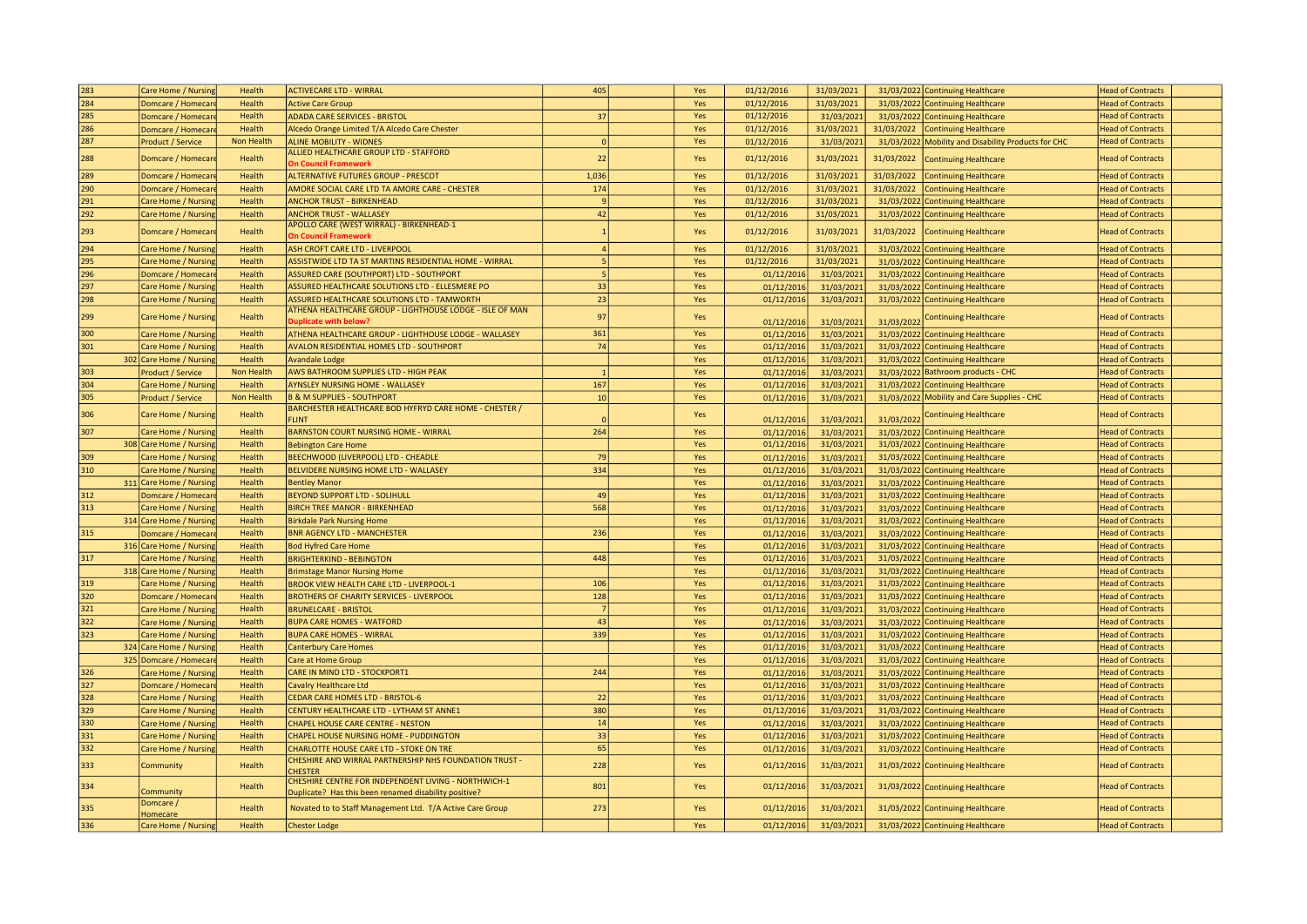| 337 | CHC                        | Health            | CITY OF EDINBURGH COUNCIL - EDINBURGH                           | 90             | Yes        | 01/12/2016 | 31/03/2021 |            | 31/03/2022 Continuing Healthcare                                                          | <b>Head of Contracts</b> |
|-----|----------------------------|-------------------|-----------------------------------------------------------------|----------------|------------|------------|------------|------------|-------------------------------------------------------------------------------------------|--------------------------|
| 338 | Care Home / Nursing        | Health            | COED DU HALL - CHEADLE                                          | 483            | Yes        | 01/12/2016 | 31/03/2021 |            | 31/03/2022 Continuing Healthcare                                                          | <b>Head of Contracts</b> |
| 339 | Domcare / Homecar          | Health            | COMMUNITY SUPPORTED LIVING LTD - WIRRAL                         | $\Omega$       | Yes        | 01/12/2016 | 31/03/2021 |            | 31/03/2022 Continuing Healthcare                                                          | <b>Head of Contracts</b> |
|     | 340 Domcare / Homecar      | Health            | <b>Complete Care Amegreen</b>                                   |                | Yes        | 01/12/2016 | 31/03/2021 |            | 31/03/2022 Continuing Healthcare                                                          | <b>Head of Contracts</b> |
| 341 | Domcare / Homecar          | Health            | COMPLETE CARE HOLDINGS LTD - BIRMINGHAM                         | 435            | Yes        | 01/12/2016 | 31/03/2021 |            | 31/03/2022 Continuing Healthcare                                                          | <b>Head of Contracts</b> |
| 342 | Domcare / Homecar          | Health            | <b>Consensus Support Services Limited</b>                       |                | Yes        | 01/12/2016 | 31/03/2021 |            | 31/03/2022 Continuing Healthcare                                                          | <b>Head of Contracts</b> |
|     | 343 Care Home / Nursing    | Health            | Corbrook                                                        |                | Yes        | 01/12/2016 | 31/03/2021 |            | 31/03/2022 Continuing Healthcare                                                          | <b>Head of Contracts</b> |
| 344 | Care Home / Nursing        | Health            | COURT EMI NURSING HOME - WIRRAL                                 | 409            | Yes        | 01/12/2016 | 31/03/2021 |            | 31/03/2022 Continuing Healthcare                                                          | <b>Head of Contracts</b> |
| 345 | Care Home / Nursing        | Health            | <b>CROFTWOOD CARE UK LTD - MIDDLESEX</b>                        | 244            | Yes        | 01/12/2016 | 31/03/2021 |            | 31/03/2022 Continuing Healthcare                                                          | <b>Head of Contracts</b> |
| 346 | Product / Service          | <b>Non Health</b> | <b>CULL PAPERLESS SOLUTIONS LTD - FACTOR-1</b>                  | $\mathbf{1}$   | Yes        | 01/12/2016 | 31/03/2021 |            | 31/03/2022 Records storage facility - CHC                                                 | <b>Head of Contracts</b> |
| 347 | Care Home / Nursing        | Health            | <b>CYGNET (NW) LTD - SEVENOAKS</b>                              | 141            | Yes        | 01/12/2016 | 31/03/2021 |            | 31/03/2022 Mental Health - CHC                                                            | <b>Head of Contracts</b> |
|     |                            |                   |                                                                 |                |            |            |            |            |                                                                                           |                          |
| 348 | Care Home / Nursing        | Health            | CYGNET HEALTH CARE LTD - SEVENOAKS                              | 484            | Yes        | 01/12/2016 | 31/03/2021 |            | 31/03/2022 Mental Health - CHC                                                            | <b>Head of Contracts</b> |
| 349 | Care Home / Nursing        | Health            | DALESIDE NURSING HOME - BIRKENHEAD                              | 18             | Yes        | 01/12/2016 | 31/03/2021 |            | 31/03/2022 Continuing Healthcare                                                          | <b>Head of Contracts</b> |
| 350 | Product / Service          | Non Health        | DEVA MEDICAL ELECTRONICS LTD - RUNCORN                          | $\overline{1}$ | Yes        | 01/12/2016 | 31/03/2021 |            | 31/03/2022 Medical Electronics - CHC                                                      | <b>Head of Contracts</b> |
| 351 | <b>Mental Health</b>       | Health            | EAST CHESHIRE HOUSING CONSORTIUM LTD - MACCLESFIELD-1           | 32             | Yes        | 01/12/2016 | 31/03/2021 | 31/03/2022 | Short / Long term housing and support for                                                 | <b>Head of Contracts</b> |
|     |                            |                   |                                                                 |                |            |            |            |            | mental health problems - CHC<br><b>Residential Mental Health and Well-being</b>           |                          |
| 352 | Mental Health              | Health            | ELYSIUM HEALTHCARE LTD - BOREHAMWOOD                            | 1,044          | Yes        | 01/12/2016 | 31/03/2021 | 31/03/2022 | services - CHC                                                                            | <b>Head of Contracts</b> |
| 353 | Care Home / Nursin         | Health            | <b>EVERGREEN LODGE LTD - BIRKENHEAD</b>                         | 302            | Yes        | 01/12/2016 | 31/03/2021 |            | 31/03/2022 Continuing Healthcare                                                          | <b>Head of Contracts</b> |
| 354 | Domcare / Homecar          | Health            | <b>EVERYCARE WIRRAL - WIRRAL</b>                                | 29             | Yes        | 01/12/2016 | 31/03/2021 |            | 31/03/2022 Continuing Healthcare                                                          | <b>Head of Contracts</b> |
|     | 355 Domcare / Homecar      | Health            | <b>Evolving Care Limited</b>                                    |                | Yes        | 01/12/2016 | 31/03/2021 |            | 31/03/2022 Continuing Healthcare                                                          | <b>Head of Contracts</b> |
| 356 | Care Home / Nursing        | Health            | FAIRFIELD HEALTHCARE LTD - WIRRAL                               | 386            | Yes        | 01/12/2016 | 31/03/2021 |            | 31/03/2022 Continuing Healthcare                                                          | <b>Head of Contracts</b> |
|     | 357<br>Care Home / Nursing | Health            | <b>Ferndale Court</b>                                           |                | Yes        | 01/12/2016 | 31/03/2021 |            | 31/03/2022 Continuing Healthcare                                                          | <b>Head of Contracts</b> |
| 358 | Care Home / Nursin         | Health            | <b>FLIGHTCARE LTD - LIVERPOOL</b>                               | 275            | Yes        | 01/12/2016 | 31/03/2021 |            | 31/03/2022 Continuing Healthcare                                                          | <b>Head of Contracts</b> |
| 359 | Care Home / Nursing        | Health            | FOUR SEASONS HEALTH CARE LTD - GROVE HOUSE                      | 398            | Yes        | 01/12/2016 | 31/03/2021 |            | 31/03/2022 Continuing Healthcare                                                          | <b>Head of Contracts</b> |
| 360 | Care Home / Nursing        | Health            | FOUR SEASONS HEALTH CARE LTD - PARK HOUSE                       | 464            | Yes        | 01/12/2016 | 31/03/2021 |            | 31/03/2022 Continuing Healthcare                                                          | <b>Head of Contracts</b> |
|     | Care Home /                |                   |                                                                 |                |            |            |            |            |                                                                                           |                          |
| 361 | <b>Nursing Home</b>        | Health            | FOUR SEASONS HEALTH CARE LTD - WIRRAL                           | 325            | Yes        | 01/12/2016 | 31/03/2021 |            | 31/03/2022 Continuing Healthcare                                                          | <b>Head of Contracts</b> |
| 362 | Care Home / Nursin         | Health            | <b>FRANCES TAYLOR FOUNDATION - FORMBY</b>                       | 46             | Yes        | 01/12/201  | 31/03/2021 |            | 31/03/2022 Continuing Healthcare                                                          | <b>Head of Contracts</b> |
| 363 | Care Home / Nursing        | Health            | <b>GERALD HOUSE - PRENTON</b>                                   | $\mathbf{8}$   | Yes        | 01/12/2016 | 31/03/2021 |            | 31/03/2022 Continuing Healthcare                                                          | <b>Head of Contracts</b> |
| 364 | Other / Corporate          | Non Health        | <b>GLENN TRAVEL - SOUTHPORT</b>                                 |                | Yes        | 01/12/2016 | 31/03/2021 |            | 31/03/2022 Taxi service - CHC                                                             | <b>Head of Contracts</b> |
| 365 | Domcare / Homecar          | Health            | GOOD CARE GROUP LONDON LTD - LONDON                             | 10             | Yes        | 01/12/2016 | 31/03/2021 |            | 31/03/2022 Continuing Healthcare                                                          | <b>Head of Contracts</b> |
| 366 | Care Home / Nursing        | Health            | <b>GRANGE NURSING HOME - WIRRAI</b>                             | 132            | Yes        | 01/12/2016 | 31/03/2021 |            | 31/03/2022 Continuing Healthcare                                                          | <b>Head of Contracts</b> |
| 367 | Care Home / Nursing        | Health            | <b>Green Gables</b>                                             |                | Yes        | 01/12/2016 | 31/03/2021 |            | 31/03/2022 Continuing Healthcare                                                          | <b>Head of Contracts</b> |
| 368 | Care Home / Nursing        | Health            | <b>Green Park</b>                                               |                | Yes        | 01/12/2016 | 31/03/2021 |            | 31/03/2022 Continuing Healthcare                                                          | <b>Head of Contracts</b> |
| 369 | Community                  | Health            | <b>GREENBROOK HEALTHCARE (HOUNSLOW) LTD - HAYES</b>             | $\Omega$       | Yes        | 01/12/2016 | 31/03/2021 |            | 31/03/2022 Urgent Care Centre - CHC                                                       | <b>Head of Contracts</b> |
| 370 | Care Home / Nursing        | Health            | <b>HARBOUR HEALTHCARE 1 LTD - STOCKPORT</b>                     | $\overline{3}$ | Yes        | 01/12/2016 | 31/03/2021 |            | 31/03/2022 Continuing Healthcare                                                          | <b>Head of Contracts</b> |
| 371 | Domcare / Homecar          | Health            | HARBOUR SUPPORTED LIVING SERVICES LTD - WALLASEY                | 133            | Yes        | 01/12/2016 | 31/03/2021 |            | 31/03/2022 Continuing Healthcare                                                          | <b>Head of Contracts</b> |
|     |                            |                   | HAVEN CARE WIRRAL LTD - WIRRAL                                  |                |            |            |            |            |                                                                                           |                          |
| 372 | Domcare / Homecar          | Health            | <b>On Council Framework</b>                                     | 352            | Yes        | 01/12/2016 | 31/03/2021 | 31/03/2022 | <b>Continuing Healthcare</b>                                                              | <b>Head of Contracts</b> |
| 373 | Care Home / Nursing        | Health            | HC ONE LTD - COUNTY HOMES                                       | 643            | Yes        | 01/12/2016 | 31/03/2021 |            | 31/03/2022 Continuing Healthcare                                                          | <b>Head of Contracts</b> |
| 374 | Care Home / Nursing        | Health            | HC ONE LTD - LEIGHTON COURT                                     | 161            | Yes        | 01/12/2016 | 31/03/2021 |            | 31/03/2022 Continuing Healthcare                                                          | <b>Head of Contracts</b> |
| 375 |                            | Non Health        |                                                                 | $\Omega$       | Yes        |            |            |            | Information, Advice and Support to people with                                            | <b>Head of Contracts</b> |
|     | Product / Service          |                   | <b>HEALTH YOUR WAY - NEWCASTLE-1</b>                            |                |            | 01/12/2016 | 31/03/2021 |            | 31/03/2022 impairments CHC                                                                |                          |
| 376 | Care Home / Nursing        | Health            | <b>HESWALL CARE LTD - BURNHAM</b>                               | 21             | Yes        | 01/12/2016 | 31/03/2021 |            | 31/03/2022 Continuing Healthcare                                                          | <b>Head of Contracts</b> |
| 377 | Care Home / Nursin         | Health            | <b>HESWALL CARE LTD - WIRRAL</b>                                | 95             | Yes        | 01/12/2016 | 31/03/2021 |            | 31/03/2022 Continuing Healthcare                                                          | <b>Head of Contracts</b> |
| 378 | Care Home / Nursing        | Health            | <b>HIGHBANK PRIORY - DARLINGTON</b>                             | 22             | Yes        | 01/12/2016 | 31/03/2021 | 31/03/2022 | Brain Injury and Rehabilitation and Recovery                                              | <b>Head of Contracts</b> |
| 379 | Care Home / Nursing        | Health            | HILBRE CARE LTD - WIRRAL                                        | 31             | Yes        | 01/12/2016 | 31/03/2021 |            | Private Hospital<br>31/03/2022 Continuing Healthcare                                      | <b>Head of Contracts</b> |
|     | 380 Care Home / Nursing    | Health            | <b>Hollymere House</b>                                          |                | Yes        | 01/12/2016 | 31/03/2021 |            | 31/03/2022 Continuing Healthcare                                                          | <b>Head of Contracts</b> |
| 381 | Domcare / Homecar          | Health            | HOME INSTEAD SENIOR CARE - PRENTON                              | 232            | Yes        | 01/12/2016 | 31/03/2021 |            | 31/03/2022 Continuing Healthcare                                                          | <b>Head of Contracts</b> |
| 382 | Domcare / Homecar          | Health            | HOMEBIRD CARE LTD - LIVERPOOL                                   | 41             | Yes        | 01/12/2016 | 31/03/2021 |            | 31/03/2022 Continuing Healthcare                                                          | <b>Head of Contracts</b> |
| 383 | Domcare / Homecar          | Health            | HOMECARE DIRECT - CHESTERFIELD 1                                | 421            | Yes        | 01/12/2016 | 31/03/2021 |            | 31/03/2022 Continuing Healthcare                                                          | <b>Head of Contracts</b> |
|     |                            | Health            | Hometouch Care Ltd.                                             |                |            |            |            |            |                                                                                           | <b>Head of Contracts</b> |
| 385 | 384 Domcare / Homecar      | Non Health        |                                                                 | 10             | Yes<br>Yes | 01/12/2016 | 31/03/2021 |            | 31/03/2022 Continuing Healthcare                                                          | <b>Head of Contracts</b> |
| 386 | Product / Service          |                   | HORIZON MOBILITY LTD - TEWKESBURY                               | 794            |            | 01/12/201  | 31/03/2021 |            | 31/03/2022 Mobility Equipment Supplier                                                    |                          |
|     | Care Home / Nursing        | Health            | HOYLAKE COTTAGE HOSPITAL TRUST LTD - WIRRAL                     |                | Yes        | 01/12/2016 | 31/03/2021 |            | 31/03/2022 Continuing Healthcare                                                          | <b>Head of Contracts</b> |
| 387 | Product / Service          | Non Health        | HUGH JONES SOLICITORS - MANCHESTER                              | 135            | Yes        | 01/12/2016 | 31/03/2021 |            | 31/03/2022 Court of Protection Solicitors<br>Mental Health Independent / Supported Living | <b>Head of Contracts</b> |
| 388 | Mental Health              | Health            | <b>IMAGINE - LIVERPOOL</b>                                      | 108            | Yes        | 01/12/2016 | 31/03/2021 |            | 31/03/2022 Charity - CHC                                                                  | <b>Head of Contracts</b> |
| 389 | Care Home / Nursing        | Health            | <b>IMPRESSION HEALTH AND SUPPORT APARTMENTS LTD - LIVERPOOL</b> | 488            | Yes        | 01/12/2016 | 31/03/2021 |            | 31/03/2022 Continuing Healthcare                                                          | <b>Head of Contracts</b> |
|     |                            |                   |                                                                 |                |            |            |            |            |                                                                                           |                          |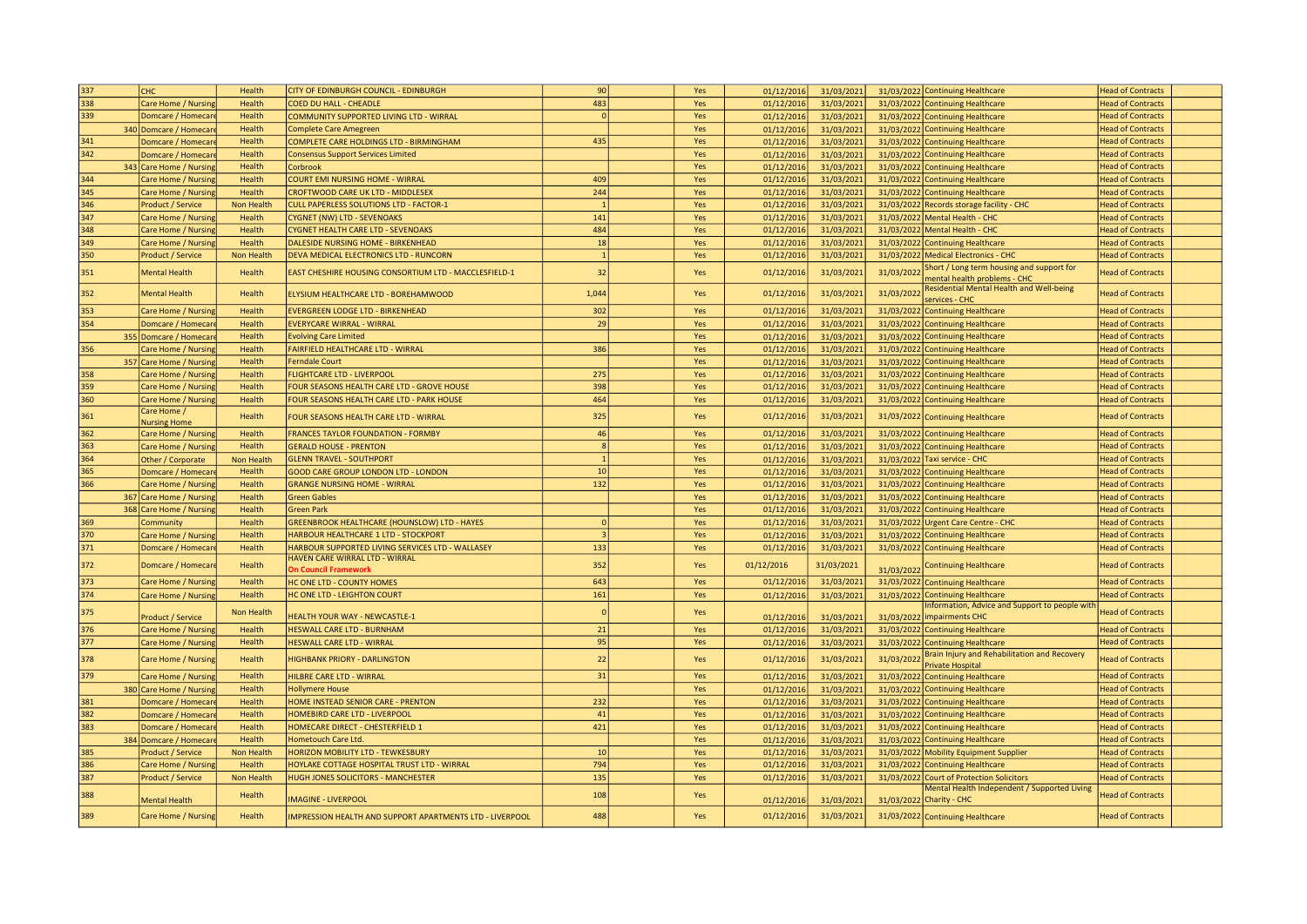| 390 | Domcare / Homecar                  | Health     | INDEPENDENCE SUPPORT LTD - MACCLESFIELD                                                                      | $\overline{3}$ | Yes       | 01/12/2016 | 31/03/2021 |            | 31/03/2022 Continuing Healthcare                      | <b>Head of Contracts</b> |
|-----|------------------------------------|------------|--------------------------------------------------------------------------------------------------------------|----------------|-----------|------------|------------|------------|-------------------------------------------------------|--------------------------|
| 391 | Domcare / Homecar                  | Health     | INDEPENDENT COMMUNITY CARE MANAGEMENT - TELFORD-2                                                            | 664            | Yes       | 01/12/2016 | 31/03/2021 |            | 31/03/2022 Continuing Healthcare                      | <b>Head of Contracts</b> |
| 392 | Domcare / Homecar                  | Health     | <b>INTERSERVE HEALTHCARE LTD - TELFORD</b>                                                                   | 245            | Yes       | 01/12/2016 | 31/03/2021 |            | 31/03/2022 Continuing Healthcare                      | <b>Head of Contracts</b> |
| 393 | Domcare /<br>Homecare              | Health     | JANE LEWIS HEALTH & SOCIAL CARE - CHESTER-1<br><b>Novated to Staff Management Ltd. T/A Active Care Group</b> | 20             | Yes       | 01/12/2016 | 31/03/2021 |            | 31/03/2022 Continuing Healthcare                      | <b>Head of Contracts</b> |
| 394 | Mental Health                      | Health     | JOHN MUNROE GROUP LTD - LEEK                                                                                 | 376            | Yes       | 01/12/2016 | 31/03/2021 |            | 31/03/2022 Continuing Healthcare                      | <b>Head of Contracts</b> |
| 395 | Domcare / Homecar                  | Health     | JUST ONE RECRUITMENT & TRAINING LTD - LIVERPOOL                                                              | 111            | Yes       | 01/12/2016 | 31/03/2021 |            | 31/03/2022 Continuing Healthcare                      | <b>Head of Contracts</b> |
| 396 | <b>Mental Health</b>               | Health     | KALEIDOSCOPE PROJECT - CARDIFF                                                                               | $\overline{a}$ | Yes       | 01/12/2016 | 31/03/2021 |            | 31/03/2022 Continuing Healthcare                      | <b>Head of Contracts</b> |
|     | Domcare/                           |            | KARE PLUS WIRRAL - BIRKENHEAD-1                                                                              |                |           |            |            |            |                                                       |                          |
| 397 | Homecare                           | Health     | <b>On council framework</b>                                                                                  | 169            | Yes       | 01/12/2016 | 31/03/2021 |            | 31/03/2022 Continuing Healthcare                      | <b>Head of Contracts</b> |
| 398 | Care Home / Nursing                | Health     | KAVANAGH HEALTH CARE LTD - LIVERPOOL<br>(Kavanagh Place)                                                     | 472            | Yes       | 01/12/201  | 31/03/2021 |            | 31/03/2022 Continuing Healthcare                      | <b>Head of Contracts</b> |
| 399 | Care Home / Nursing                | Health     | KINGSLEY HOUSE RESIDENTIAL CARE HOME - WIRRAL                                                                | 174            | Yes       | 01/12/2016 | 31/03/202  |            | 31/03/2022 Continuing Healthcare                      | <b>Head of Contracts</b> |
| 400 | Care Home / Nursing                | Health     | LAKEVIEW HEALTH CARE - WIGAN                                                                                 | 19             | Yes       | 01/12/2016 | 31/03/2021 |            | 31/03/2022 Continuing Healthcare                      | <b>Head of Contracts</b> |
| 401 | Domcare /                          | Health     | LASTMINUTE NURSING - FACTOR-1                                                                                | 405            | Yes       | 01/12/2016 | 31/03/2021 |            | 31/03/2022 Continuing Healthcare                      | <b>Head of Contracts</b> |
|     | <b>Homecare</b>                    |            | <b>On council framework</b>                                                                                  |                |           |            |            |            |                                                       |                          |
| 402 | Other / Corporate                  | Non Health | LIAISON FINANCIAL SERVICES LTD - WORCESTER                                                                   |                | Yes       | 01/12/2016 | 31/03/2021 | 31/03/2022 | Continuing Healthcare - Finance services              | <b>Head of Contracts</b> |
| 403 | Care Home /<br><b>Nursing Home</b> | Health     | LIBERTY HEALTHCARE - ELLESMERE PORT                                                                          |                | Yes       | 01/12/2016 | 31/03/2021 |            | 31/03/2022 Continuing Healthcare                      | <b>Head of Contracts</b> |
| 404 | Domcare / Homecar                  | Health     | LIFEWAYS COMMUNITY CARE LTD - LONDON -1                                                                      |                | Yes       | 01/12/2016 | 31/03/2021 |            | 31/03/2022 Continuing Healthcare                      | <b>Head of Contracts</b> |
| 405 | Domcare /<br>Homecare              | Health     | LIFEWAYS INCLUSIVE LIFESTYLES LTD - LONDON                                                                   | 319            | Yes       | 01/12/2016 | 31/03/2021 |            | 31/03/2022 Continuing Healthcare                      | <b>Head of Contracts</b> |
| 406 | Community                          | Health     | LIVERPOOL UNIVERSITY HOSPITALS NHS FOUNDATION TRUST -<br><b>LIVERPOOL</b>                                    | 56             | Yes       | 01/12/2016 | 31/03/2021 |            | 31/03/2022 Continuing Healthcare                      | <b>Head of Contracts</b> |
| 407 | Domcare / Homecar                  | Health     | <b>LIVING AMBITIONS - LONDON-1</b>                                                                           | 122            | Yes       | 01/12/2016 | 31/03/2021 |            | 31/03/2022 Continuing Healthcare                      | <b>Head of Contracts</b> |
| 408 | Domcare / Homecar                  | Health     | <b>LOCAL SOLUTIONS - LIVERPOOL</b>                                                                           | 21             | Yes       | 01/12/2016 | 31/03/2021 |            | 31/03/2022 Continuing Healthcare                      | <b>Head of Contracts</b> |
| 409 | Care Home / Nursing                | Health     | LOTUS CARE FINCH MANOR LTD - LIVERPOOL                                                                       |                | Yes       | 01/12/2016 | 31/03/2021 |            | 31/03/2022 Continuing Healthcare                      | <b>Head of Contracts</b> |
| 410 | Domcare / Homecar                  | Health     | <b>LOVE NURSING LTD - WIRRAL</b>                                                                             | 918            | Yes       | 01/12/2016 | 31/03/2021 |            | 31/03/2022 Continuing Healthcare                      | <b>Head of Contracts</b> |
| 411 | Domcare / Homecar                  | Health     | <b>LOVE TO CARE - WIRRAL</b>                                                                                 | 6              | Yes       | 01/12/2016 | 31/03/2021 |            | 31/03/2022 Continuing Healthcare                      | <b>Head of Contracts</b> |
|     | 412 Care Home / Nursing            | Health     | <b>Making Space</b>                                                                                          |                | Yes       | 01/12/2016 | 31/03/2021 |            | 31/03/2022 Continuing Healthcare                      | <b>Head of Contracts</b> |
| 413 | Care Home / Nursing                | Health     | MANNACOM LTD T/A COPPERBEECH CARE HOME - BIRKENHEAD                                                          |                | Yes       | 01/12/2016 | 31/03/2021 |            | 31/03/2022 Continuing Healthcare                      | <b>Head of Contracts</b> |
|     | 414 Care Home / Nursing            | Health     | <b>Marine View Lodge</b>                                                                                     |                | Yes       | 01/12/2016 | 31/03/2021 |            | 31/03/2022 Continuing Healthcare                      | <b>Head of Contracts</b> |
| 415 | Care Home / Nursing                | Health     | MENTAL HEALTH CARE UK LTD - LLANDYRNOG                                                                       | 493            | Yes       | 01/12/2016 | 31/03/2021 |            | 31/03/2022 Continuing Healthcare                      | <b>Head of Contracts</b> |
|     |                                    |            |                                                                                                              |                |           |            |            |            |                                                       |                          |
| 416 | <b>CHC</b><br>Care Home /          | Health     | MERSEYCARE TRANSPORT SERVICES LTD - WIRRAL                                                                   | 13             | Yes       | 01/12/201  | 31/03/2021 |            | 31/03/2022 Continuing Healthcare - Transport Services | <b>Head of Contracts</b> |
| 417 | <b>Jursing Home</b>                | Health     | MINSTER CARE SERVICES LTD - HARROW                                                                           | 10             | Yes       | 01/12/2016 | 31/03/2021 |            | 31/03/2022 Continuing Healthcare                      | <b>Head of Contracts</b> |
|     | 418 Care Home / Nursing            | Health     | <b>Mitchell House Nursing Home</b>                                                                           |                | Yes       |            |            |            | <b>Nursing Home</b>                                   | <b>Head of Contracts</b> |
| 419 | <b>Mental Health</b>               | Health     | MORLAND PSYCHOLOGICAL SERVICES LTD - LIVERPOOL                                                               | 37             | Yes       | 01/12/2016 | 31/03/2021 |            | 31/03/2022 Continuing Healthcare                      | <b>Head of Contracts</b> |
| 420 | Care Home /<br><b>Nursing Home</b> | Health     | MOTHER REDCAPS CARE HOME LTD - BAMBER BRIDGE                                                                 | 133            | Yes       | 01/12/201  | 31/03/2021 |            | 31/03/2022 Continuing Healthcare                      | <b>Head of Contracts</b> |
| 421 | Domcare / Homecar                  | Health     | NATURAL NETWORKS LTD - LIVERPOOL                                                                             | 253            | <b>No</b> | 01/12/2016 | 31/03/2021 |            | 31/03/2022 Continuing Healthcare                      | <b>Head of Contracts</b> |
| 422 | Domcare / Homecar                  | Health     | NAUTILUS INTERNATIONAL - WALLASEY<br><b>On council framework</b>                                             | 369            | Yes       | 01/12/2016 | 31/03/2021 | 31/03/2022 | <b>Continuing Healthcare</b>                          | <b>Head of Contracts</b> |
| 423 | Care Home /<br><b>Nursing Home</b> | Health     | NAZARETH CARE CHARITABLE TRUST (BIRKENHEAD) - LONDON                                                         | 720            | Yes       | 01/12/2016 | 31/03/2021 |            | 31/03/2022 Continuing Healthcare                      | <b>Head of Contracts</b> |
| 424 | Domcare / Homecar                  | Health     | NETWORK HEALTHCARE PROFESSIONAL LTD - FACTOR                                                                 | 62             | Yes       | 01/12/2016 | 31/03/2021 |            | 31/03/2022 Continuing Healthcare                      | <b>Head of Contracts</b> |
| 425 | Other / Corporate                  | Health     | NETWORK VENTURES LTD - COVENTRY                                                                              |                | Yes       | 01/12/2016 | 31/03/2021 |            | 31/03/2022 Continuing Healthcare - Finance services   | <b>Head of Contracts</b> |
| 426 | Care Home / Nursing                | Health     | NEWBLOOM (DUNDORAN) LTD - PRENTON                                                                            | 767            | Yes       | 01/12/2016 | 31/03/2021 |            | 31/03/2022 Continuing Healthcare                      | <b>Head of Contracts</b> |
| 427 | Domcare / Homecar                  | Health     | NEWCROSS HEALTHCARE SOLUTIONS LTD - TOTNES-2                                                                 |                | Yes       | 01/12/2016 | 31/03/2021 |            | 31/03/2022 Continuing Healthcare                      | <b>Head of Contracts</b> |
| 428 | Domcare / Homecar                  | Health     | NEXT STAGE A WAY FORWARD LTD - BOLTON                                                                        | 23             | Yes       | 01/12/2016 | 31/03/2021 |            | 31/03/2022 Continuing Healthcare                      | <b>Head of Contracts</b> |
| 429 | Other / Corporate                  | Health     | NHS CHESHIRE CCG - WAKEFIELD                                                                                 | 158            | Yes       | 01/12/2016 | 31/03/2021 |            | 31/03/2022 Continuing Healthcare - CCG                | <b>Head of Contracts</b> |
| 430 | Care Home / Nursing                | Health     | NICKLEFORD CARE HOMES LTD - WIRRAL                                                                           | 290            | Yes       | 01/12/2016 | 31/03/2021 |            | 31/03/2022 Continuing Healthcare                      | <b>Head of Contracts</b> |
| 431 | Domcare / Homecar                  | Health     | NORTH WEST CARE COOPERATIVE LTD - NORTHWICH                                                                  | 25             | Yes       | 01/12/2016 | 31/03/2021 |            | 31/03/2022 Continuing Healthcare                      | <b>Head of Contracts</b> |
| 432 | Mental Health                      | Health     | NORTHERN HEALTHCARE LTD - MANCHESTER-1                                                                       | 189            | Yes       | 01/12/2016 | 31/03/2021 |            | 31/03/2022 Continuing Healthcare                      | <b>Head of Contracts</b> |
| 433 | Care Home / Nursing                | Health     | OLD GARDEN CARE (THE) - WIRRAL                                                                               | 226            | Yes       | 01/12/2016 | 31/03/2021 |            | 31/03/2022 Continuing Healthcare                      | <b>Head of Contracts</b> |
| 434 | Domcare / Homecar                  | Health     | OPTIONS FOR SUPPORTED LIVING - LIVERPOOL                                                                     | 188            | Yes       | 01/12/201  | 31/03/2021 |            | 31/03/2022 Continuing Healthcare                      | <b>Head of Contracts</b> |
| 435 | Care Home / Nursing                | Health     | ORCHARD CARE HOMES.COM LTD - HARROGATE-2                                                                     |                | Yes       | 01/12/2016 | 31/03/2021 |            | 31/03/2022 Continuing Healthcare                      | <b>Head of Contracts</b> |
| 436 | are Home / Nursing                 | Health     | OXTONCARE LTD T/A OXTON GRANGE - BIRKENHEAD                                                                  | 46             | Yes       | 01/12/2016 | 31/03/2021 |            | 31/03/2022 Continuing Healthcare                      | <b>Head of Contracts</b> |
| 437 | Mental Health                      | Health     | PARTNERSHIPS IN CARE LTD - BOREHAMWOOD                                                                       | 1,151          | Yes       | 01/12/2016 | 31/03/2021 |            | 31/03/2022 Continuing Healthcare                      | <b>Head of Contracts</b> |
| 438 | Other / Corporate                  | Health     | PEMBROKESHIRE RESOURCE CENTRE LTD - PEMBROKE DOC                                                             | 125            | Yes       | 01/12/2016 | 31/03/2021 |            | 31/03/2022 Continuing Healthcare - Resource Centre    | <b>Head of Contracts</b> |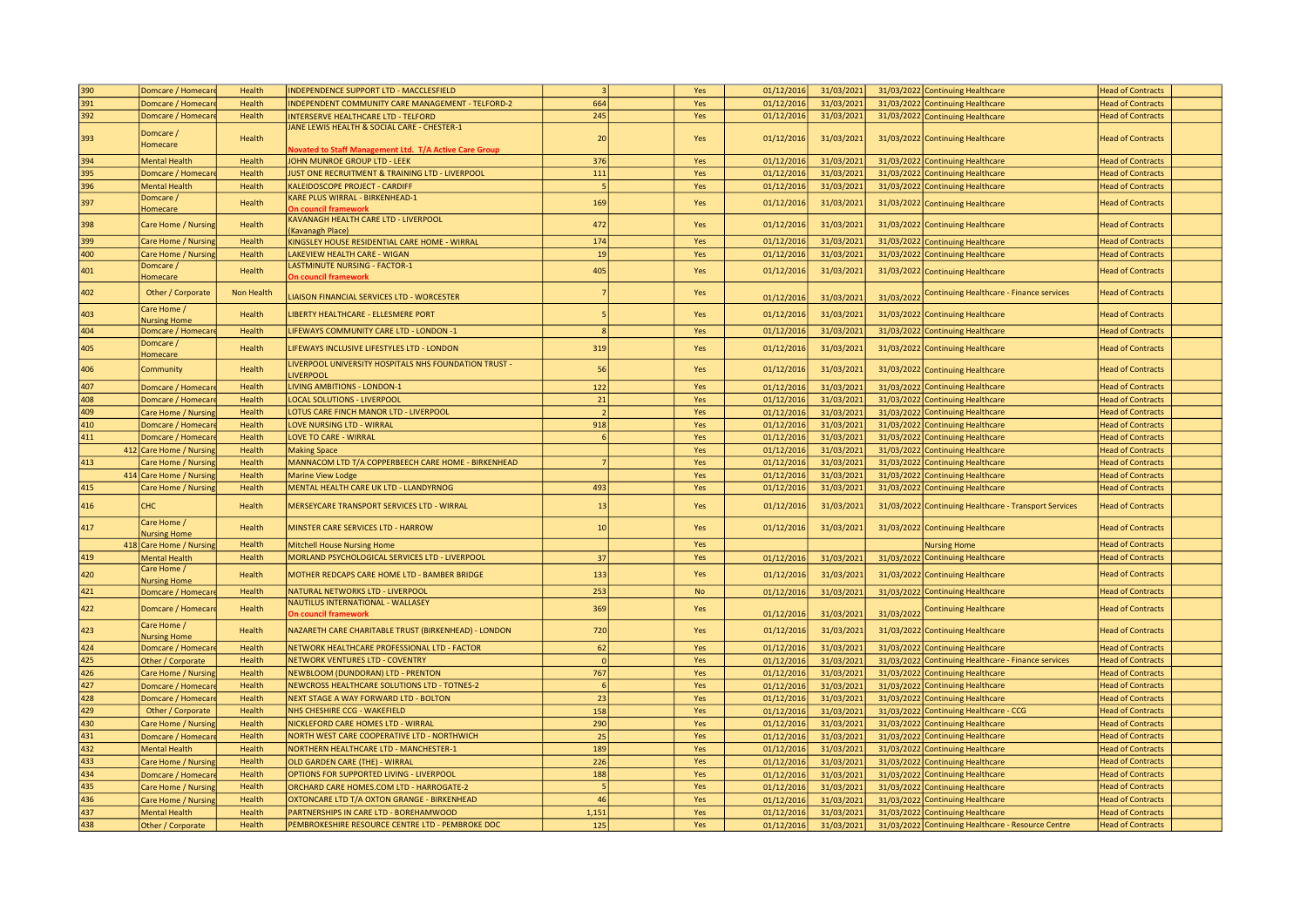| 439 | <b>Mental Health</b>       | Health     | PENNINE CARE NHS FOUNDATION TRUST - ASHTON LYNE          | 22             | Yes | 01/12/2016 | 31/03/2021 |                    | 31/03/2022 Continuing Healthcare                        | <b>Head of Contracts</b> |
|-----|----------------------------|------------|----------------------------------------------------------|----------------|-----|------------|------------|--------------------|---------------------------------------------------------|--------------------------|
| 440 | PHB                        | Health     | PHB                                                      | 2,111          | Yes | 01/12/2016 | 31/03/2021 |                    | 31/03/2022 Continuing Healthcare                        | <b>Head of Contracts</b> |
| 441 | Care Home / Nursing        | Health     | POLDER HEALTH CARE - WIRRAL                              | $16\,$         | Yes | 01/12/2016 | 31/03/2021 |                    | 31/03/2022 Continuing Healthcare                        | <b>Head of Contracts</b> |
|     |                            |            | POTENSIAL LTD - BIRKENHEAD                               |                |     |            |            |                    |                                                         |                          |
| 442 | Domcare / Homecar          | Health     | On council framework                                     | 270            | Yes | 01/12/2016 | 31/03/2021 |                    | 31/03/2022 Continuing Healthcare                        | <b>Head of Contracts</b> |
| 443 | Domcare /                  |            | <b>PREMIER CARE LTD - SWINTON</b>                        |                |     |            |            |                    |                                                         |                          |
|     | Homecare                   | Health     | <b>On council framework</b>                              |                | Yes | 01/12/2016 | 31/03/2021 | 31/03/2022         | <b>Continuing Healthcare</b>                            | <b>Head of Contracts</b> |
| 444 | Care Home / Nursing        | Health     | PRESTWICK CARE LTD - NEWCASTLE TYNE                      | 140            | Yes | 01/12/2016 | 31/03/2021 |                    | 31/03/2022 Continuing Healthcare                        | <b>Head of Contracts</b> |
| 445 |                            | Health     | PROFESSIONAL CARERS WIRRAL LTD - WIRRAL                  |                | Yes |            |            |                    |                                                         | <b>Head of Contracts</b> |
|     | Domcare / Homecar          |            | <b>On council frameworl</b>                              |                |     | 01/12/2016 | 31/03/2021 |                    | 31/03/2022 Continuing Healthcare                        |                          |
| 446 | Domcare / Homecar          | Health     | PROMEDICA24 (LANCASHIRE) LTD - RAWTENSTALL               | 229            | Yes | 01/12/2016 | 31/03/2021 |                    | 31/03/2022 Continuing Healthcare                        | <b>Head of Contracts</b> |
| 447 | Domcare / Homecar          | Health     | PROSPERO GROUP LTD - LONDON                              | $\overline{3}$ | Yes | 01/12/2016 | 31/03/2021 |                    | 31/03/2022 Continuing Healthcare                        | <b>Head of Contracts</b> |
| 448 |                            | Health     |                                                          |                | Yes |            |            |                    |                                                         | <b>Head of Contracts</b> |
|     | Other / Corporate          |            | QUIQSOLUTIONS LTD - WHITCHURCH                           |                |     | 01/12/2016 | 31/03/2021 |                    | 31/03/2022 Continuing Healthcare - Business Management  |                          |
| 449 | <b>CHC</b>                 | Non Health | RADIO YELLOW TOP CABS (SOUTHPORT) LTD - SOUTHPORT-1      | $\vert$ 9      | Yes | 01/12/2016 | 31/03/2021 |                    | 31/03/2022 Continuing Healthcare - Transport Services   | <b>Head of Contracts</b> |
| 450 |                            | Health     |                                                          |                | Yes |            |            |                    |                                                         | <b>Head of Contracts</b> |
|     | Other / Corporate          |            | REAL STAFFING GROUP LTD - GLASGOW                        | 11             |     | 01/12/2016 | 31/03/2021 |                    | 31/03/2022 Continuing Healthcare - Recruitment agency   |                          |
| 451 | Care Home / Nursin         | Health     | RED ROCKS NURSING HOME - HOYLAKE                         | 86             | Yes | 01/12/2016 | 31/03/2021 |                    | 31/03/2022 Continuing Healthcare                        | <b>Head of Contracts</b> |
| 452 | Care Home / Nursing        | Health     | REGARD PARTNERSHIP LTD (THE) - KINGSTON-UPON-T           | 446            | Yes | 01/12/2016 | 31/03/2021 |                    | 31/03/2022 Continuing Healthcare                        | <b>Head of Contracts</b> |
| 453 | Care Home / Nursing        | Health     | REGARD PARTNERSHIP LTD (THE) - LEATHERHEAD               | $\overline{1}$ | Yes | 01/12/2016 | 31/03/2021 |                    | 31/03/2022 Continuing Healthcare                        | <b>Head of Contracts</b> |
| 454 |                            | Health     |                                                          |                | Yes |            |            |                    |                                                         | <b>Head of Contracts</b> |
|     | СНС                        |            | REHAB PHYSIO (THE) - WIRRAL                              |                |     | 01/12/2016 | 31/03/2021 |                    | 31/03/2022 Continuing Healthcare - Neuro Rehab Facility |                          |
| 455 | CHC                        | Health     | <b>REVITALISE - LONDON</b>                               | $\overline{7}$ | Yes | 01/12/2016 | 31/03/2021 |                    | 31/03/2022 Continuing Healthcare - respite charity      | <b>Head of Contracts</b> |
|     | 456 Care Home / Nursing    | Health     | <b>Ribble View Health Care Ltd</b>                       |                | Yes |            |            |                    | <b>Continuing Healthcare</b>                            | <b>Head of Contracts</b> |
| 457 | <b>Mental Health</b>       | Health     | RICHMOND FELLOWSHIP - LONDON                             | 19             | Yes | 01/12/201  | 31/03/2021 |                    | 31/03/2022 Continuing Healthcare                        | <b>Head of Contracts</b> |
| 458 | Care Home / Nursing        | Health     | RIVERSDALE (NORTHWEST)LTD - WEST KIRBY                   | 87             | Yes | 01/12/2016 | 31/03/2021 |                    | 31/03/2022 Continuing Healthcare                        | <b>Head of Contracts</b> |
| 459 | <b>CHC</b>                 | Health     | RKS OCCUPATIONAL THERAPY SERVICES LTD - CHESTER          |                | Yes | 01/12/2016 | 31/03/2021 |                    | 31/03/2022 Continuing Healthcare - OT Services          | <b>Head of Contracts</b> |
| 460 | Care Home / Nursing        | Health     | ROBERTS HOMES NORTH WALES LTD - RUTHIN                   | 15             | Yes | 01/12/2016 | 31/03/2021 |                    | 31/03/2022 Continuing Healthcare                        | <b>Head of Contracts</b> |
| 461 | Care Home / Nursing        | Health     | ROLFIELDS TRADING LTD - HOYLAKE                          | 106            | Yes | 01/12/2016 | 31/03/2021 |                    | 31/03/2022 Continuing Healthcare                        | <b>Head of Contracts</b> |
|     |                            |            |                                                          |                |     |            |            |                    | Continuing Healthcare - Special school -                |                          |
| 462 | <b>CHC</b>                 | Health     | ROYAL SCHOOL FOR THE BLIND (THE) - LIVERPOOL             | 87             | Yes | 01/12/2016 | 31/03/2021 | 31/03/2022 Daycare |                                                         | <b>Head of Contracts</b> |
| 463 | Care Home / Nursing        | Health     | SAFE HARBOUR DEMENTIA CARE HOME - WIRRAL                 | 409            | Yes | 01/12/2016 | 31/03/2021 |                    | 31/03/2022 Continuing Healthcare                        | <b>Head of Contracts</b> |
| 464 | Care Home / Nursing        | Health     | SAFFRONLAND HOMES - EASTLEIGH                            | 17             | Yes | 01/12/2016 | 31/03/2021 |                    | 31/03/2022 Continuing Healthcare                        | <b>Head of Contracts</b> |
| 465 | Care Home / Nursing        | Health     | SALISBURY HOUSE - BIRKENHEAD                             | 19             | Yes | 01/12/2016 | 31/03/2021 |                    | 31/03/2022 Continuing Healthcare                        | <b>Head of Contracts</b> |
| 466 | Care Home / Nursing        | Health     | <b>SANCTUARY CARE LTD - WORCESTER</b>                    | 27             | Yes | 01/12/2016 | 31/03/2021 |                    | 31/03/2022 Continuing Healthcare                        | <b>Head of Contracts</b> |
| 467 | Care Home / Nursing        | Health     | SANDROCK NURSING HOME - WALLASEY                         | 72             | Yes | 01/12/2016 | 31/03/2021 |                    | 31/03/2022 Continuing Healthcare                        | <b>Head of Contracts</b> |
|     | 468 Care Home / Nursing    | Health     | Scotia Heights                                           |                | Yes |            |            |                    | <b>Continuing Healthcare</b>                            | <b>Head of Contracts</b> |
| 469 | Care Home / Nursing        | Health     | SEABANK HOUSE - WALLASEY                                 | 54             | Yes | 01/12/2016 | 31/03/2021 |                    | 31/03/2022 Continuing Healthcare                        | <b>Head of Contracts</b> |
|     | 470 Domcare / Homecar      | Health     | <b>Secure Healthcare Limited</b>                         |                | Yes |            |            |                    | <b>Continuing Healthcare</b>                            | <b>Head of Contracts</b> |
| 471 |                            | Health     | SHEVINGTON COURT NURSING HOME - HARROGATE                | $\Omega$       |     |            |            |                    |                                                         | <b>Head of Contracts</b> |
| 472 | Care Home / Nursing        |            |                                                          | $\overline{z}$ | Yes | 01/12/2016 | 31/03/2021 |                    | 31/03/2022 Continuing Healthcare                        |                          |
|     | Other / Corporate          | Health     | SOLUTIONS ASSET FINANCE LTD - WIRRAL                     |                | Yes | 01/12/2016 | 31/03/2021 |                    | 31/03/2022 Continuing Healthcare - Finance services     | <b>Head of Contracts</b> |
| 473 | Domcare / Homecar          | Health     | SOLUTIONS IN SERVICE LTD - ELLESMERE PORT                | 24             | Yes | 01/12/2016 | 31/03/2021 |                    | 31/03/2022 Continuing Healthcare                        | <b>Head of Contracts</b> |
| 474 | Community                  | Health     | SOUTHPORT AND ORMSKIRK HOSPITAL NHS TRUST - WAKEFIELD    |                | Yes | 01/12/2016 | 31/03/2021 |                    | 31/03/2022 Continuing Healthcare                        | <b>Head of Contracts</b> |
| 475 | Care Home / Nursin         | Health     | SPRINGCARE (BIRKENHEAD) LTD - BIRKENHEAD- - Oxton Grange | 130            | Yes | 01/12/2016 | 31/03/2021 |                    | 31/03/2022 Continuing Healthcare                        | <b>Head of Contracts</b> |
| 476 | Care Home / Nursing        | Health     | SPRINGCARE (KINGSCOURT) LTD - CHESTER                    | 53             | Yes | 01/12/2016 | 31/03/2021 |                    | 31/03/2022 Continuing Healthcare                        | <b>Head of Contracts</b> |
| 477 | Care Home / Nursing        | Health     | ST GEORGES CARE HOMES LTD - WALLASEY                     | 636            | Yes | 01/12/2016 | 31/03/2021 |                    | 31/03/2022 Continuing Healthcare                        | <b>Head of Contracts</b> |
|     | 478 Care Home / Nursing    | Health     | St. Martin's Residential Home                            |                | Yes |            |            |                    | <b>Continuing Healthcare</b>                            | <b>Head of Contracts</b> |
|     | 479 CHC                    | Health     | <b>Steps Rehabilitation</b>                              |                | Yes |            |            |                    | Continuing Healthcare - Rehabilitation                  | <b>Head of Contracts</b> |
| 480 |                            | Health     |                                                          |                | Yes |            |            |                    | Continuing Healthcare - Rehab service / private         | <b>Head of Contracts</b> |
|     | <b>CHC</b>                 |            | <b>STROKE &amp; HEAD INJURY CLINIC - BIRKENHEAD</b>      |                |     | 01/12/2016 | 31/03/2021 | 31/03/2022 physio  |                                                         |                          |
| 481 |                            | Health     |                                                          | 72             | Yes |            |            |                    |                                                         | <b>Head of Contracts</b> |
|     | Other / Corporate          |            | SUGARMAN HEALTH & WELLBEING LTD - LONDON                 |                |     | 01/12/2016 | 31/03/2021 |                    | 31/03/2022 Continuing Healthcare - Recruitment agency   |                          |
| 482 | Domcare / Homecar          | Health     | <b>SUPPORT 2 INDEPENDENCE - WIRRAL-1</b>                 | 456            | Yes | 01/12/2016 | 31/03/2021 |                    | 31/03/2022 Continuing Healthcare                        | <b>Head of Contracts</b> |
| 483 | Care Home / Nursin         | Health     | SUPPORTED INDEPENDENT LIVING LTD - LONDON                | 34             | Yes | 01/12/2016 | 31/03/2021 |                    | 31/03/2022 Continuing Healthcare                        | <b>Head of Contracts</b> |
| 484 | Care Home / Nursing        | Health     | SURECARE (UK) LTD - BIRMINGHAM                           | 280            | Yes | 01/12/2016 | 31/03/2021 |                    | 31/03/2022 Continuing Healthcare                        | <b>Head of Contracts</b> |
| 485 | are Home / Nursin          | Health     | <b>SURECARE (UK) LTD - WIRRAL</b>                        | 40             | Yes | 01/12/2016 | 31/03/2021 |                    | 31/03/2022 Continuing Healthcare                        | <b>Head of Contracts</b> |
| 486 | Care Home / Nursing        | Health     | <b>SURECARE HEALTH LTD - BIRKENHEAD</b>                  | 437            | Yes | 01/12/2016 | 31/03/2021 |                    | 31/03/2022 Continuing Healthcare                        | <b>Head of Contracts</b> |
|     | 487 Care Home / Nursing    | Health     | <b>Thames House</b>                                      |                | Yes |            |            |                    | <b>Continuing Healthcare</b>                            | <b>Head of Contracts</b> |
| 488 | `НC                        | Health     | THERAPY MATTERS - CHESTER                                | 13             | Yes | 01/12/2016 | 31/03/2021 |                    | 31/03/2022 Continuing Healthcare - Rehab clinic         | <b>Head of Contracts</b> |
| 489 | Domcare / Homecar          | Health     | THORNBURY NURSING SERVICES - BRISTOL-2                   | 40             | Yes | 01/12/2016 | 31/03/2021 |                    | 31/03/2022 Continuing Healthcare                        | <b>Head of Contracts</b> |
| 490 | <b>Care Home / Nursing</b> | Health     | THORNTON MANOR NURSING HOME - CHESTER 1                  | 136            | Yes | 01/12/2016 | 31/03/2021 |                    | 31/03/2022 Continuing Healthcare                        | <b>Head of Contracts</b> |
|     |                            |            |                                                          |                |     |            |            |                    |                                                         |                          |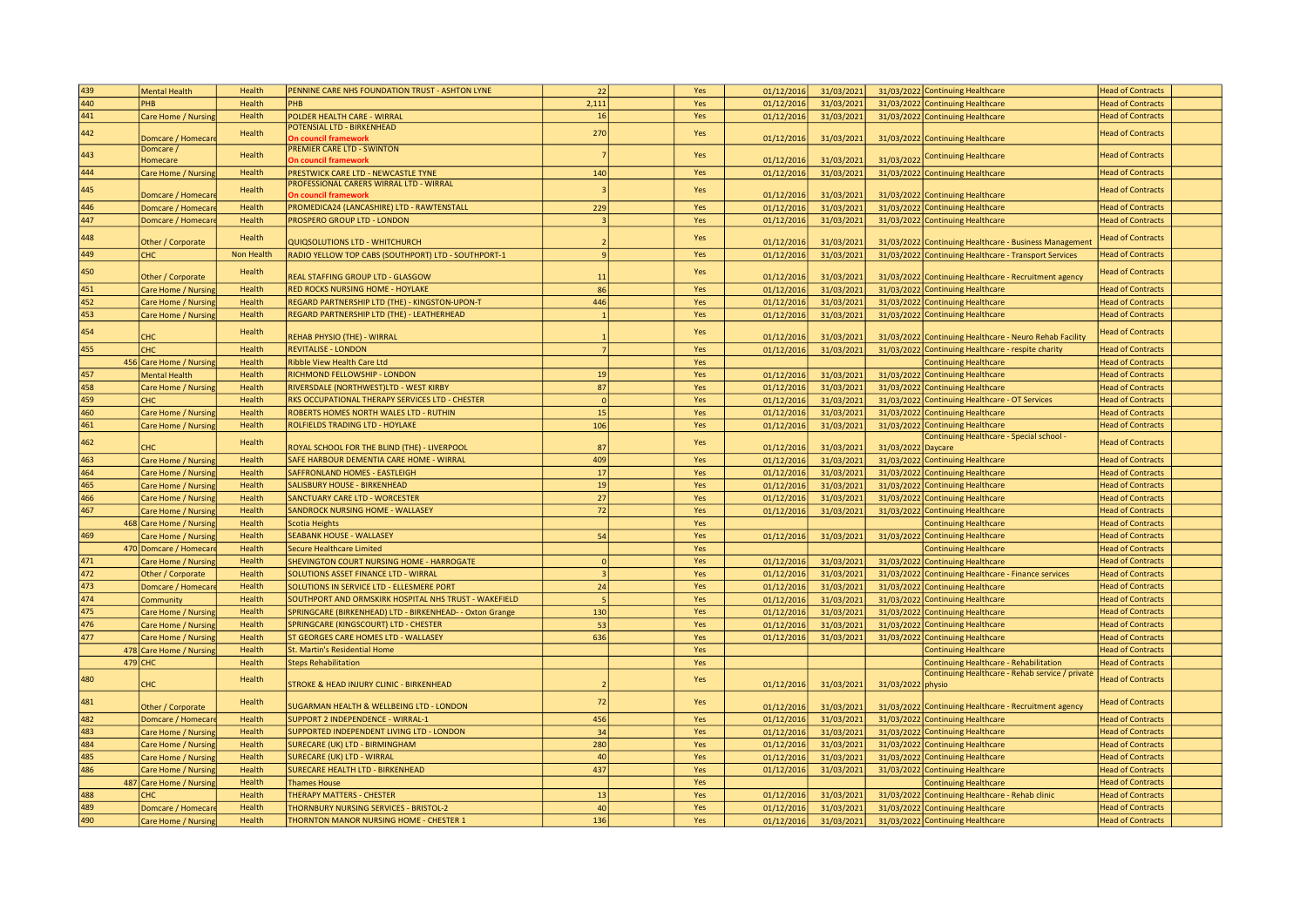|                  | 491 Care Home / Nursing                | Health                   | <b>Three Bridges Nursing Home</b>                            |                 | Yes                    |                                                                                                |            |            | <b>Continuing Healthcare</b>                           | <b>Head of Contracts</b>                             |
|------------------|----------------------------------------|--------------------------|--------------------------------------------------------------|-----------------|------------------------|------------------------------------------------------------------------------------------------|------------|------------|--------------------------------------------------------|------------------------------------------------------|
|                  |                                        |                          | TL CARE NORTH WEST LTD - HOYLAKE                             |                 |                        |                                                                                                |            |            |                                                        |                                                      |
| 492              | Domcare / Homecar                      | Health                   | <b>In council framework</b>                                  | 10              | Yes                    | 01/12/2016                                                                                     | 31/03/2021 |            | 31/03/2022 Continuing Healthcare                       | <b>Head of Contracts</b>                             |
| 493              | CHC                                    | Health                   | TRANSITIONAL REHABILITATION UNIT LTD - ST HELENS             | 850             | Yes                    | 01/12/2016                                                                                     | 31/03/2021 |            | 31/03/2022 Continuing Healthcare - ABI Rehab           | <b>Head of Contracts</b>                             |
|                  | 494 Care Home / Nursing                | Health                   | <b>Tree Top Court</b>                                        |                 | Yes                    |                                                                                                |            |            | <b>Continuing Healthcare</b>                           | <b>Head of Contracts</b>                             |
| 495              | Care Home / Nursin                     | Health                   | VICTORIA HOUSE (WALLASEY) LTD - WIRRAL                       | 13              | Yes                    | 01/12/2016                                                                                     | 31/03/2021 |            | 31/03/2022 Continuing Healthcare                       | <b>Head of Contracts</b>                             |
| 496              | Care Home / Nursing                    | Health                   | <b>VOYAGE CARE - LICHFIELD-1</b>                             | 319             | Yes                    | 01/12/2016                                                                                     | 31/03/2021 |            | 31/03/2022 Continuing Healthcare                       | <b>Head of Contracts</b>                             |
|                  |                                        |                          |                                                              |                 |                        |                                                                                                |            |            |                                                        |                                                      |
| 497              | Care Home / Nursing                    | Health                   | <b>WEATHERSTONES HOUSE - NESTON</b>                          | 6               | Yes                    | 01/12/2016                                                                                     | 31/03/2021 |            | 31/03/2022 Continuing Healthcare                       | <b>Head of Contracts</b>                             |
| 498              | Care Home / Nursing                    | Health                   | <b>WEPRE VILLA CARE HOME - FLINTSHIRE</b>                    | 40              | Yes                    | 01/12/2016                                                                                     | 31/03/2021 |            | 31/03/2022 Continuing Healthcare                       | <b>Head of Contracts</b>                             |
| 499              | Care Home / Nursin                     | Health                   | WESTHAVEN CARE HOME - WIRRAL - duplicate of one below?       | 102             | Yes                    | 01/12/2016                                                                                     | 31/03/2021 |            | 31/03/2022 Continuing Healthcare                       | <b>Head of Contracts</b>                             |
|                  | 500 Care Home / Nursing                | Health                   | <b>Westhaven Nursing and Residential Home</b>                |                 | Yes                    |                                                                                                |            |            | <b>Continuing Healthcare</b>                           | <b>Head of Contracts</b>                             |
|                  | 501 Care Home / Nursing                | Health                   | Larchwood Care Homes - Whitby House                          |                 | Yes                    |                                                                                                |            |            | <b>Continuing Healthcare</b>                           | <b>Head of Contracts</b>                             |
| 502              | Care Home / Nursing                    | Health                   | <b>WIRRAL AUTISTIC SOCIETY - WIRRAL</b>                      | 2,187           | Yes                    | 01/12/2016                                                                                     | 31/03/2021 |            | 31/03/2022 Continuing Healthcare                       | <b>Head of Contracts</b>                             |
| 503              | <b>CHC</b>                             | Health                   | <b>WIRRAL BOROUGH COUNCIL - WIRRAL-3</b>                     | 14,832          | Yes                    | 01/12/2016                                                                                     | 31/03/2021 |            | 31/03/2022 Continuing Healthcare - Council             | <b>Head of Contracts</b>                             |
|                  |                                        |                          |                                                              |                 |                        |                                                                                                |            |            |                                                        |                                                      |
| 504              | CHC                                    | Health                   | WIRRAL COMMUNITY NHS FT - WAKEFIELD                          | 53              | Yes                    | 01/12/2016                                                                                     | 31/03/2021 |            | 31/03/2022 Continuing Healthcare - NHS Community Trust | <b>Head of Contracts</b>                             |
|                  |                                        |                          |                                                              |                 |                        |                                                                                                |            |            | Continuing Healthcare - Disability services and        |                                                      |
| 505              | CHC                                    | Health                   | WIRRAL EVOLUTIONS LTD - WALLASEY                             | 26              | Yes                    | 01/12/2016                                                                                     | 31/03/2021 | 31/03/2022 | support                                                | <b>Head of Contracts</b>                             |
| 506              | Domcare / Homecar                      | Health                   | WIRRAL INDEPENDENT LIVING SERVICE - WIRRAL                   | 8               | Yes                    | 01/12/2016                                                                                     | 31/03/2021 |            | 31/03/2022 Continuing Healthcare                       | <b>Head of Contracts</b>                             |
| 507              | CHC                                    | Health                   | <b>WIRRAL MENCAP - WIRRAL</b>                                | 1               | Yes                    | 01/12/2016                                                                                     | 31/03/2021 |            | 31/03/2022 Continuing Healthcare - Resource Centre     | <b>Head of Contracts</b>                             |
|                  |                                        |                          | WIRRAL UNIVERSITY TEACHING HOSPITAL NHS FOUNDATION TRUST -   |                 |                        |                                                                                                |            |            |                                                        |                                                      |
| 508              | Community                              | Health                   | WIRRAL                                                       | 142             | Yes                    | 01/12/2016                                                                                     | 31/03/2021 | 31/03/2022 | <b>Continuing Healthcare</b>                           | <b>Head of Contracts</b>                             |
| 509              | <b>CHC</b>                             | Health                   | <b>WIRRAL VETERANS CIC - BIRKENHEAD</b>                      |                 | Yes                    | 01/12/2016                                                                                     | 31/03/2021 |            | 31/03/2022 Continuing Healthcare - Resource Centre     | <b>Head of Contracts</b>                             |
| 510              |                                        | Health                   | WIRRELDERLY - WIRRAL (Elderholme)                            | 1,772           | Yes                    | 01/12/2016                                                                                     | 31/03/2021 |            |                                                        |                                                      |
|                  | Care Home / Nursing                    |                          |                                                              |                 |                        |                                                                                                |            | 31/03/2022 | <b>Continuing Healthcare</b>                           | <b>Head of Contracts</b>                             |
| 511              | Care Home / Nursing                    | Health                   | <b>WOODHEATH CARE HOME - WIRRAL</b>                          | 358             | Yes                    | 01/12/2016                                                                                     | 31/03/2021 |            | 31/03/2022 Continuing Healthcare                       | <b>Head of Contracts</b>                             |
| 512              | Care Home / Nursing                    | Health                   | YORKLEA LTD - MANCHESTER                                     | 38              | Yes                    | 01/12/2016                                                                                     | 31/03/2021 |            | 31/03/2022 Continuing Healthcare                       | <b>Head of Contracts</b>                             |
|                  | 513 Other / Corporate                  | Non Health               | <b>Hamilton Medical Centre</b>                               | 59              | <b>No</b>              | Rolling in line with GM Rolling in line w N/A                                                  |            |            | <b>GP</b> premises rent                                | <b>Head of Contracts</b>                             |
|                  | 514 Other / Corporate                  | Non Health               | <b>Hoylake Road Medical Centre</b>                           | 26              | <b>No</b>              | Rolling in line with GM Rolling in line w N/A                                                  |            |            | <b>GP</b> premises rent                                | <b>Head of Contracts</b>                             |
| 515              | Other / Corporate                      | Non Health               | <b>Moreton Cross Group Practice</b>                          | 64<br>264       | <b>No</b>              | Rolling in line with GM Rolling in line w N/A                                                  |            |            | GP premises rent                                       | <b>Head of Contracts</b>                             |
| 516<br>517       | Other / Corporate                      | Non Health<br>Non Health | <b>Sunlight Medical Centre</b>                               |                 | <b>No</b><br><b>No</b> | Rolling in line with GM Rolling in line w N/A                                                  |            |            | GP premises rent                                       | <b>Head of Contracts</b>                             |
| 518              | Other / Corporate<br>Other / Corporate | Non Health               | Eastham Group Practice<br>The Village Medical Centre         | 156<br>38       | No                     | Rolling in line with GM Rolling in line w N/A<br>Rolling in line with GM Rolling in line w N/A |            |            | GP premises rent<br>GP premises rent                   | <b>Head of Contracts</b><br><b>Head of Contracts</b> |
| 519              | Other / Corporate                      | Non Health               | <b>Heatherlands Medical Centre</b>                           | 83              | <b>No</b>              | Rolling in line with GM Rolling in line w N/A                                                  |            |            | <b>GP</b> premises rent                                | <b>Head of Contracts</b>                             |
| 520              | Other / Corporate                      | Non Health               | The Villa Medical Centre                                     | 153             | <b>No</b>              | Rolling in line with GM Rolling in line w N/A                                                  |            |            | GP premises rent                                       | <b>Head of Contracts</b>                             |
| 521              | Other / Corporate                      | Non Health               | <b>St Catherine's Surgery</b>                                | 303             | <b>No</b>              | Rolling in line with GM Rolling in line w N/A                                                  |            |            | GP premises rent                                       | <b>Head of Contracts</b>                             |
| 522              | Other / Corporate                      | Non Health               | <b>Spital Surgery</b>                                        | 35              | <b>No</b>              | Rolling in line with GM Rolling in line w N/A                                                  |            |            | <b>GP</b> premises rent                                | <b>Head of Contracts</b>                             |
| 523              | Other / Corporate                      | Non Health               | Vittoria Medical Centre                                      |                 | <b>No</b>              | Rolling in line with GM Rolling in line w N/A                                                  |            |            | <b>GP</b> premises rent                                | <b>Head of Contracts</b>                             |
| 524              | Other / Corporate                      | Non Health               | <b>West Wirral Group Practice</b>                            | 189             | <b>No</b>              | Rolling in line with GM Rolling in line w N/A                                                  |            |            | <b>GP</b> premises rent                                | <b>Head of Contracts</b>                             |
| 525              | Other / Corporate                      | Non Health               | <b>St Hilary Group Practice</b>                              | 181             | <b>No</b>              | Rolling in line with GM Rolling in line w N/A                                                  |            |            | <b>GP</b> premises rent                                | <b>Head of Contracts</b>                             |
| 526              | Other / Corporate                      | Non Health               | <b>Vittoria Medical Centre</b>                               |                 | <b>No</b>              | Rolling in line with GM Rolling in line w N/A                                                  |            |            | GP premises rent                                       | <b>Head of Contracts</b>                             |
| 527              | Other / Corporate                      | Non Health               | Earlston & Seabank Medical Centre                            | 42              | No                     | Rolling in line with GM Rolling in line w N/A                                                  |            |            | GP premises rent                                       | <b>Head of Contracts</b>                             |
| 528              | Other / Corporate                      | Non Health               | Earlston & Seabank Medical Centre                            | 13              | <b>No</b>              | Rolling in line with GM Rolling in line w N/A                                                  |            |            | <b>GP</b> premises rent                                | <b>Head of Contracts</b>                             |
| 529              | Other / Corporate                      | Non Health               | <b>Central Park Medical Centre</b>                           | 359             | No                     | Rolling in line with GM Rolling in line w N/A                                                  |            |            | GP premises rent                                       | <b>Head of Contracts</b>                             |
| 530<br>531       | Other / Corporate                      | Non Health               | Mill Lane Surgery                                            | 126<br>148      | <b>No</b>              | Rolling in line with GM Rolling in line w N/A<br>Rolling in line with GM Rolling in line w N/A |            |            | GP premises rent                                       | <b>Head of Contracts</b>                             |
| 532              | Other / Corporate<br>Other / Corporate | Non Health<br>Non Health | <b>Liscard Group Practice</b><br><b>Upton Group Practice</b> | 62              | No<br><b>No</b>        | Rolling in line with GM Rolling in line w N/A                                                  |            |            | <b>GP</b> premises rent<br><b>GP</b> premises rent     | <b>Head of Contracts</b><br><b>Head of Contracts</b> |
| 533              | Other / Corporate                      | Non Health               | <b>Church Road Medical Centre</b>                            | 73              | <b>No</b>              | Rolling in line with GM Rolling in line w N/A                                                  |            |            | <b>GP</b> premises rent                                | <b>Head of Contracts</b>                             |
| 534              | Other / Corporate                      | Non Health               | <b>Moreton Medical Centre</b>                                | 32              | <b>No</b>              | Rolling in line with GM Rolling in line w N/A                                                  |            |            | GP premises rent                                       | <b>Head of Contracts</b>                             |
| 535              | Other / Corporate                      | Non Health               | <b>Black Heath Surgery</b>                                   | 35              | $\mathsf{No}$          | Rolling in line with GM Rolling in line w N/A                                                  |            |            | GP premises rent                                       | <b>Head of Contracts</b>                             |
| 536              | Other / Corporate                      | Non Health               | <b>Whetstone Medical Centre</b>                              | 94              | No                     | Rolling in line with GM Rolling in line w N/A                                                  |            |            | GP premises rent                                       | <b>Head of Contracts</b>                             |
| 537              | Other / Corporate                      | Non Health               | <b>Marine Lake Medical Centre</b>                            | $\overline{27}$ | No                     | Rolling in line with GM Rolling in line w N/A                                                  |            |            | <b>GP</b> premises rent                                | <b>Head of Contracts</b>                             |
| 538              | Other / Corporate                      | Non Health               | Marine Lake Medical Centre - 3 Additional Rooms              |                 | <b>No</b>              | Rolling in line with GM Rolling in line w N/A                                                  |            |            | GP premises rent                                       | <b>Head of Contracts</b>                             |
| 539              | Other / Corporate                      | Non Health               | Somerville Group Practice                                    | 207             | <b>No</b>              | Rolling in line with GM Rolling in line w N/A                                                  |            |            | <b>GP</b> premises rent                                | <b>Head of Contracts</b>                             |
| 540              | Other / Corporate                      | Non Health               | <b>Hoylake &amp; Meols Medical Centre</b>                    | 50              | No                     | Rolling in line with GM Rolling in line w N/A                                                  |            |            | GP premises rent                                       | <b>Head of Contracts</b>                             |
| $\overline{541}$ | Other / Corporate                      | Non Health               | <b>Moreton Health Centre</b>                                 | 57              | No                     | Rolling in line with GM Rolling in line w N/A                                                  |            |            | <b>GP</b> premises rent                                | <b>Head of Contracts</b>                             |
| $\overline{542}$ | Other / Corporate                      | Non Health               | <b>Devaney Medical Centre</b>                                | 23              | <b>No</b>              | Rolling in line with GM Rolling in line w N/A                                                  |            |            | <b>GP</b> premises rent                                | <b>Head of Contracts</b>                             |
| 543<br>544       | Other / Corporate                      | Non Health               | Commonfield Road Surgery                                     | 42              | <b>No</b>              | Rolling in line with GM Rolling in line w N/A                                                  |            |            | GP premises rent                                       | <b>Head of Contracts</b>                             |
| $\overline{545}$ | Other / Corporate                      | Non Health               | <b>Civic Medical Centre</b>                                  | 86<br>41        | $\mathsf{No}$<br>No    | Rolling in line with GM Rolling in line w N/A                                                  |            |            | GP premises rent                                       | <b>Head of Contracts</b><br><b>Head of Contracts</b> |
| 546              | Other / Corporate                      | Non Health<br>Non Health | <b>Egremont Medical Centre</b><br><b>Manor Health Centre</b> | 68              | $\mathsf{No}$          | Rolling in line with GM Rolling in line w N/A<br>Rolling in line with GM Rolling in line w N/A |            |            | <b>GP</b> premises rent<br>GP premises rent            | <b>Head of Contracts</b>                             |
| 547              | Other / Corporate<br>Other / Corporate | Non Health               | <b>Miriam Medical Centre</b>                                 | 203             | <b>No</b>              | Rolling in line with GM Rolling in line w N/A                                                  |            |            | GP premises rent                                       | <b>Head of Contracts</b>                             |
| 548              | Other / Corporate                      | Non Health               | <b>Cavendish Medical Centre</b>                              | 217             | <b>No</b>              | Rolling in line with GM Rolling in line w N/A                                                  |            |            | <b>GP</b> premises rent                                | <b>Head of Contracts</b>                             |
| 549              | Other / Corporate                      | Non Health               | <b>Kings Lane Medical Centre</b>                             | 114             | No                     | Rolling in line with GM Rolling in line w N/A                                                  |            |            | <b>GP</b> premises rent                                | <b>Head of Contracts</b>                             |
| 550              | Other / Corporate                      | Non Health               | <b>Grove Road Surgery</b>                                    | 37              | No                     | Rolling in line with GM Rolling in line w N/A                                                  |            |            | <b>GP</b> premises rent                                | <b>Head of Contracts</b>                             |
| 551              | Other / Corporate                      | Non Health               | The Orchard Surgery                                          | $122$           | <b>No</b>              | Rolling in line with GM Rolling in line w N/A                                                  |            |            | <b>GP</b> premises rent                                | <b>Head of Contracts</b>                             |
| 552              | Other / Corporate                      | Non Health               | <b>Allport Medical Centre</b>                                | 72              | No                     | Rolling in line with GM Rolling in line w N/A                                                  |            |            | <b>GP</b> premises rent                                | <b>Head of Contracts</b>                             |
| 553              | Other / Corporate                      | Non Health               | <b>Riverside Surgery</b>                                     | 63              | <b>No</b>              | Rolling in line with GM Rolling in line w N/A                                                  |            |            | <b>GP</b> premises rent                                | <b>Head of Contracts</b>                             |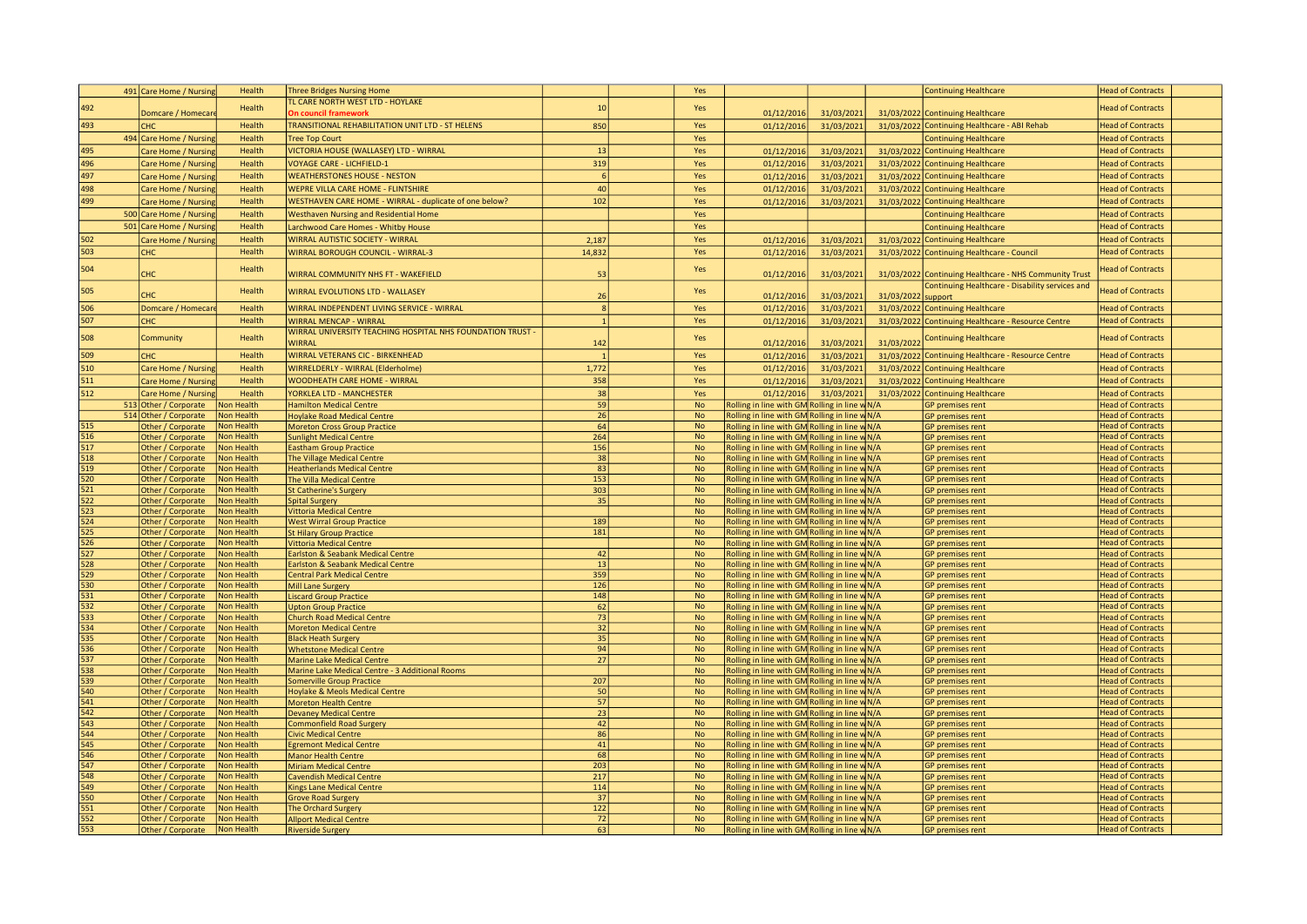| 554               | Other / Corporate                      | Non Health        | <b>Holmlands Medical Centre</b>                                            | 46               | No        | Rolling in line with GM Rolling in line w N/A     |                |            | <b>GP</b> premises rent                                             | <b>Head of Contracts</b> |
|-------------------|----------------------------------------|-------------------|----------------------------------------------------------------------------|------------------|-----------|---------------------------------------------------|----------------|------------|---------------------------------------------------------------------|--------------------------|
| 555               | Other / Corporate                      | <b>Non Health</b> | <b>Claughton Medical Centre</b>                                            | 193              | <b>No</b> | Rolling in line with GM Rolling in line w N/A     |                |            | <b>GP</b> premises rent                                             | <b>Head of Contracts</b> |
| 556               |                                        | <b>Non Health</b> |                                                                            | 102              | <b>No</b> | Rolling in line with GM Rolling in line w N/A     |                |            | <b>GP</b> premises rent                                             | <b>Head of Contracts</b> |
|                   | Other / Corporate                      |                   | <b>Greasby Medical Centre</b>                                              |                  |           |                                                   |                |            |                                                                     |                          |
| 557               | Other / Corporate                      | Non Health        | <b>St George's Medical Centre</b>                                          | 238              | <b>No</b> | Rolling in line with GM Rolling in line w N/A     |                |            | <b>GP</b> premises rent                                             | <b>Head of Contracts</b> |
| 558               | Other / Corporate                      | Non Health        | <b>Heswall &amp; Pensby Group Practice</b>                                 | 108              | No        | Rolling in line with GM Rolling in line w N/A     |                |            | <b>GP</b> premises rent                                             | <b>Head of Contracts</b> |
| 559               | Other / Corporate                      | <b>Non Health</b> | Heswall & Pensby Group Practice (3 Clinic Rooms)                           | 16               | <b>No</b> | Rolling in line with GM Rolling in line w N/A     |                |            | <b>GP</b> premises rent                                             | <b>Head of Contracts</b> |
| 560               | Other / Corporate                      | Non Health        | Leasowe Medical Practice TG Medical                                        | 37               | <b>No</b> | Rolling in line with GM Rolling in line w N/A     |                |            | <b>GP</b> premises rent                                             | <b>Head of Contracts</b> |
|                   |                                        |                   |                                                                            |                  |           |                                                   |                |            |                                                                     |                          |
| 561               | Other / Corporate                      | Non Health        | <b>Townfield Close Health Centre</b>                                       | 165              | No        | Rolling in line with GM Rolling in line w N/A     |                |            | <b>GP</b> premises rent                                             | <b>Head of Contracts</b> |
| 562               | Other / Corporate                      | Non Health        | <b>Woodchurch Medical Centre</b>                                           | 51               | <b>No</b> | Rolling in line with GM Rolling in line w N/A     |                |            | <b>GP</b> premises rent                                             | <b>Head of Contracts</b> |
| 563               | Other / Corporate                      | <b>Non Health</b> | <b>Teehey Lane Surgery</b>                                                 | 12               | <b>No</b> | Rolling in line with $GM$ Rolling in line $w/N/A$ |                |            | <b>GP</b> premises rent                                             | <b>Head of Contracts</b> |
| 564               | Other / Corporate                      | Non Health        |                                                                            | 12               | No        | Rolling in line with GM Rolling in line w N/A     |                |            | <b>GP</b> premises rent                                             | <b>Head of Contracts</b> |
|                   |                                        |                   | <b>Teehey Lane Surgery</b>                                                 |                  |           |                                                   |                |            |                                                                     |                          |
| 565               | Other / Corporate                      | Non Health        | <b>Gladstone Medical Centre</b>                                            | 55               | No        | Rolling in line with GM Rolling in line w N/A     |                |            | <b>GP</b> premises rent                                             | <b>Head of Contracts</b> |
| 566               | Other / Corporate                      | Non Health        | <b>Gladstone Medical Centre First Floor</b>                                | 16               | <b>No</b> | Rolling in line with GM Rolling in line w N/A     |                |            | <b>GP</b> premises rent                                             | <b>Head of Contracts</b> |
| 567               | Other / Corporate                      | Non Health        | Fender Health Centre                                                       | 24               | <b>No</b> | Rolling in line with GM Rolling in line w N/A     |                |            | <b>GP</b> premises rent                                             | <b>Head of Contracts</b> |
| 568               | Other / Corporate                      | Non Health        | <b>Prenton Medical Centre</b>                                              | 21               | No        | Rolling in line with GM Rolling in line w N/A     |                |            |                                                                     | <b>Head of Contracts</b> |
|                   |                                        |                   |                                                                            |                  |           |                                                   |                |            | <b>GP</b> premises rent                                             |                          |
| 569               | <b>Acute / Elective</b>                | Health            | <b>Christies NHSFT</b>                                                     | 0                | No        | 01/04/2021                                        | 31/03/2022 N/A |            | Acute                                                               | <b>Head of Contracts</b> |
|                   |                                        |                   |                                                                            |                  |           |                                                   |                |            | <b>Acute - NW Collaborative Ambulance</b>                           |                          |
| 570               | Other / Corporate                      | <b>Jon Health</b> | <b>NHS BLACKPOOL CCG</b>                                                   | 29               | <b>No</b> | 01/04/2021                                        | 31/03/2022 N/A |            | <b>Commissioning (Annual Charge)</b>                                | <b>Head of Contracts</b> |
|                   |                                        |                   |                                                                            |                  |           |                                                   |                |            |                                                                     |                          |
| 571               |                                        | Non Health        |                                                                            |                  |           |                                                   |                |            | Acute - National Consultant Network (Advice                         | <b>Head of Contracts</b> |
|                   | Other / Corporate                      |                   | CONSULTANT CONNECT LTD                                                     | 84               | <b>No</b> | 01/04/2017                                        | 31/03/2022     | 31/03/2022 | Service)                                                            |                          |
| 572               | Acute / Elective                       | <b>lealth</b>     | Greater Manchester West MH NHSFT - Military Vets                           | 33               | <b>No</b> | 31/03/2021                                        | 31/03/2022 N/A |            | <b>Military Veterans Contract</b>                                   | <b>Head of Contracts</b> |
| 573               | <b>Acute / Elective</b>                | <b>lealth</b>     | <b>Mersey Care NHS Foundation Trust</b>                                    | 171              | <b>No</b> | 31/03/2021                                        | 31/03/2022 N/A |            | Acute                                                               | <b>Head of Contracts</b> |
| $\overline{574}$  |                                        | Non Health        |                                                                            |                  |           |                                                   |                |            |                                                                     |                          |
|                   | Other / Corporate                      |                   | <b>Wirral Metropolitan BC</b>                                              | 300              | <b>No</b> | 31/03/2021                                        | 31/03/2022 N/A |            | <b>Primary Care Advice Link</b>                                     | <b>Head of Contracts</b> |
| 575               | Other / Corporate                      | Non Health        | <b>NHS Warrington CCG</b>                                                  | 12               | <b>No</b> | 31/03/2021                                        | 31/03/2022 N/A |            | Military Veteran Commissioning Manager                              | <b>Head of Contracts</b> |
|                   |                                        |                   |                                                                            |                  |           |                                                   |                |            |                                                                     |                          |
| 576               | <b>Primary Care Service</b>            | <b>lealth</b>     | <b>Eastham Group Practice</b>                                              | 23               | No        | 01/04/2020                                        | 31/03/2023     |            | <b>Minor Surgery</b>                                                | <b>Head of Contracts</b> |
|                   |                                        |                   |                                                                            |                  |           |                                                   |                |            |                                                                     |                          |
| 577               |                                        | <b>lealth</b>     |                                                                            |                  | <b>No</b> | 01/04/2020                                        | 31/03/2023     |            |                                                                     | <b>Head of Contracts</b> |
|                   | <b>Primary Care Service</b>            |                   | <b>Greasby Group Practice</b>                                              | 17               |           |                                                   |                |            | <b>Minor Surgery</b>                                                |                          |
|                   |                                        |                   |                                                                            |                  |           |                                                   |                |            |                                                                     |                          |
| 578               |                                        | <b>lealth</b>     |                                                                            |                  | <b>No</b> | 01/04/2020                                        | 31/03/2023     |            |                                                                     | <b>Head of Contracts</b> |
|                   | <b>Primary Care Service</b>            |                   | <b>Miriam Medical Centre</b>                                               | 39               |           |                                                   |                |            | Minor Surgery & Joint Injections                                    |                          |
|                   |                                        |                   |                                                                            |                  |           |                                                   |                |            |                                                                     |                          |
| 579               | <b>Primary Care Service</b>            | <b>lealth</b>     | <b>St Georges Medical Centre</b>                                           | 39               | <b>No</b> | 01/04/2020                                        | 31/03/2023     |            | Minor Surgery & Joint Injections                                    | <b>Head of Contracts</b> |
|                   |                                        |                   |                                                                            |                  |           |                                                   |                |            |                                                                     |                          |
| 580               |                                        | lealth            |                                                                            |                  | <b>No</b> | 01/04/2020                                        | 31/03/2023     |            |                                                                     | <b>Head of Contracts</b> |
|                   | <b>Primary Care Service</b>            |                   | <b>Vittoria Medical Centre</b>                                             | 11               |           |                                                   |                |            | Minor Surgery & Joint Injections                                    |                          |
|                   |                                        |                   |                                                                            |                  |           |                                                   |                |            |                                                                     |                          |
| 581               | <b>Primary Care Service</b>            | Health            | <b>West Wirral Group Practice</b>                                          | 39               | <b>No</b> | 01/04/2020                                        | 31/03/2023     |            | <b>Minor Surgery</b>                                                | <b>Head of Contracts</b> |
|                   |                                        |                   |                                                                            | 291              |           |                                                   | 31/03/2022     |            |                                                                     |                          |
| 582               | Acute / Elective                       | Health            | <b>British Pregnancy Advice Service</b>                                    |                  | <b>No</b> | 01/04/2021                                        |                |            | <b>British Pregnancy Advice Service</b>                             | <b>Head of Contracts</b> |
| 583               | <b>Mental Health</b>                   | Health            | Wirral Age Uk                                                              | 57               | <b>No</b> | 01/04/2021                                        | 31/03/2022     |            | Mental Health / LD / Community - homeless                           | <b>Head of Contracts</b> |
|                   |                                        |                   |                                                                            |                  |           |                                                   |                |            |                                                                     |                          |
| 584               | <b>Primary Care Service</b>            | <b>lealth</b>     | <b>St Georges Medical Centre</b>                                           | 482              | No        | 01/09/2021                                        | 31/03/2022     |            | Programme Projects (Diabetes & Respiratory)                         | <b>Head of Contracts</b> |
|                   |                                        | Non Health        |                                                                            | 126              |           |                                                   |                |            |                                                                     |                          |
| $\frac{585}{586}$ | GP IT / Digital                        |                   | EGTON MEDICAL INFORMATION SYSTEMS LTD                                      |                  | <b>No</b> |                                                   |                |            | <b>Primary Care GPIT</b>                                            | <b>Head of Contracts</b> |
|                   | GP IT / Digital                        | Non Health        | <b>HEALTHCARE GATEWAY LTD</b>                                              | 50               | <b>No</b> |                                                   |                |            | <b>Primary Care GPIT</b>                                            | <b>Head of Contracts</b> |
| 587               | GP IT / Digital                        | Non Health        | <b>ADVANCED HEALTH &amp; CARE LTD</b>                                      | 8                | <b>No</b> |                                                   |                |            | <b>Primary Care GPIT</b>                                            | <b>Head of Contracts</b> |
| 588               | GP IT / Digital                        | Non Health        | PCTI SOLUTIONS LTD                                                         | 68               | <b>No</b> |                                                   |                |            | <b>Primary Care GPIT</b>                                            | <b>Head of Contracts</b> |
|                   |                                        |                   |                                                                            |                  |           |                                                   |                |            |                                                                     |                          |
| 589               | <b>GP IT / Digital</b>                 | Non Health        | <b>NUMED HOLDINGS LTD</b>                                                  | 15               | <b>No</b> |                                                   |                |            | <b>Primary Care GPIT</b>                                            | <b>Head of Contracts</b> |
|                   |                                        |                   |                                                                            |                  |           |                                                   |                |            |                                                                     |                          |
| 590               | GP IT / Digital                        | Non Health        | WIRRAL UNIVERSITY TEACHING HOSPITAL NHS FOUNDATION TRUST                   | 23               | No        |                                                   |                |            | <b>Primary Care GPIT</b>                                            | <b>Head of Contracts</b> |
| 591               |                                        | Non Health        | NHS CHESHIRE CCG                                                           | 69               |           |                                                   |                |            |                                                                     | <b>Head of Contracts</b> |
|                   | GP IT / Digital                        |                   |                                                                            |                  | No        |                                                   |                |            | <b>Primary Care GPIT</b>                                            |                          |
| 592               | GP IT / Digital                        | Non Health        | ST HELENS AND KNOWSLEY HOSPITALS NHS TRUST                                 | 35               | <b>No</b> |                                                   |                |            | <b>Primary Care GPIT</b>                                            | <b>Head of Contracts</b> |
| 593               | Other / Corporate                      | Non Health        | <b>CIVICA UK LTD</b>                                                       | $\overline{4}$   | No        | 01/04/2021                                        | 31/03/2022 N/A |            | <b>SLAM Licence renewal</b>                                         | <b>Head of Contracts</b> |
|                   |                                        |                   |                                                                            |                  |           |                                                   |                |            |                                                                     |                          |
| 594               |                                        | Non Health        | <b>RL DATIX LTD</b>                                                        | 15               | <b>No</b> |                                                   | 31/08/2022 N/A |            |                                                                     | <b>Head of Contracts</b> |
|                   | Other / Corporate                      |                   |                                                                            |                  |           | 01/09/2021                                        |                |            | Risk Management software annual renewal 1/9                         |                          |
| 595               | Other / Corporate                      | Non Health        | <b>FARLEY DWEK SOLICITORS</b>                                              | 7                | No        | 01/042021                                         | 31/03/2022 N/A |            | <b>Leder reviews</b>                                                | <b>Head of Contracts</b> |
| 596               | Other / Corporate                      | Non Health        | <b>FORREST RECRUITMENT LTD</b>                                             | 10               | <b>No</b> | 01/042021                                         | 31/03/2022 N/A |            | Temp agency costs (commissioning)                                   | <b>Head of Contracts</b> |
| 597               | Other / Corporate                      | Non Health        | <b>GRANT THORNTON UK LLP</b>                                               | 79               | <b>No</b> | 01/04/2021                                        | 31/03/2022 N/A |            | <b>Statutory audit costs</b>                                        | <b>Head of Contracts</b> |
| 598               |                                        | Non Health        | <b>HEMPSONS</b>                                                            | $\mathbf{q}$     |           | 01/04/2021                                        | 31/03/2022 N/A |            |                                                                     | <b>Head of Contracts</b> |
|                   | Other / Corporate                      |                   |                                                                            |                  | No        |                                                   |                |            | Legal costs                                                         |                          |
| 599               | Other / Corporate                      | Non Health        | <b>HILL DICKINSON LLP</b>                                                  | 59               | <b>No</b> | 01/04/2021                                        | 31/03/2022 N/A |            | Legal costs                                                         | <b>Head of Contracts</b> |
| 600               | Other / Corporate                      | Non Health        | <b>LIAISON FINANCIAL SERVICES LTD</b>                                      | $\overline{4}$   | <b>No</b> | 01/04/2013                                        | 31/03/2022 N/A |            | <b>Monthly Vat Review</b>                                           | <b>Head of Contracts</b> |
|                   |                                        |                   |                                                                            |                  |           |                                                   |                |            | <b>Edmund Cross-Board Level training expect &gt;</b>                |                          |
| 601               |                                        | <b>Jon Health</b> |                                                                            |                  |           |                                                   |                |            |                                                                     | <b>Head of Contracts</b> |
|                   | Other / Corporate                      |                   | <b>UNNIAGH PARTNERSHIP LTD (THE)</b>                                       |                  | <b>No</b> | 01/04/2021                                        | 31/03/2022     |            | £20k pa costs-replacing Dasala                                      |                          |
| 602               |                                        | Non Health        |                                                                            |                  |           |                                                   |                |            | BI Recharge for Band 7 secondment-expect                            | <b>Head of Contracts</b> |
|                   | Other / Corporate                      |                   | MID CHESHIRE HOSPITALS NHS FOUNDATION TRUST                                |                  |           |                                                   |                |            | £48k pa                                                             |                          |
| 603               | Other / Corporate                      | Non Health        | NHS ARDEN AND GEM CSU                                                      | 74               |           |                                                   |                |            | Info & Analytics SLA                                                | <b>Head of Contracts</b> |
|                   |                                        |                   |                                                                            |                  |           |                                                   |                |            |                                                                     |                          |
| 604               | Other / Corporate                      | <b>Non Health</b> | NHS CHESHIRE CCG                                                           | 38               |           |                                                   |                |            | 111 Service recharge                                                | <b>Head of Contracts</b> |
| 605               | Other / Corporate                      | Non Health        | NHS LIVERPOOL CCG                                                          | 15               |           |                                                   |                |            | Childrens death over panel contribution                             | <b>Head of Contracts</b> |
| 606               | Other / Corporate                      | <b>Non Health</b> | PATHWAYS ASSOCIATES CIC                                                    | $\vert$ 3        |           |                                                   |                |            | <b>CTR</b> reviews                                                  | <b>Head of Contracts</b> |
|                   |                                        |                   |                                                                            | $\overline{9}$   |           |                                                   |                |            |                                                                     |                          |
|                   |                                        |                   |                                                                            |                  |           |                                                   |                |            |                                                                     |                          |
| 607               | Other / Corporate                      | Non Health        | <b>RSR CONSULTANTS LTD</b>                                                 |                  |           |                                                   |                |            | Richard Russel consultant- PBR support                              | <b>Head of Contracts</b> |
| 608               | Other / Corporate                      | <b>Non Health</b> | <b>SALFORD CITY COUNCIL</b>                                                | $6 \overline{6}$ |           |                                                   |                |            | subscription - LD benchmarking                                      | <b>Head of Contracts</b> |
| 609               |                                        | Non Health        |                                                                            | 11               |           |                                                   |                |            |                                                                     | <b>Head of Contracts</b> |
| 610               | Other / Corporate<br>Other / Corporate | Non Health        | SALFORD ROYAL NHS FOUNDATION TRUST<br><b>SELLICK PARTNERSHIP GROUP LTD</b> | 11               |           |                                                   |                |            | Apprentice cost recharge<br>Fixed term agency staff costs (Finance) | <b>Head of Contracts</b> |